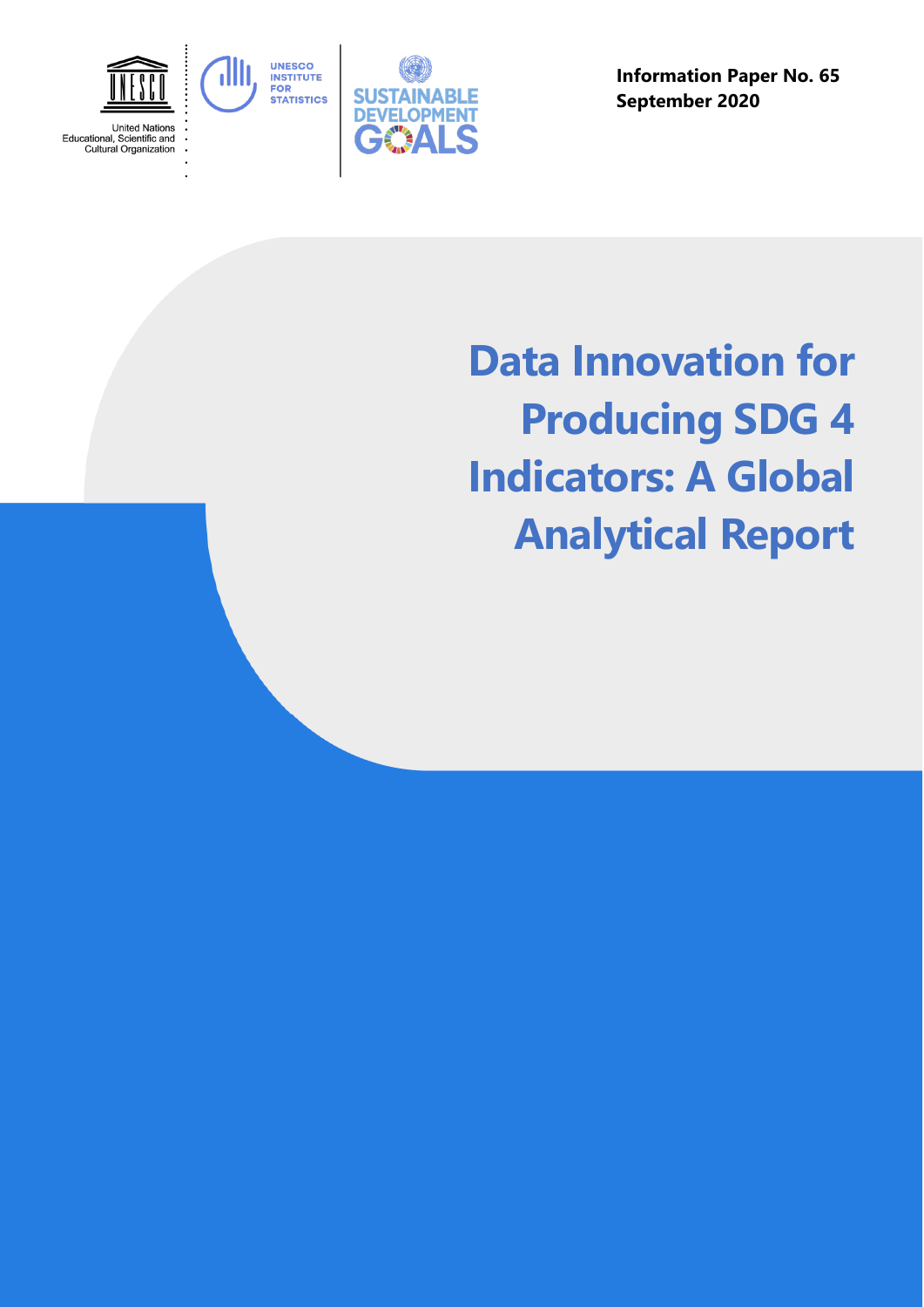#### **UNESCO**

The constitution of the United Nations Educational, Scientific and Cultural Organization (UNESCO) was adopted by 20 countries at the London Conference in November 1945 and entered into effect on 4 November 1946. The Organization currently has 195 Member States and 11 Associate Members.

The main objective of UNESCO is to contribute to peace and security in the world by promoting collaboration among nations through education, science, culture and communication in order to foster universal respect for justice, the rule of law, and the human rights and fundamental freedoms that are affirmed for the peoples of the world, without distinction of race, sex, language or religion, by the Charter of the United Nations.

To fulfil its mandate, UNESCO performs five principal functions: 1) prospective studies on education, science, culture and communication for tomorrow's world; 2) the advancement, transfer and sharing of knowledge through research, training and teaching activities; 3) standard-setting actions for the preparation and adoption of internal instruments and statutory recommendations; 4) expertise through technical cooperation to Member States for their development policies and projects; and 5) the exchange of specialized information.

#### **UNESCO Institute for Statistics**

The UNESCO Institute for Statistics (UIS) is the statistical office of UNESCO and is the UN depository for global statistics in the fields of education, science, technology and innovation, culture and communication.

The UIS is the official source of internationally comparable data used to monitor progress towards the Sustainable Development Goal on education and key targets related to science, culture, communication and gender equality.

Published in 2020 by:

UNESCO Institute for Statistics P.O. Box 6128, Succursale Centre-Ville Montreal, Quebec H3C 3J7 Canada

Tel: +1 514-343-6880 Email: uis.publications@unesco.org http://www.uis.unesco.org

Ref: UIS/2020/LO/IP/65

© UNESCO-UIS 2020

The designations employed and the presentation of material throughout this publication do not imply the expression of any opinion whatsoever on the part of UNESCO concerning the legal status of any country, territory, city or area or of its authorities or concerning the delimitation of its frontiers or boundaries.

The ideas and opinions expressed in this publication are those of the authors; they are not necessarily those of UNESCO and do not commit the Organization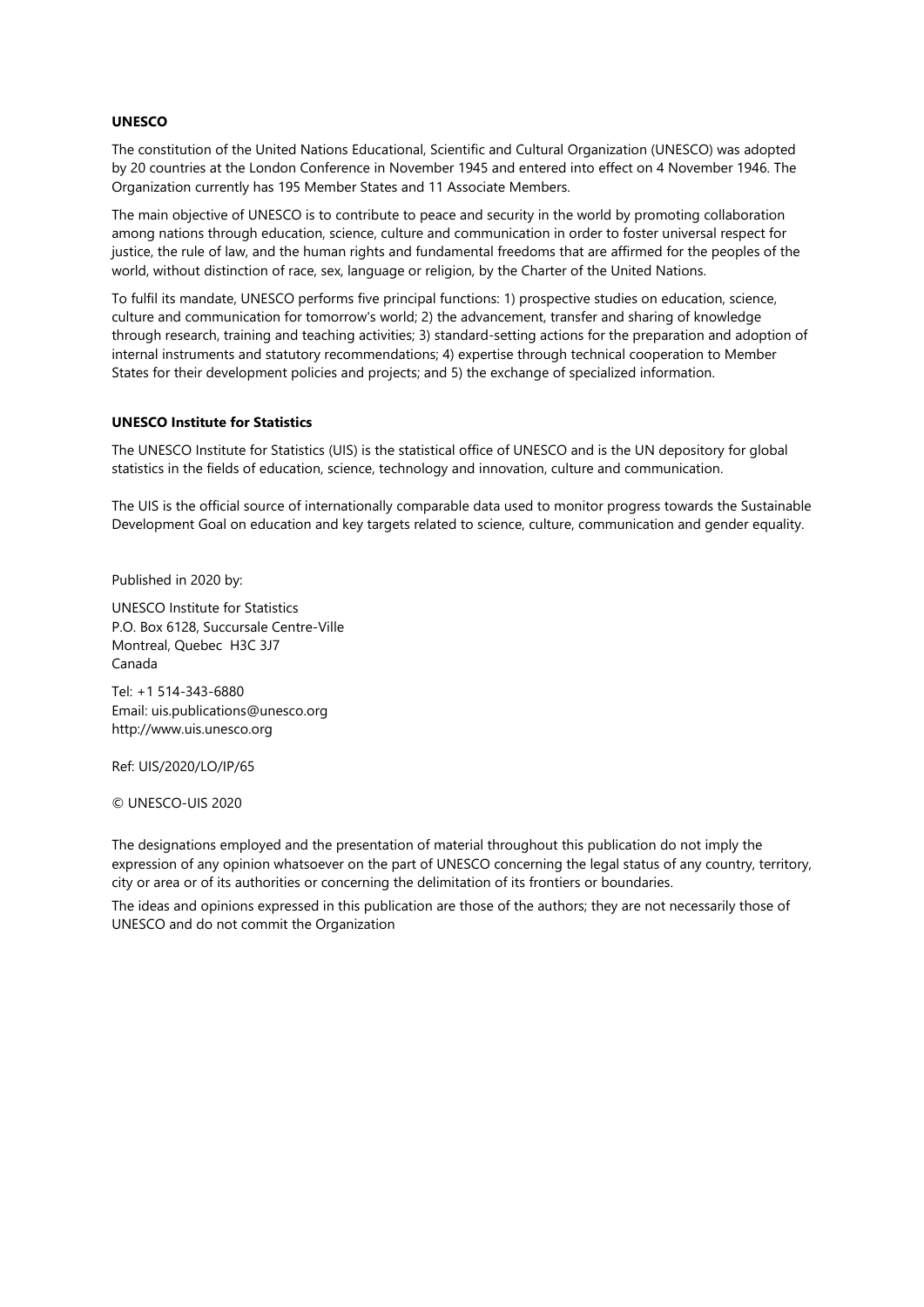# **CONTENTS**

#### **LIST OF TABLES**

| Table 5: Recording of School-Level Data Using Unique School ID by Level Of Education and |  |
|------------------------------------------------------------------------------------------|--|
|                                                                                          |  |
|                                                                                          |  |
|                                                                                          |  |
|                                                                                          |  |
|                                                                                          |  |
|                                                                                          |  |
|                                                                                          |  |

## **LIST OF FIGURES**

| Figure 2: Generating School ID and Use of ID Within MOE by Region (% of countries)14            |  |
|-------------------------------------------------------------------------------------------------|--|
| Figure 3: Retrieval of Five Years of School Data by Using School ID by Region and Management of |  |
|                                                                                                 |  |
|                                                                                                 |  |
|                                                                                                 |  |
| Figure 6: linvolvement of Development Partners by Development and Region (% of countries) 27    |  |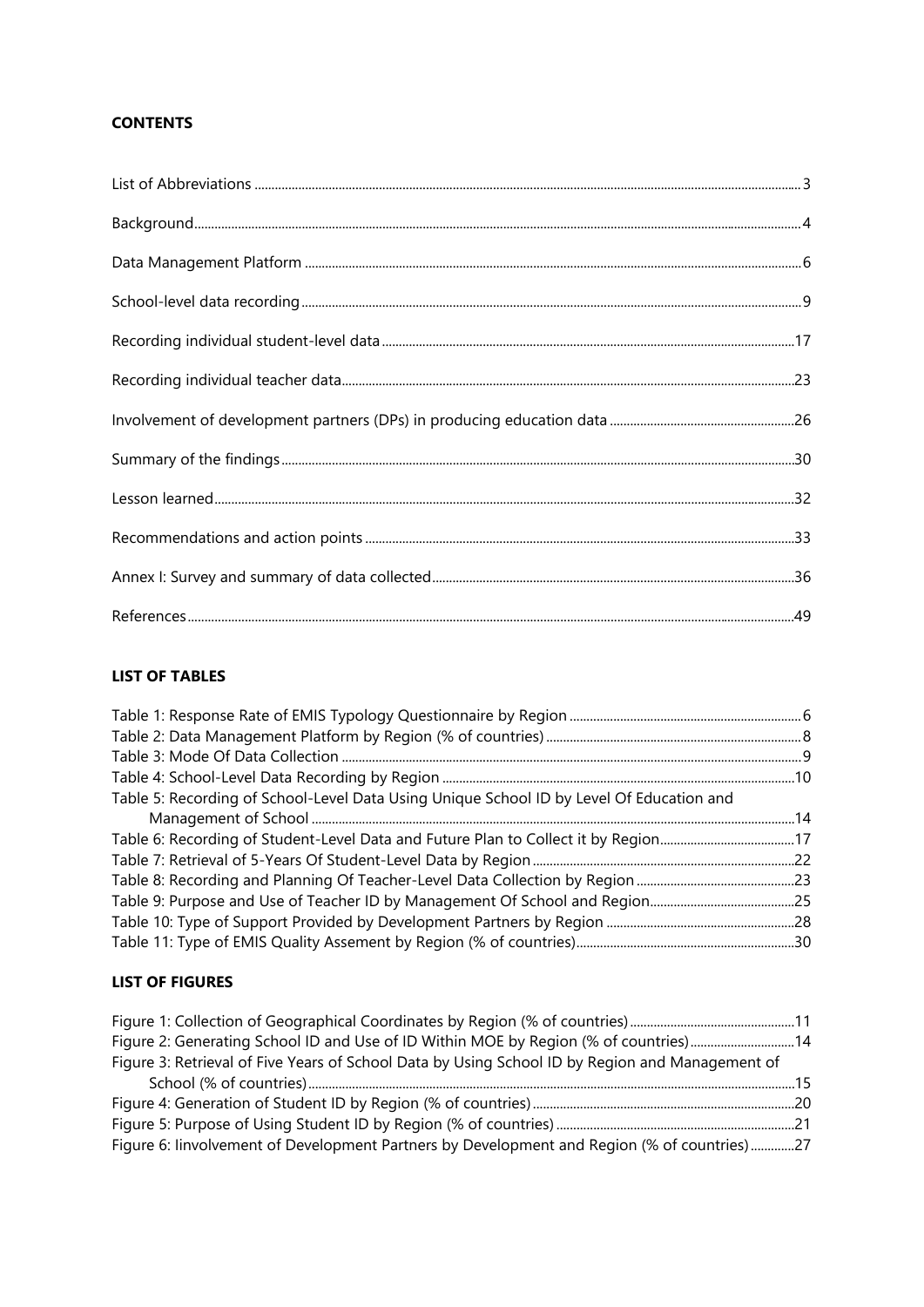#### <span id="page-3-0"></span>**List of Abbreviations**

<span id="page-3-1"></span>

| <b>ADB</b>    |                | Asian Development Bank                                           |
|---------------|----------------|------------------------------------------------------------------|
| ADEA          |                | Association for the Development of Education in Africa           |
| <b>BPL</b>    |                | <b>Below Poverty Line</b>                                        |
| <b>CSO</b>    |                | <b>Central Statistical Office</b>                                |
| <b>DFAT</b>   |                | Department of Foreign Affairs and Trade                          |
| <b>DFID</b>   |                | Department for International Development                         |
| <b>DOE</b>    |                | Department of Education (Nepal)                                  |
| <b>DP</b>     |                | Development Partner                                              |
| <b>DQAF</b>   |                | Data Quality Assessment Framework                                |
| <b>ECD</b>    |                | Early Childhood Development                                      |
| <b>EMIS</b>   |                | <b>Education Management Information System</b>                   |
| EU            |                | European Union                                                   |
| <b>EWS</b>    |                | <b>Economically Weaker Sections</b>                              |
| <b>FMIS</b>   |                | Financial Management Information System                          |
| <b>GPE</b>    |                | Global Partnership for Education                                 |
| <b>HRD</b>    |                | Human Resource Department (Chad)                                 |
| ID            | $\ddot{\cdot}$ | Identification                                                   |
| <b>IDB</b>    |                | Inter-American Development Bank                                  |
| <b>LAC</b>    |                | Latin America and Caribbean                                      |
| LEMIS         |                | Laos Education Management Information System                     |
| <b>MEMIS</b>  |                | Maldives Education Management Information System                 |
| <b>MIS</b>    |                | Management Information System                                    |
| <b>MOE</b>    |                | Ministry of Education                                            |
| <b>MOF</b>    |                | Ministry of Finance                                              |
| <b>RCSC</b>   |                | Royal Civil Service Commission (Bhutan)                          |
| <b>OBC</b>    |                | <b>Other Backward Class</b>                                      |
| <b>SABER</b>  |                | Systems Approach for Better Education Results                    |
| SC            |                | <b>Scheduled Caste</b>                                           |
| SDG           |                | Sustainable Development Goals                                    |
| ST            |                | <b>Scheduled Tribes</b>                                          |
| <b>TMIS</b>   |                | Teacher Management Information System                            |
| <b>TRO</b>    |                | <b>Teacher Record Office</b>                                     |
| TVET          |                | Technical and Vocational Education and Training                  |
| <b>UDISE</b>  |                | Unified District Information System for Education                |
| <b>UIS</b>    |                | <b>UNESCO Institute for Statistics</b>                           |
| <b>UNESCO</b> |                | United Nations Educational, Scientific and Cultural Organization |
| <b>UNICEF</b> |                | United Nations Children's Fund                                   |
| <b>USAID</b>  |                | United States Agency for International Development               |
| <b>WFP</b>    |                | World Food Programme                                             |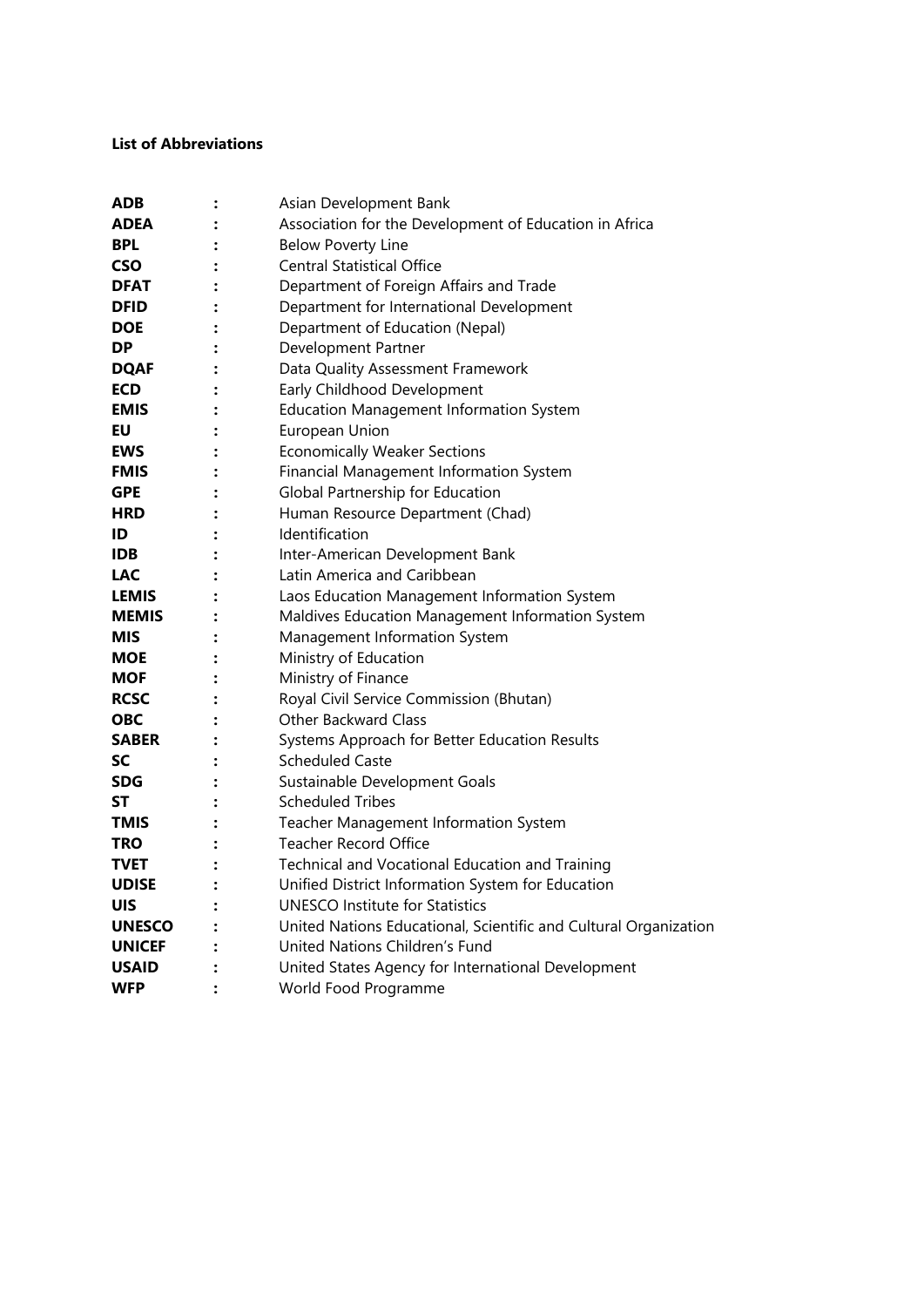

#### **Background**

There are four primary data sources used in calculating the Sustainable Development Goal (SDG) 4 indicators. These include household-based survey and assessment data, census data, school-based survey and assessment data, and Education Management Information System (EMIS) or administrative data. The school/individualbased administrative data can produce around half of the 43 thematic indicators. Thematic indicators based on the EMIS are included in regional SDG 4 monitoring indicators adopted by many regional bodies in the world (UIS, 2018). The EMIS is a vital element of an education system as it provides systematic, quality data in a structured environment that facilitates the use of information produced in planning and policy dialogue.

Data are collected from the three units of the education system – school, student and teacher – and stored on a data management platform. The data are then used in decision making by policymakers and other stakeholders of the education sector. Globally, all countries collect data from schools on an annual basis, and many developing countries have recently started collecting information on individual data on teachers and students, which provides an opportunity to disaggregate the indicators. Some countries use paper, some use spreadsheets, and the majority of the countries use online and offline software to collect administrative data from schools. Countries primarily collect data on enrolment, new entrance, repeaters and graduates from schools, which are required to calculate SDG 4 thematic indicators (UIS, 2018). The extent of data needed to report on SDG 4 indicators is vast; developing countries struggle with producing the data and making EMIS functional. Therefore, many international development organizations are supporting low- and middle-income countries by providing technical and financial support. Thus, the scope of this report is to understand the status of the EMIS of each country. A combination of both quantitative and qualitative research methodology is used to inform the objective of the study. Assessing the quality of a country's EMIS is beyond the scope of this report. Thus, the analysis of this report covers the status of EMIS in each country and not the presence of quality of EMIS in the countries.

#### **Objective of data collection**

The main objective of data collection is to understand the characteristics of the existing EMIS database in countries. This is helpful for understanding the capacity of countries to produce administrative data in partnership with development partners. It covers the existence of the school, student and teacher coding (ID) system and using those codes (IDs) for collecting data and other management purposes; use of software to process collected data and mode of the data collection from the schools. The report is divided into four main sections covering: (i) data management platform and mode of data collection; (ii) school, student and teacherlevel data collection; (iii) involvement of development partners in low- and middle-income countries, and (iv) conclusion and recommendations for the education stakeholders. This report also contains an Annex where a copy of the survey and tables are attached (Annex I).

#### **Process of data collection, entry and cleaning**

Based on past experiences of the UNESCO Institute for Statistics (UIS) data collection on EMIS, a pilot questionnaire was developed and shared with partners in sub-Saharan Africa. After receiving feedback from the partners, it was revised and tested in some countries to contextualize the questionnaire for use in other regions. For example, the question on using a national ID and other region-specific elements were added and/or revised. The questionnaire was first launched in sub-Saharan Africa and subsequently in Asia, the Arab States and Europe, respectively, from May to August, 2020. The questionnaire was first developed in English and later on translated into French, Arabic and Russian prior to launch in relevant regions/countries.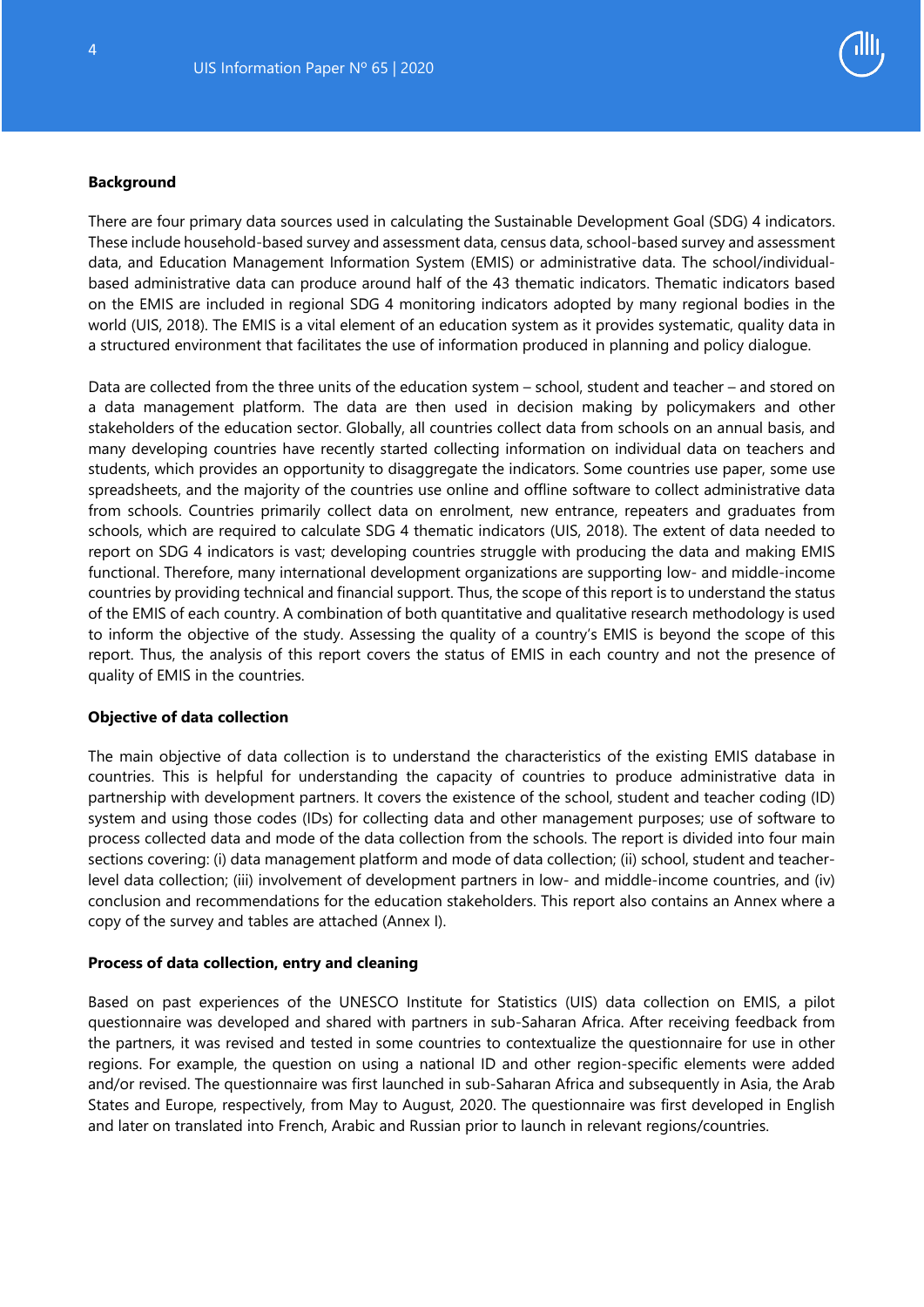

For the quantitative analysis, a data entry template was developed to enter the responses from the survey. It ensured the quality and consistency of the collected data. For example, if the country responded that it does not collect student-level data but planned to do so in the future, the following question about the generation of student ID and use of ID were not analysed or they were removed. Similarly, if the country either left blank or responded "No" to the question that it collects student-level data and follow up it was revised as "No" and vice versa. Furthermore, if the country mentioned, in the comments, that it partially covered/partially completed/only some province/district collects and, in the response, it says "Yes" then it was cleaned as "No". Multiple responses to the survey were received from a few countries that have different ministries for the various levels of education. All of the responses were tabulated into one final survey which were then entered into the data template form.

For the qualitative analysis, responses collected during the survey were analysed and incorporated into this report. These responses provide deeper insights into how the EMIS system of a country functions, the status of the EMIS in a country, as well as the context around non-compliance or attrition. The comments from countries were received in English, Arabic, French, Spanish or Russian. Google translate was used to translate the responses and comments into English. These translated comments were then thematically arranged against the components of the EMIS and used for analysis/example purposes.

#### **Limitations of the survey**

The respondents of the survey are the ministries of education (MOE) in each country. In a few countries, responses have also been received from the EMIS consultants. One limitation of the survey is reporting bias. Respondents may have an incentive to over- or under-report. The respondent may under-report to get more investments for their EMIS or over-report to show that the country has a fully functioning EMIS. In addition, the respondent may not have the correct information. A final limitation of the survey is that no data quality checks were conducted to verify the responses provided.

#### **The response of the questionnaire**

The questionnaire was sent to UIS counterparts covering sub-Saharan Africa, the Arab States, South and West Asia, Central Asia, East Asia, the Pacific, Latin America and Caribbean, and Central and Eastern Europe regions. The overall response rate of the questionnaire was 59% across all regions. The response rate differed across the regions, ranging from 100% of countries in South and West Asia to 33% of countries in Central Asia. The analysis in this report is based on the responses. The countries are arranged according to their regions and sub-regions. Since the responses varied across regions, the average response rate of a region should not be taken as representative of that particular region. For example, given the low, 33%, response rate from Central Asia, the data should not be seen as representative of the region. However, in the cases of South and West Asia, and sub-Saharan Africa, where the response rates were 100% and 68%, respectively, the results are representative of those regions. The details of the response rates are given in **Table 1**.

If a country did not respond to some questions in the survey, it causes what is referred to as missing data. The missing data reduces representativeness of the particular variable(s).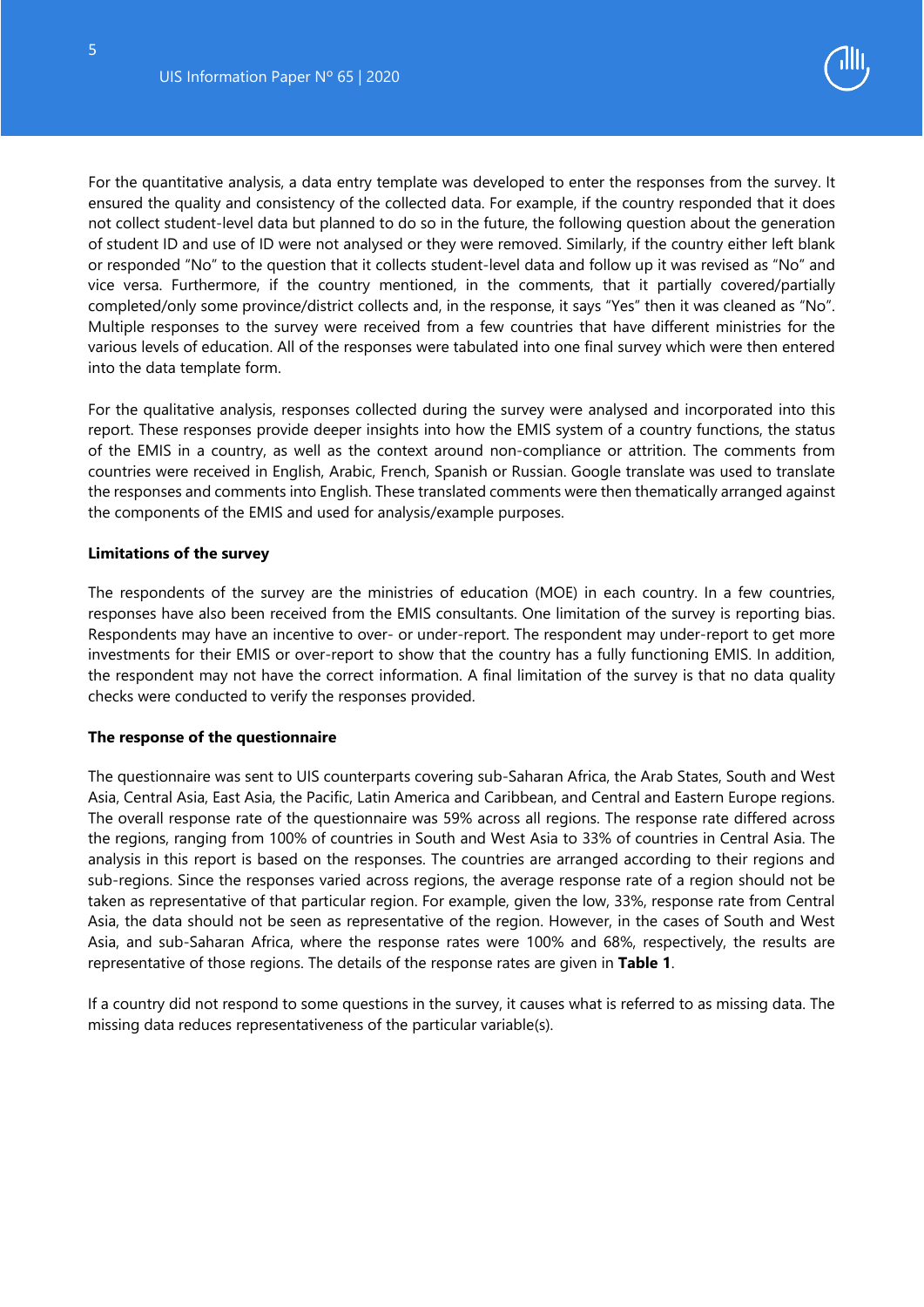

#### **Qualitative country case examples**

Some elaboration, or clarification, of EMIS were also received from many countries to better explain the status of their EMIS. Although the report has tried to present country examples from each region, there is a differential coverage since more elaboration was received from countries in the sub-Saharan Africa and Latin America and Caribbean regions. Since, not all countries provided elaboration in the survey, the qualitative country case examples do not cover every country. Some additional analysis was also done to provide insight into specific issues by using secondary sources.

| Regions             | Number of Countries in the<br>region | Response of questionnaire<br>by countries | % of countries<br>(Response to questionnaire) |
|---------------------|--------------------------------------|-------------------------------------------|-----------------------------------------------|
| Sub-Saharan Africa  | 47                                   | 32                                        | 68                                            |
| Arab States         | 20                                   | 13                                        | 65                                            |
| South and West Asia | 9                                    | 9                                         | 100                                           |
| Central Asia        | 9                                    | 3                                         | 33                                            |
| East Asia           | 17                                   | 6                                         | 35                                            |
| Pacific             | 15                                   | 8                                         | 53                                            |
| Latin America and   |                                      |                                           | 65                                            |
| Caribbean (LAC)     | 37                                   | 24                                        |                                               |
| Central and Eastern |                                      |                                           | 38                                            |
| Europe              | 21                                   | 8                                         |                                               |
| Total               | 175                                  | 103                                       | 59                                            |

#### **Table 1: Response Rate of EMIS Typology Questionnaire by region**

<span id="page-6-0"></span>*Source:* EMIS Typology Survey, UIS, 2020

#### **Data Management Platform**

j

The three main components of the education ecosystem are school, teacher and student. A data management platform is used to collect, process and analyse data from these three units to inform SDG 4 indicators. It is crucial for tracking changes, ensuring data quality and timely reporting of essential information for planning and management, and for facilitating the use of information in decision making by policymakers. The UIS has developed quidelines<sup>[1](#page-6-1)</sup> for EMIS software development including design, team and system characteristics.

The data management platform and mode of data collection varies across regions depending on the country context such as the availability of resources; location of decision making (province/state level); requirements of disaggregated data and culture of using of evidence in planning and monitoring etc. This section presents an overview of various data management platforms and the mode of data collection used by countries. It also presents country cases as examples to explain further and indicate any exceptions. **Table 2** presents the type of data management platforms used in each region.

<span id="page-6-1"></span><sup>1</sup> <https://teams.unesco.org/cop/tcg/cd-en/SitePages/UIS%20Guidelines%20for%20EMIS%20Software%20development.aspx>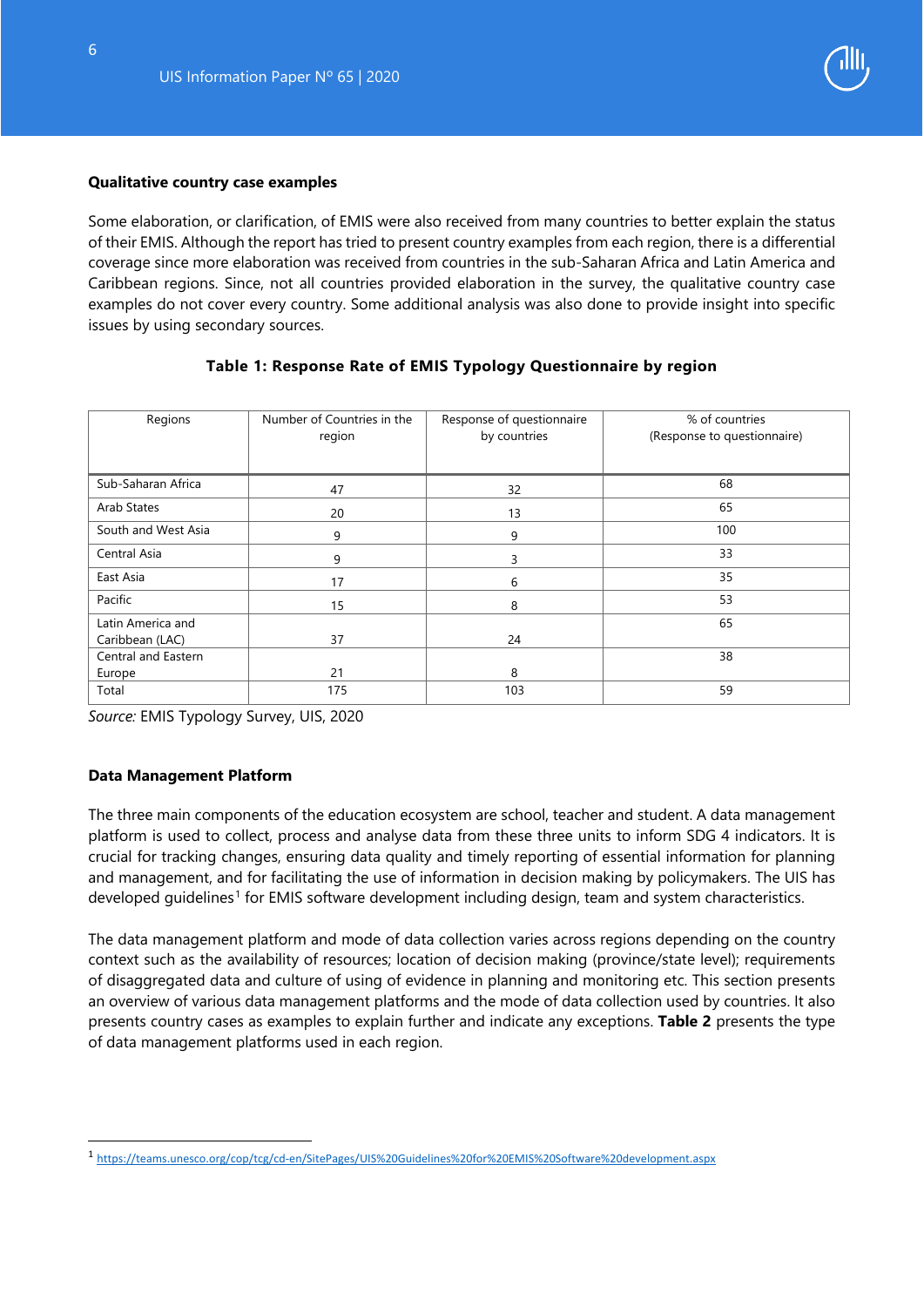

The data management platform used by countries depends on factors like the size of the education system, governance structure; physical size and geographic features of the country; and the availability of human and financial resources to support and maintain the EMIS system.

| Regions                     | Own developed | StatEduc | <b>Ed Assist</b> | OpenEMIS | Others<br>(e.g. Excel) |
|-----------------------------|---------------|----------|------------------|----------|------------------------|
| Sub-Saharan Africa          | 63            | 47       | 6                | 6        | $\Omega$               |
| Arab States                 | 85            | 8        | $\Omega$         | 15       | 7                      |
| South and West Asia         | 78            | $\Omega$ | $\Omega$         | 22       | $\Omega$               |
| Central Asia                | 100           | $\Omega$ | $\Omega$         | 33       | $\Omega$               |
| East Asia                   | 100           | $\Omega$ | $\Omega$         | 0        | $\Omega$               |
| Pacific                     | 88            | $\Omega$ | $\Omega$         | 13       | 25                     |
| Latin America and Caribbean | 83            | 8        | $\Omega$         | 21       | 8                      |
| Central and Eastern Europe  | 100           | 13       | $\Omega$         | 0        | $\Omega$               |
| Average                     | 80            | 18       | $\mathfrak{p}$   | 13       | 5                      |

**Table 2: Data Management Platform by Region (% of countries)** 

*Source:* EMIS typology survey, UIS, 2020

The primary data management platform used by countries is their own developed software. On average, 80% of countries developed their own software but this varies from 100% of countries in East Asia, Central Asia and Central and Eastern Europe regions to 63% of countries in sub-Saharan Africa. Some examples of own developed software include SIGERD (Dominican Republic), SANAD<sup>[2](#page-7-0)</sup> (Iran), RA Web (Argentina), Pathway (Morocco), ERP Education (Uzbekistan), MIZŠinf.system (Slovenia), Agile Learning (Uganda), Enhanced Basic Education Information System (Philippines) Pineapple Software (Kribati). The second highest used data management platform is built-in software StatEduc<sup>[3](#page-7-1)</sup> which is being used by an average of 18% of countries worldwide. StatEduc is the primary software being used in 47% of countries in sub-Saharan Africa e.g. Ghana and Burundi; 8% of countries in Latin America and the Caribbean e.g. Montserrat; 13% of countries in Central and Eastern Europe, e.g. Slovenia, and 8% of countries in the Arab States, e.g. Libya. Another built-in software is EdAssist (Global ED\*ASSIST<sup>4</sup>) which is being used by an average of 2% of countries and is only being used by 6% of countries in the sub-Saharan African region e.g. Zambia and Zimbabwe. The OpenEMIS<sup>[5](#page-7-3)</sup> software is being used by the world average of 13% of countries across all regions except the East Asia and Central and Eastern Europe regions, e.g. Maldives and Barbados. Furthermore, a few, mostly small, countries, are also using Excel to collect data from schools, e.g. Tuvalu<sup>6</sup>, Marshall Islands<sup>[7](#page-7-5)</sup> and the Cook Islands<sup>8</sup> in the Pacific region.

It is important to note that many countries use multiple types of software within the MOE, and in a few countries, different departments, covering different levels of education, also use different data management platforms. In the cases of Madagascar, Ghana, and Zimbabwe, different software is used to collect data for each level of education. In Madagascar, for example, the spreadsheet is used to collect data for the secondary and Technical and Vocational Training (TVET) levels, while for all the other levels it uses its own developed

j

<span id="page-7-0"></span><sup>2</sup> Registering of student.

<span id="page-7-1"></span><sup>&</sup>lt;sup>3</sup> StatEduc is a built-in EMIS software developed with UIS involvement on system development.

<span id="page-7-2"></span><sup>4</sup> Global ED\*ASSIST or more commonly referred to as EdAssist is an integrated built-in EMIS software.

<span id="page-7-3"></span><sup>5</sup> OpenEMIS is a built-in open-source EMIS software developed by Community System Foundation.

<span id="page-7-4"></span><sup>6</sup> The total population of Tuvalu is 12,000 (UIS, 2020).

<span id="page-7-6"></span><span id="page-7-5"></span><sup>&</sup>lt;sup>7</sup> The total population of Marshall Islands is 58,000 (UIS, 2020).<br><sup>8</sup> The total population of Cook Islands is 17,565 (Worldometer, 2020).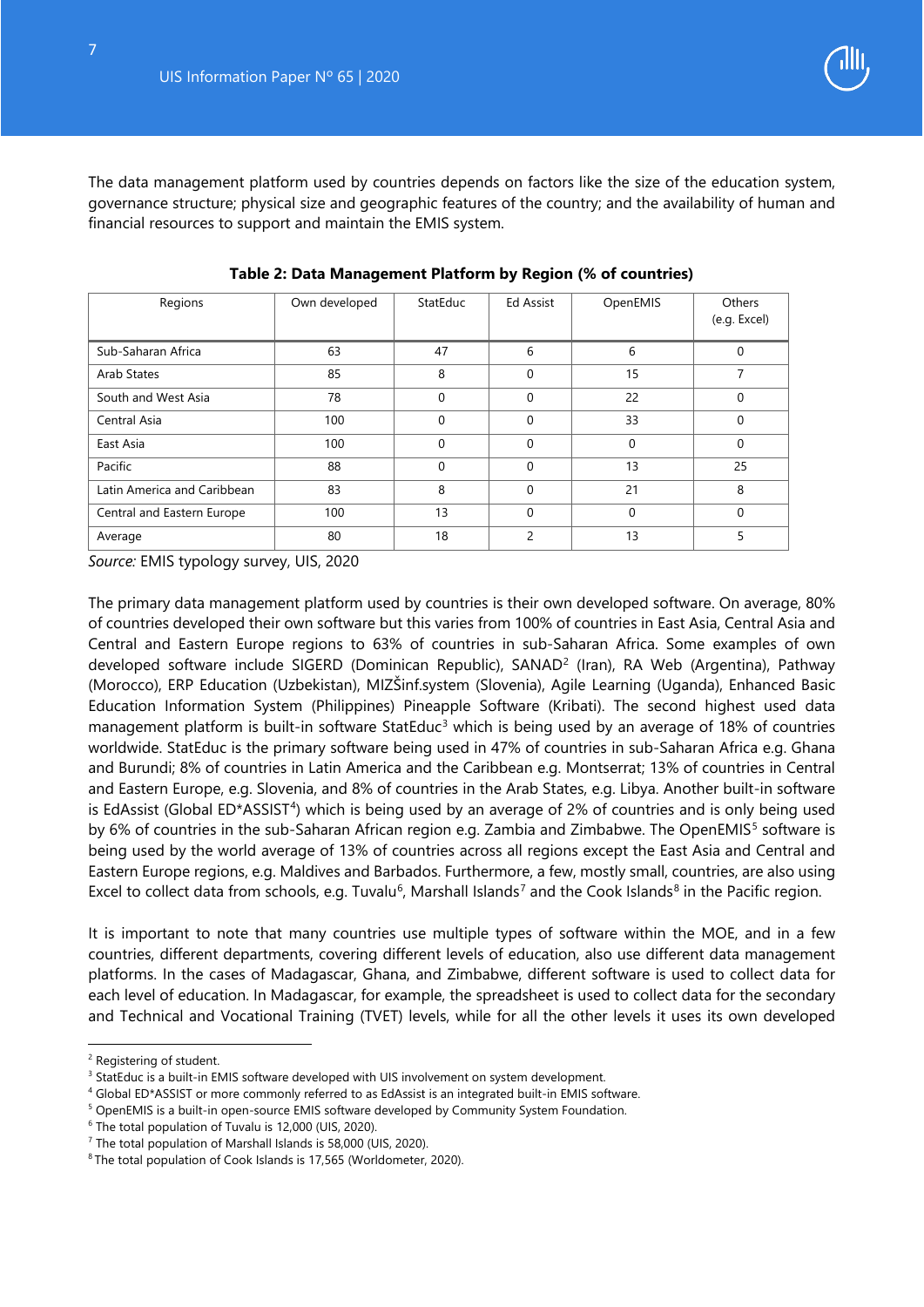-

<span id="page-8-0"></span>

software called the *Statistical Fiche Primaries' d'Enquête* (FPE). It is similar in the case of Sri Lanka and Bangladesh. This suggests that countries are not complementing existing software by adding new features; instead, they are implementing an alternative software altogether. This imposes an issue of compatibility between the software, data migration, integration and sustainability of the system. For example, Comoros reports a lack of stability in its software. It was using BOZO in 2013-2015 but from 2016 onwards, it started using a new software. In the case of Senegal, the data management platform for teachers and students is not integrated. It is facing difficulty in bringing the two dimensions together, which has resulted in a delay in the production of statistics.

The survey data confirms that each country has at least one electronic data management platform. However, it exists differently in each country depending on contextual factors, such as the availability of resources, source of decision making (federal/state level) and the ministry covering the level of education.

#### **Mode of data collection**

There are many modes of data collection including paper, online, offline, and other electronic modes. Before the availability of the internet, only paper was used for communication and data collection purposes. However, with the technological developments and expansion of the internet in the last 10 to 15 years, its use has had substantial implications for EMIS development. While easy internet access is available in all large cities, major towns and urban schools in most countries, most rural areas and rural schools in many countries have limited or no access to the internet. The accessibility of internet in schools varies across the regions<sup>9</sup>. Therefore, due to the lack of availability of internet facilities and other resources<sup>[10](#page-8-2)</sup> many countries are still using paper to collect data from rural schools. The data is entered into the computer system at a later time, either at the national level or at district headquarters, depending on wherever internet and human resources are available.

**Table 3** illustrates the breakdown of the mode of data collection adopted by each region. The data show that paper prevails as the predominant mode of data collection, being used by 53% of the countries across all regions, followed by online interface which is being used by 51% of countries with standalone electronic mode[11](#page-8-3) being used by 36% of countries. Sub-Saharan Africa has the highest share of paper use, with 81% of countries reporting use of this mode of data collection. On the other hand, Eritrea, Tanzania and Rwanda are a few examples from sub-Saharan Africa that are not using paper. Most of the online interface for data collection is confined to Central and Eastern Europe (100% of countries) and South and West Asia (78% of countries). For the standalone electronic mode, 75% of countries in the Pacific region rely on it<sup>12</sup>. It is worth mentioning that Central and Eastern Europe is the only region where no country is using paper for data collection purposes. The fact that the total of all the modes of collection in each region exceeds 100% suggests that countries are using multiple modes of data collection. Both online and offline reporting mechanisms are put in place for data collection. For example, although the EMIS software of India has the ability to collect data online, it is using paper as one of the modes of data collection from schools that do not have access to the internet. The data collected by paper from remote schools is then entered into a computer at the block level<sup>[13](#page-8-5)</sup>.

<span id="page-8-1"></span><sup>9</sup> Proportion of primary schools with access to computers for pedagogical purpose: in average 45.3%, Arab States (66.3%), Central Asia (95.9%), East Asia and the Pacific (66.8%) and Latin America and Caribbean (62.0%), North America and Europe (99.0%) and South and West Asia (16.0%) (UIS, 2020).

<span id="page-8-2"></span> $10A$ ccess to the internet is determined by complementary resources like human capacity, access to electricity etc.

<span id="page-8-3"></span><sup>&</sup>lt;sup>11</sup> In most of the cases, countries are using Excel and PDF format to collect data.

<span id="page-8-4"></span> $12$  Europe is the region with the highest internet usage rates (82.5% population), sub-Saharan Africa is the region with the lowest internet usage rates (28.2%). The internet usage rate in the Americas (North America, Latin America and the Caribbean) is 77.2%; Asia and the

<span id="page-8-5"></span>Pacific is 48.4%; and the Arab States is 51.6%. (ITU, 2019). 13 India has a federal are structure are three main tiers in the governance structure: national, state, and district. However, 13 India has a federal governance for administrative purposes, the district level is further divided into blocks (rural areas) and urban local bodies (urban areas).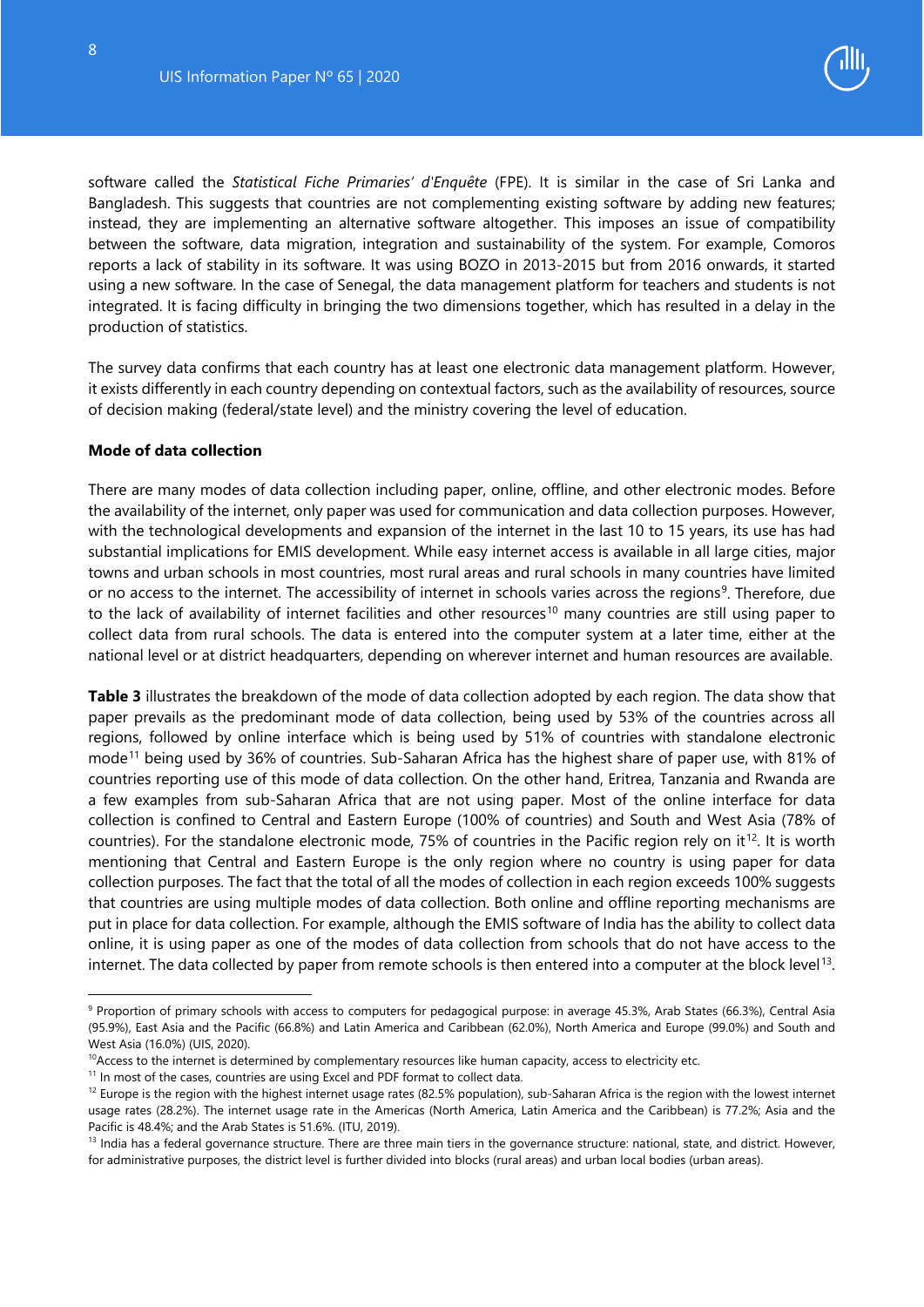

Suriname is mostly relying on paper for data collection, and only a handful of schools share the data by email (online interface).

In some countries, multiple modes of data collection are used depending on the level of education or unit of data collection (e.g. school, teacher, and student) as well. For instance, Mauritius is using paper at the Early Childhood Development (ECD) level which then are sent by post and edited and coded by statistical officers, while at the secondary (general) level, the country relies on Excel (online interface).

<span id="page-9-0"></span>

| Regions                     | Paper<br>(% of countries) | Standalone electronic<br>mode<br>(% of countries) | Online interface<br>(% of countries) |
|-----------------------------|---------------------------|---------------------------------------------------|--------------------------------------|
| Sub-Saharan Africa          | 81                        | 31                                                | 19                                   |
| Arab States                 | 39                        | 31                                                | 46                                   |
| South and West Asia         | 33                        | 22                                                | 78                                   |
| Central Asia                | 33                        | 33                                                | 67                                   |
| East Asia                   | 67                        | 67                                                | 67                                   |
| Pacific                     | 75                        | 75                                                | 25                                   |
| Latin America and Caribbean | 42                        | 38                                                | 71                                   |
| Central and Eastern Europe  | 0                         | 13                                                | 100                                  |
| Average                     | 53                        | 36                                                | 51                                   |

#### **Table 3: Mode of Data Collection**

*Source:* EMIS typology survey, UIS, 2020

#### <span id="page-9-1"></span>**School-level data recording[14](#page-9-2)**

-

The first unit of data recording is done at the school-level in a country's EMIS database. It is important to collect administrative school-level data as better school conditions are helpful for delivering a quality education, which in turn helps education policymakers take evidenced-based policy decisions and inform international reporting on SDG 4 indicators. The SDG 4.a.1 indicators focus on school infrastructure, including access to electricity, internet, computers, etc. To assess the status of each of these indicators, data is collected and stored in the EMIS database and used for analysis purposes by education policymakers. This section provides an overview of the percentage of countries recording school-level data and using school ID, the issuing authority of the school ID, and the ability of countries to retrieve 5 years of school-level data.

<span id="page-9-2"></span><sup>&</sup>lt;sup>14</sup>The school-level data recording is not different from recording of school ID and these two words are used interchangeably.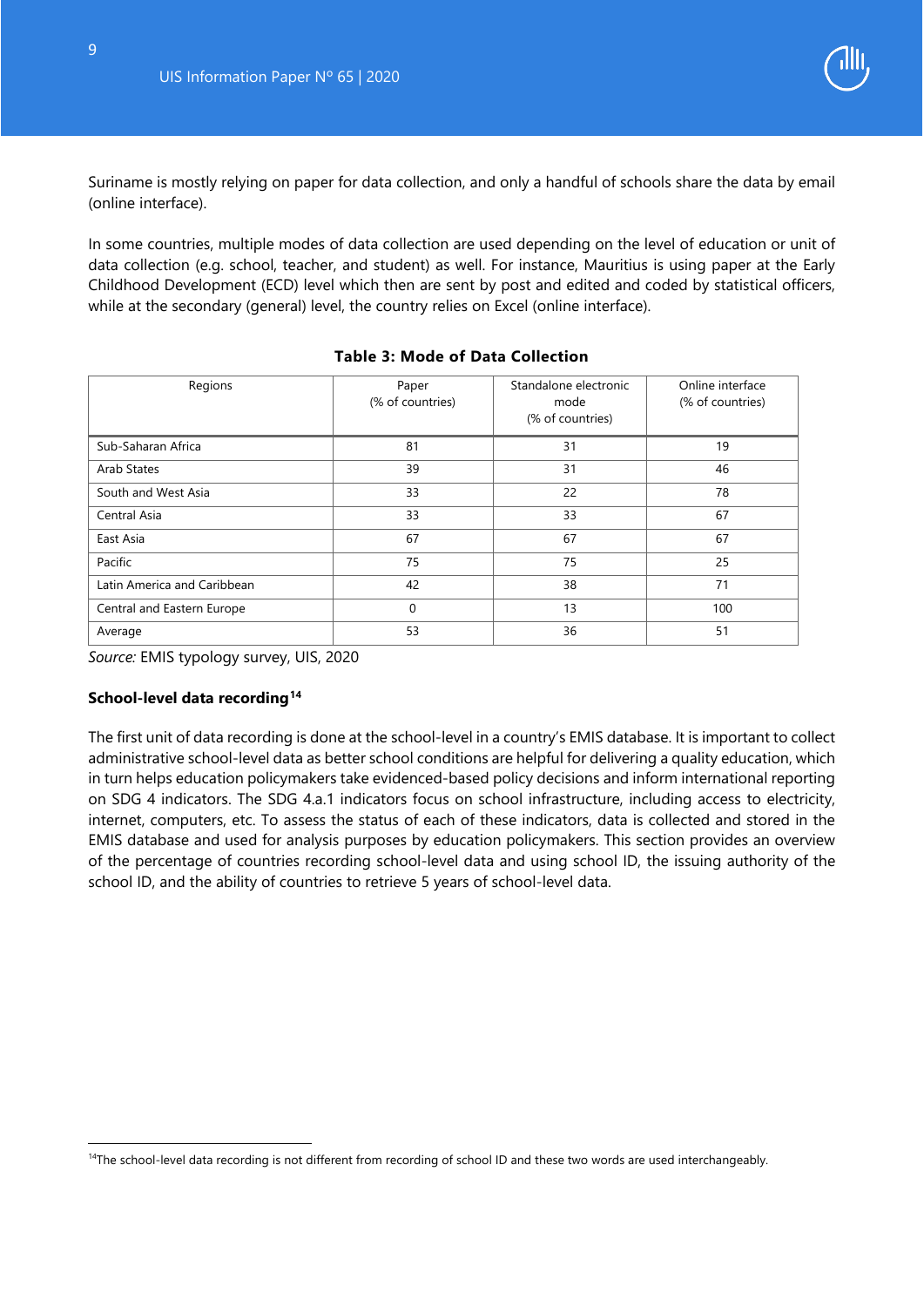

**Table 4** shows that 100% of countries record school-level data in the national EMIS database. This suggests that every country in the world is recording school-level data electronically in national EMIS. All countries across all regions record school-level data. The survey data suggests that school-level data recording does not vary across regions, intra-regions, level of education and ownership of the school.

<span id="page-10-0"></span>

| Region                      | Unit of data collection at the school level<br>(% of the country) |
|-----------------------------|-------------------------------------------------------------------|
| Sub-Saharan Africa          | 100                                                               |
| Arab States                 | 100                                                               |
| South and West Asia         | 100                                                               |
| Central Asia                | 100                                                               |
| East Asia                   | 100                                                               |
| Pacific                     | 100                                                               |
| Latin America and Caribbean | 100                                                               |
| Central and Eastern Europe  | 100                                                               |
| Average                     | 100                                                               |

**Table 4: School-Level Data Recording by Region**

*Source*: EMIS typology survey, UIS, 2020

#### **Collection of Geographical Coordinates**[15](#page-10-1) **of school:**

The geographical coordinates of a school when linked with other spatial data is useful for targeted educational planning, management, and monitoring. The geographical coordinates build a geospatial database with a relational database of educational, demographic, social and economic information. They provide a holistic representation and exploration of the contexts of schooling by providing access to multiple sources of essential data such as those found in the census, transportation, utilities, healthcare, land use, and agricultural databases. Therefore, collecting geographical coordinates of schools is important as it helps policymakers take decisions based on a holistic picture of different variables.

**Figure 1** illustrates the recording of geographical coordinates of schools across regions. Out of 100% of countries that record school-level data, only 71% of them are collecting geographical coordinates of schools. The percentage varies from 89% of countries in South and West Asia to 50% of countries in the Pacific region.

-

<span id="page-10-1"></span><sup>&</sup>lt;sup>15</sup> A geographic coordinate system is a three-dimensional reference system that locates points on the Earth's surface. A point has two coordinate values: latitude and longitude. Latitude and longitude measure angles. The unit of measure is usually decimal degrees (ArcGIS Resource Center, n.d).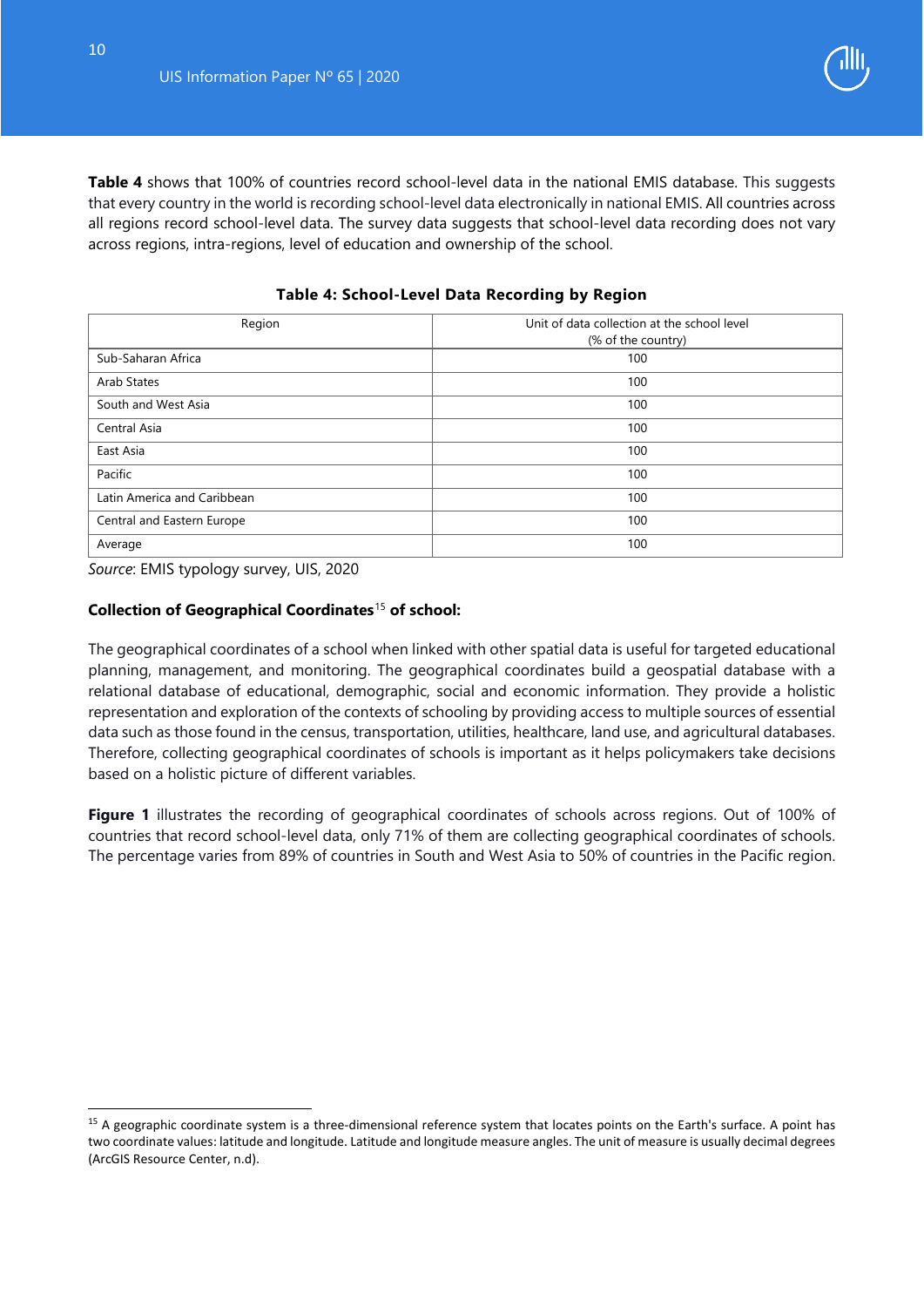

<span id="page-11-0"></span>

#### **Figure 1: Collection of Geographical Coordinates by Region (% of countries)**

#### *Source:* EMIS Typology data, UIS 2020

The reason for the low coverage is because either countries have only recently started collecting geographical coordinates of schools and hence, have not been able to cover all schools, [16](#page-11-1) or plans are underway to integrate the geographical coordinates in its EMIS database. For instance, in a mapping exercise in 2019, Uganda captured geographical coordinates, but they have not yet been integrated into the country's EMIS database. Philippines has also recently started recording geographical coordinates, therefore, its EMIS database has only recorded geographical coordinates of some schools. Similarly, Madagascar has recently started collecting geographical coordinates of its schools and it has yet to cover all schools and integrate it in its EMIS. However, there are some countries that have collected geographical coordinates of all its schools. For instance, Suriname, in an IDB<sup>[17](#page-11-2)</sup> financed project, has stored school coordinates from primary schools to upper secondary schools. Some more examples of the countries that are recording geographical coordinates are Afghanistan and Bangladesh in South and West Asia, Timor-Leste and Malaysia in East Asia; Guyana and Guatemala in Latin America and Caribbean, Iraq and Jordan in the Arab States; Ghana and Botswana in sub-Saharan Africa, Poland and Ukraine in Central and East Europe, and Fiji in the Pacific region. Some examples of countries that are not recording geographical coordinates are Bhutan in South and West Asia, Cambodia in East Asia, Curaçao in Latin America and Caribbean, Syria in the Arab States, Nauru in the Pacific region, Mali in sub-Saharan Africa and Estonia in Central and Eastern Europe.

#### **Use of unique school ID to collect school-level data**

School-level data is collected and stored in the EMIS database using a unique school ID. A unique school ID is a single, non-duplicated number assigned by the MOE to all schools and remains with a school throughout its existence. It is a 8-11 digit number based on the size of the country and number of schools and administrative divisions, first based on the number of schools, and second on sub-national administrative divisions, management of school etc. It helps to identify each school, track progress and make comparisons.

j

<span id="page-11-1"></span><sup>&</sup>lt;sup>16</sup> Some of the countries have not covered all schools and are in the process of covering all schools (e.g. Madagascar and Philippines).

<span id="page-11-2"></span><sup>17</sup> Inter-American Development Bank.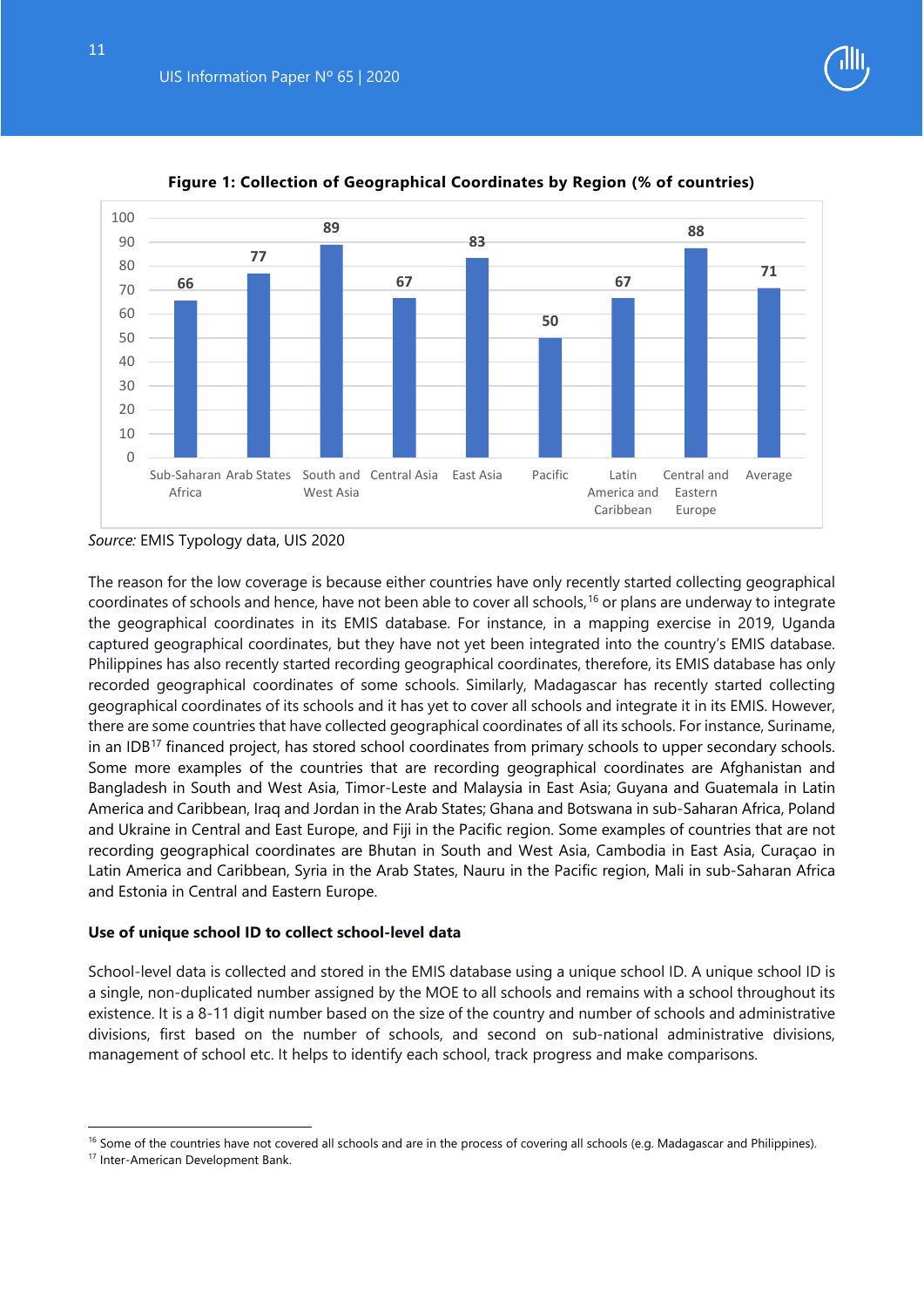

School-level data recording is different from using school ID for data collection purposes, especially for some small countries. Small countries record school-level data but do not have a unique school ID. For instance, small countries, mostly in the Pacific region, do not have unique school ID but record school-level data and school name as the school ID. Tonga and Tokelau in the Pacific region collect school-level data but do have school ID.

There are many countries that record school-level data and unique school ID. For instance, Iran in South and West Asia, Gabon in sub-Saharan Africa, Jamaica in Latin America and Caribbean, Poland in Central and Eastern Europe, Armenia in Central Asia, and Timor-Leste in East Asia. Niger, however, has two unique school IDs. The first unique ID is called an administrative ID which is generated by the MOE and it refers to the region and municipality where the school is located. The second, and the primarily used unique school ID, is the one that is automatically generated by StatEdu. In the case of Angola, schools are registered with a number and a name when they are created under the responsibility of the provinces. However, Angola also uses a unique school ID for each school at the national level. **Table 5** shows the current status of the use of school IDs across regions and the level of education and management (public/private) of schools.

#### **Table 5: Recording of School-Level Data Using Unique School ID by Level of Education and Management of School[18](#page-12-0)**

| Regions                        |        | <b>ECD</b><br>(% of countries) | Primary<br>(% of countries) |         |        | Secondary (General)<br>(% of countries) |        | Secondary (TVET)<br>(% of countries) |
|--------------------------------|--------|--------------------------------|-----------------------------|---------|--------|-----------------------------------------|--------|--------------------------------------|
|                                | Public | Private                        | Public                      | Private | Public | Private                                 | Public | Private                              |
| Sub-Saharan Africa             | 69     | 72                             | 88                          | 88      | 94     | 94                                      | 72     | 72                                   |
| Arab States                    | 85     | 85                             | 100                         | 100     | 100    | 100                                     | 85     | 77                                   |
| South and West                 | 67     | 67                             | 100                         | 100     | 100    | 100                                     | 78     | 67                                   |
| Asia                           |        |                                |                             |         |        |                                         |        |                                      |
| Central Asia                   | 67     | 67                             | 100                         | 67      | 100    | 67                                      | 67     | 67                                   |
| East Asia                      | 100    | 100                            | 100                         | 100     | 100    | 100                                     | 67     | 67                                   |
| Pacific                        | 75     | 50                             | 75                          | 63      | 75     | 63                                      | 63     | 25                                   |
| Latin America and<br>Caribbean | 63     | 54                             | 88                          | 75      | 92     | 75                                      | 63     | 58                                   |
| Central and Eastern<br>Europe  | 75     | 75                             | 88                          | 88      | 88     | 88                                      | 88     | 88                                   |
| Average                        | 72     | 69                             | 90                          | 85      | 93     | 87                                      | 72     | 66                                   |

*Source:* EMIS typology survey, UIS, 2020

-

Although most countries in the world have developed a unique school ID and use the ID for data collection purpose, there are a few exceptions. For example, in Burundi, the school ID is being revised to adapt to the administrative nomenclature of its institute in charge of statistics and economic studies.

<span id="page-12-0"></span><sup>&</sup>lt;sup>18</sup> The data breaks out public and private schools separately. The lowest figures between public and private of each region will be the both (private and public). For example, in sub-Saharan Africa, at primary level 68.8% and 71.9% for public and private respectively and for both- private and public will be 68.8%.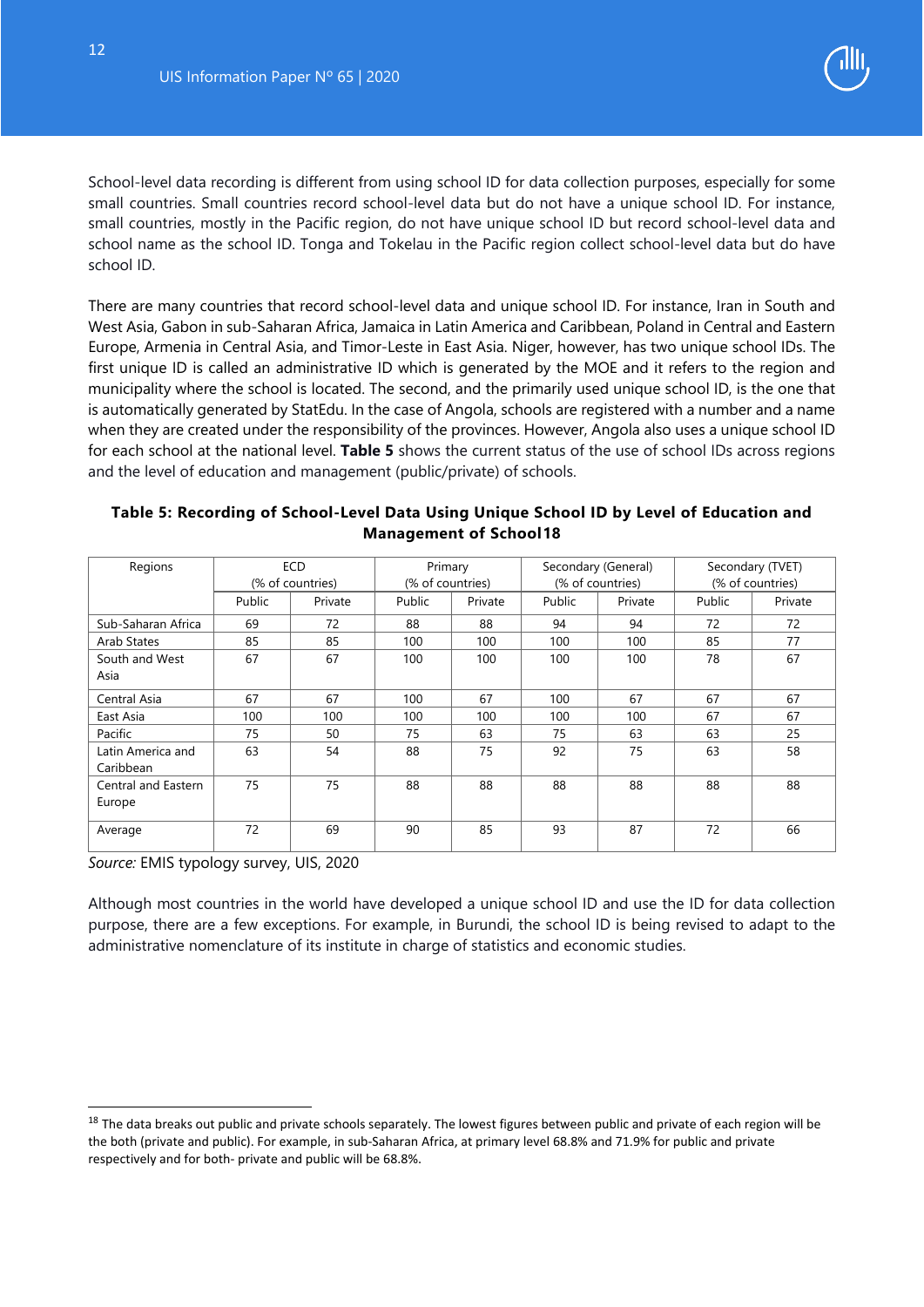

Similarly, in Cote d'Ivoire the codification process to assign a unique school ID at the general education level, is still underway. Comoros is also in the process of developing both school and student IDs.

#### **Use of a unique school ID to collect school-level data by level of education**

On average, the use of a unique school ID to collect school-level data is higher at the primary and secondary (general) level than ECD and secondary (TVET) levels. At the public primary and secondary (general) levels 90% of countries and 93% of countries, respectively, use a unique school ID to collect school-level data. On the other hand, at the public ECD and secondary (TVET) levels only 72% of countries use school ID to collect schoollevel data.

At the private primary and secondary (general) levels, 85% and 87% of countries use school ID, respectively, to collect school-level data. For ECD and Secondary (TVET) it is 69% of countries and 66% of countries, respectively, using school ID to collect school-level data.

In conclusion, regardless of the management of schools, the percentage of countries using school ID to collect school-level data is higher by around 20% at the primary and secondary (general) levels as compared to the ECD and secondary (TVET) levels. It must be noted that 100% of countries in East Asia use school ID to collect school-level data at all levels of education except at the secondary (TVET) level where 67% of countries are using school ID to collect school-level data.

The percentage of countries using a school ID is higher at the primary and secondary (general) levels than ECD and secondary (TVET) because of the timeline of the development the EMIS system. Many countries have recently started recording school-level data using school ID at the ECD and secondary (TVET) levels. For instance, Philippines started using school ID to collect school-level data at secondary (TVET) level from both public and private schools as recently as 2016-17.

#### **Use of school ID to collect school-level data by school management**

More generally, a higher percentage of countries use a unique school ID to collect school-level data from public schools than from private schools. On average, 58% and 53% of countries use a unique school ID to collect school-level data from public and private schools, respectively, covering all levels of education. There is a 5 percentage point gap between public and private schools. However, if one specific region and level of education is seen in isolation, the gap between the public and private schools rises considerably. For instance, in the Pacific region at the ECD level, 75% of countries use a school ID to collect school-level data in public schools, whereas in private schools only 50% of countries use a school ID to collect school-level data. The fact that Tuvalu, an island in the Pacific region, has only one private school could be a contributing factor to the overall low percentage of schools using unique school ID to record school-level data from private schools.

Similarly, at the secondary (general) level in Central Asia, while 100% of countries use a unique school ID to record school-level data from public schools, only 67% of countries use school ID to collect school-level from private schools. All the regions follow the same pattern of using school ID to collect more school-level data from public schools than from private schools. However, an exception is the sub-Saharan African region at the ECD level, where the use of a unique school ID to collect school-level data is 3 percentage points higher from private than from public schools.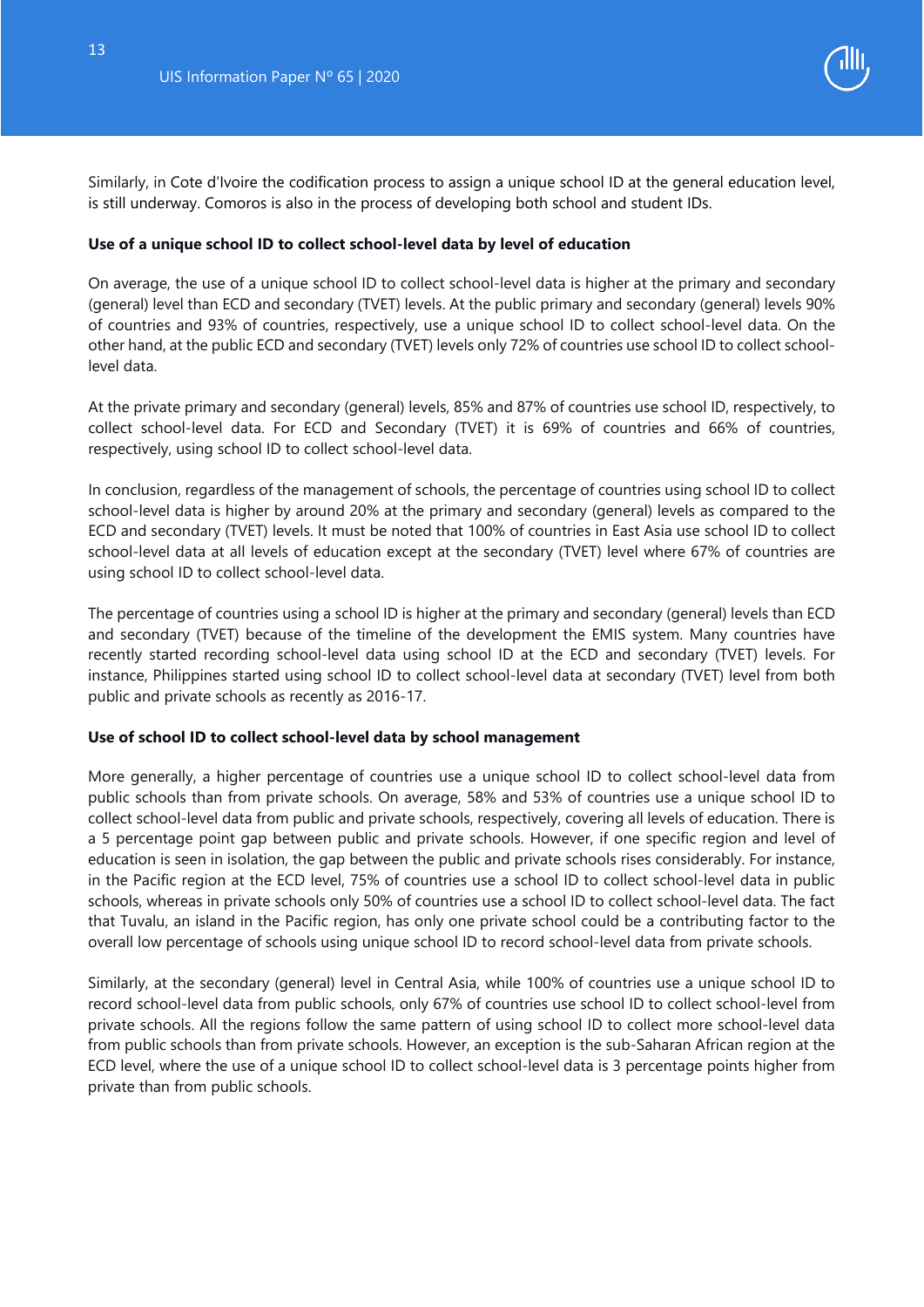

Nevertheless, Suriname has mentioned that the reason that unique school ID use to collect data from private schools is low, is because not all private schools are sending their data. This may also be the case for many other countries, where the private schools are often either unregistered, unregulated, or both (Central Square Foundation, 2020; NEP; 2020).

#### <span id="page-14-0"></span>**Responsibility for generating school ID and use of school ID within the MOE:**

**Figure 2** illustrates the breakdown of countries where a unique school ID is generated within the MOE and the percentage of countries where the unique school ID is being used by all departments within the MOE.

On an average, in 79% of countries, the unique school ID is generated within the MOE. The percentage of countries where the school ID is generated within the MOE varies from 100% of countries in East Asia to 33% of countries in Central Asia. Of the 79% of countries that are using unique school ID generated by MOE, only 67% of them are using a unique school ID within all departments of the MOE. The use of a unique school ID within all departments of the MOE varies from 100% of countries in East Asia to 33% of countries in Central Asia.

<span id="page-14-1"></span>

**Figure 2: Generating School ID and Use of ID within MOE by Region (% of countries)**

It is interesting to see that while 91% of countries in sub-Saharan Africa use a school ID generated by the MOE, only 66% of countries have made it mandatory to use a unique school ID within departments of the MOE. This is reversed in Central and Eastern Europe where 50% of countries have a unique school ID generated within the MOE but a whopping 63% of them have made it mandatory to use the unique school ID within all departments of the MOE. It shows school IDs are not only generated by the MOE; other agencies are also generating school IDs used for data collection and other management purposes in the Central and Eastern Europe region.

In some countries it is compulsory to use a unique school ID within all the departments of the MOE, while in other countries it is not. For instance, in Togo, while it is compulsory that all departments of the MOE use a unique school ID, none of them are doing so. In Seychelles, even though it is not mandatory to use a unique school ID, all the departments within the MOE are using it. In the case of Rwanda, the unique school ID is

*Source:* EMIS typology survey, UIS, 2020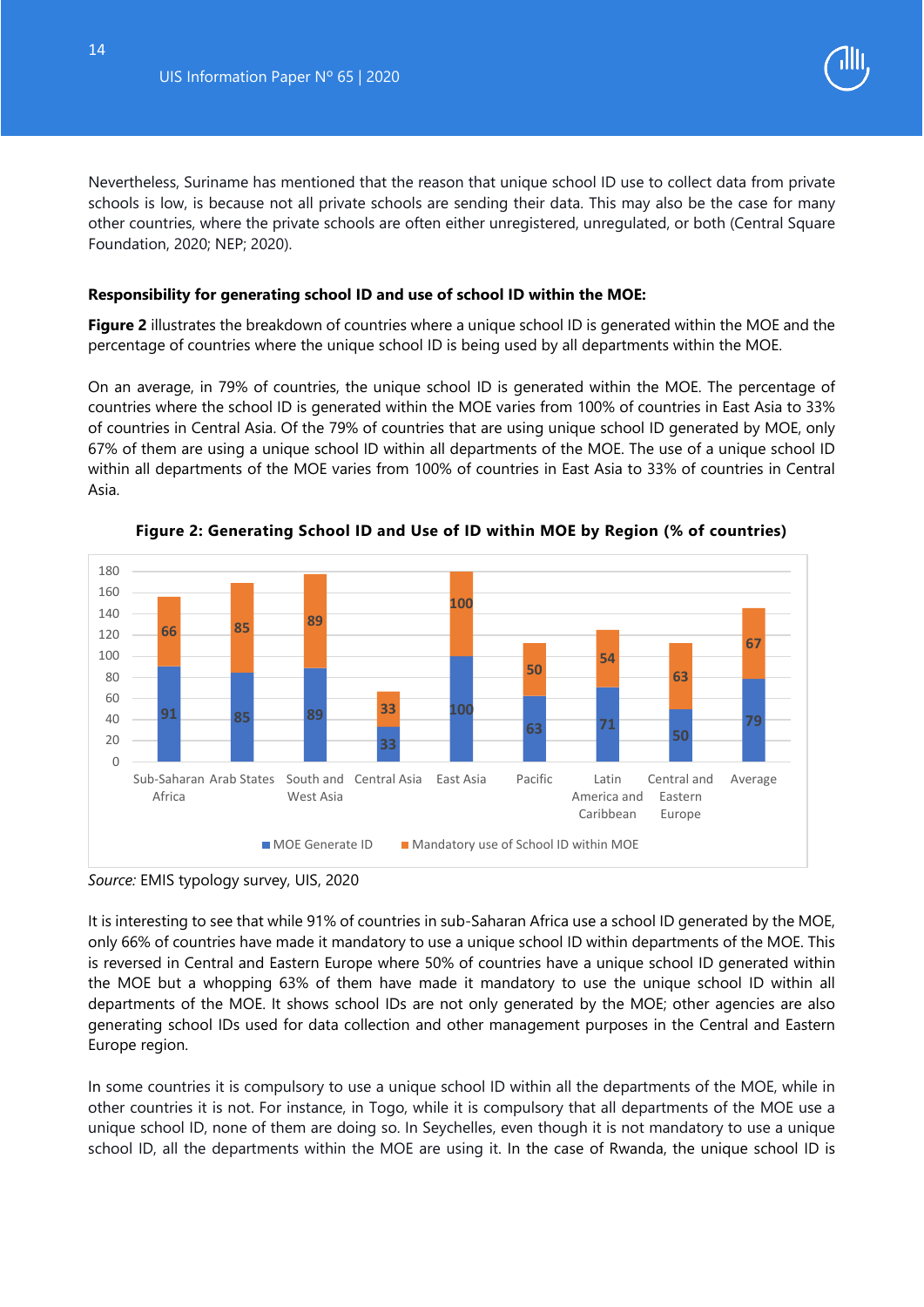

generated by the EMIS system, but it is not integrated in a unified database. However, once it is integrated it into the system, it will become compulsory to use the unique school ID. In Gabon, none of the schools are in the database and it has yet to integrate all its schools in the EMIS database.

#### **Retrieving 5 years of school-level data**

The ability to retrieve 5 years of school-level data means that countries are recording school-level data and have integrated at least the last 5 years of school-level data into its EMIS. The historical data is first analysed, processed and then made available to education policymakers and other stakeholders to understand the trends and identify areas of need that should be addressed or accorded priority attention. Therefore, it becomes essential for countries to store data which can be easily retrieved when required. **Figure 3** presents the ability of the regions to retrieve 5 years of school-level data by level of education and management of schools.

Despite the fact that 100% of countries record school-level data, only 52% and 49% of countries in public and private schools, respectively, across all levels of education are able to retrieve 5 years of school-level data. Central and Eastern Europe has the highest percentage of countries able to retrieve 5 years of school data from public and private schools, with 75% of countries able to do so. On the other hand, in South and West Asia, only 33% and 22% of countries, respectively, are able to retrieve 5 years of school-level data from public and private schools. In East Asia and sub-Saharan Africa, 50% of countries are able to retrieve 5 years of public school-level data.



#### <span id="page-15-0"></span>**Figure 3: Retrieval of Five Years of School-Level Data Using School ID by Region Level and Management of School (% of countries)**

*Source:* EMIS typology data, UIS 2020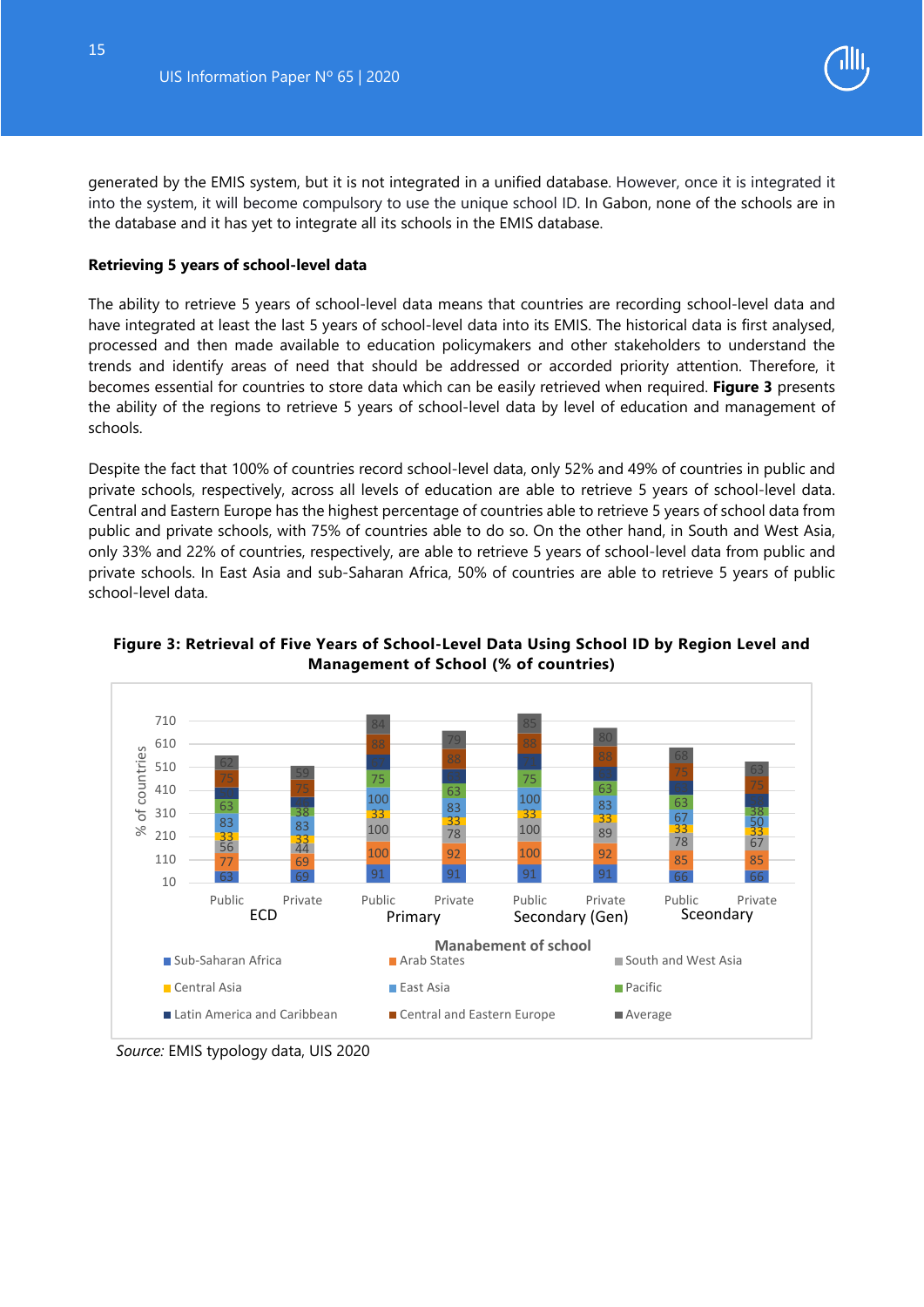

#### **Retrieving 5 years of data using school ID by level of education**

The data show that a higher percentage of countries can retrieve 5 years of school-level data at the primary and secondary (general) levels than at the ECD and secondary (TVET) levels. On average, the possibility of retrieving 5 years of school-level data using a unique school ID for public schools at the primary and secondary (general) levels is 85% countries for both levels, while at the public ECD and secondary (TVET) levels, 62% and 68% of countries are able to retrieve 5 years of school-level data using school ID.

For private schools, at the primary and secondary (general) levels of education, 79% countries for both levels are able to retrieve school-level data using school ID as compared to 59% and 63% of countries being able to retrieve school-level data using school ID for the ECD and secondary (TVET) levels.

#### **Retrieving 5 years of data using school ID by management of education**

The data also show that a higher percentage of countries are able to retrieve 5 years of data using school ID from public schools than they are from private schools. The data show that 52% and 49% of countries in public and private schools, respectively, at all levels of education, are able to retrieve 5 years of school-level data. This is only a difference of 3 percentage points, however, the data show that the difference rises considerably when comparing the regions. For instance, in public and private schools in Central and Western European, 75% of countries can retrieve 5 years of data using a school ID, while in South and West Asia, only 22% of countries can retrieve 5 years of data using a school ID for private schools. Private schools are the same for all the other regions, except sub-Saharan Africa where 53% of countries can retrieve 5 years of data using school ID, as opposed to 50% of countries that are able to retrieve data from public schools.

In conclusion, regardless of the management of schools, a higher percentage of countries are able to retrieve school-level data at the primary and secondary (general) levels than at the ECD and secondary (TVET) levels.

The reason for not being able to retrieve school-level data using school ID is that most of the countries have developed their country EMIS in the last 3-4 years. A lower percentage of countries is able to retrieve 5 years of data at the ECD and secondary (TVET) levels due to the recent integration of ECD and secondary (TVET) in the main EMIS system. Many countries have recently started collecting data from those levels of education. For instance, Philippines started recording school data for secondary (TVET) for both private and public only in 2016/17; hence, it can only retrieve data by using school ID for 4 years. Another reason for not been able to retrieve 5 years of data is due to the lack of integration of data for all years in one EMIS. For example, in Eritrea, the database is not integrated to be able to retrieve 5 years of school-level data using school ID, but it can retrieve data for each year individually from different EMIS systems.

<span id="page-16-0"></span>The reason behind the low percentage of retrieval of 5 years of data in private schools is either because private schools do not respond to EMIS questionnaires regularly, or many countries have unregistered and unregulated private schools.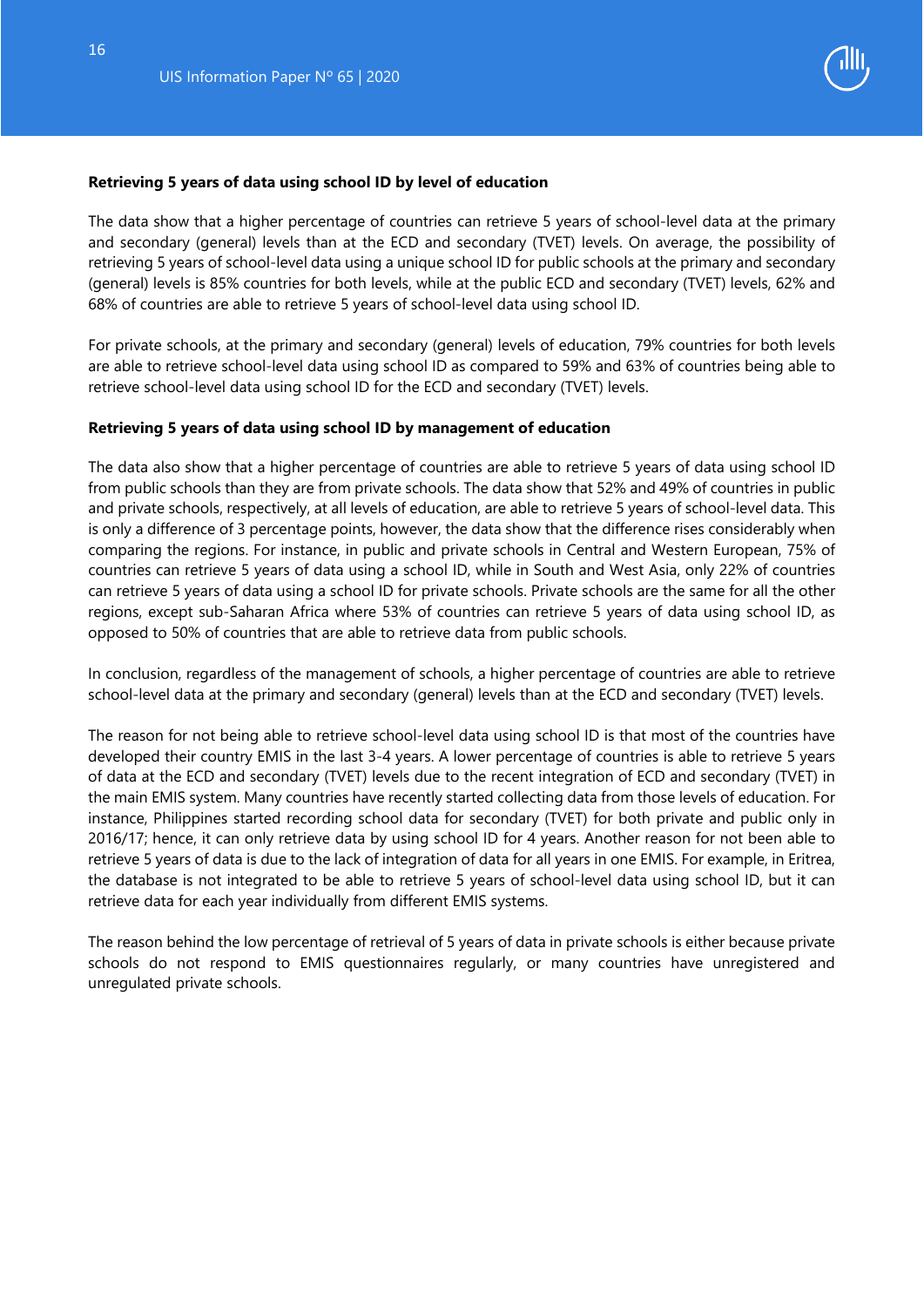

#### **Recording individual student-level data[19](#page-17-1)**

The second unit of data recording is at the student-level in the EMIS database. It is essential to record studentlevel data as it includes information such as enrolment, new entrants, attendance, transfers, and dropouts. This data provide insight into student progression which policymakers and other stakeholders use to take policy decisions. Based on student-level data, countries can not only identify gaps and prioritize resources, but also inform international reporting on SDG 4 indicators. This section provides an overview of the percentage of countries recording student-level data and using a unique school ID, the issuing authority of the unique school ID, and the ability of countries to retrieve 5 years of student-level data using a unique student ID.

The student-level data is recorded using a unique student ID. A unique student ID is a single, non-duplicated number assigned to a learner, and which remains with that learner throughout his or her education journey, irrespective of whether the learner changes schools and or locations. This helps to follow the progress of each learner over time, and across schools or districts/state within the country. A unique student ID is useful to disaggregate the data based on country requirements. It also helps to improve the data quality by authenticating the information. For instance, in some countries, public schools have a tendency to inflate student enrolment to maintain teacher quotas and other benefits tied up with student enrolment. However, a unique student ID is useful to improve the data quality by authenticating the information on the number of students in its EMIS database. **Table 6** presents the breakdown of the percentage of countries in each region that record student-level data in the form of student ID and looks at whether countries that do not record student-level data plan to do so in the future.

<span id="page-17-0"></span>

| Regions                         | Recording of student-level data<br>(% of countries) | Future plan of recording student-level data<br>(% of countries) |
|---------------------------------|-----------------------------------------------------|-----------------------------------------------------------------|
| Sub-Saharan Africa              | 22                                                  | 53                                                              |
| Arab States                     | 54                                                  | 46                                                              |
| South and West Asia             | 67                                                  | 33                                                              |
| Central Asia                    | 100                                                 |                                                                 |
| East Asia                       | 67                                                  | 33                                                              |
| Pacific                         | 63                                                  | 13                                                              |
| Latin America and the Caribbean | 80                                                  | 17                                                              |
| Central and Eastern Europe      | 63                                                  | 25                                                              |
| Average                         | 54                                                  | 34                                                              |

#### **Table 6: Recording of Student-Level Data and Future Plan to Collect it by Region**

*Source:* EMIS typology survey, UIS, 2020

-

On average, 54% of countries record student-level data in EMIS at the national level. The recording of student ID for data collection varies across regions, from 100% of countries in Central Asia to 22% of countries in sub-Saharan Africa, a gap of 78 percentage points between the two regions. With the exception of sub-Saharan Africa, countries in all of the other regions record student-level data above the world average including the Arab States (54% of countries).

Many countries, especially small countries, record student-level data but a unique student ID is not assigned to the students. For example, Tuvalu in the Pacific region records student-level data but does not assigned a unique student ID. There are also a few countries that only have partial student-level data. For instance, in

<span id="page-17-1"></span> $19$ The student-level data recording is not different from recording of student ID and these two words are used interchangeably.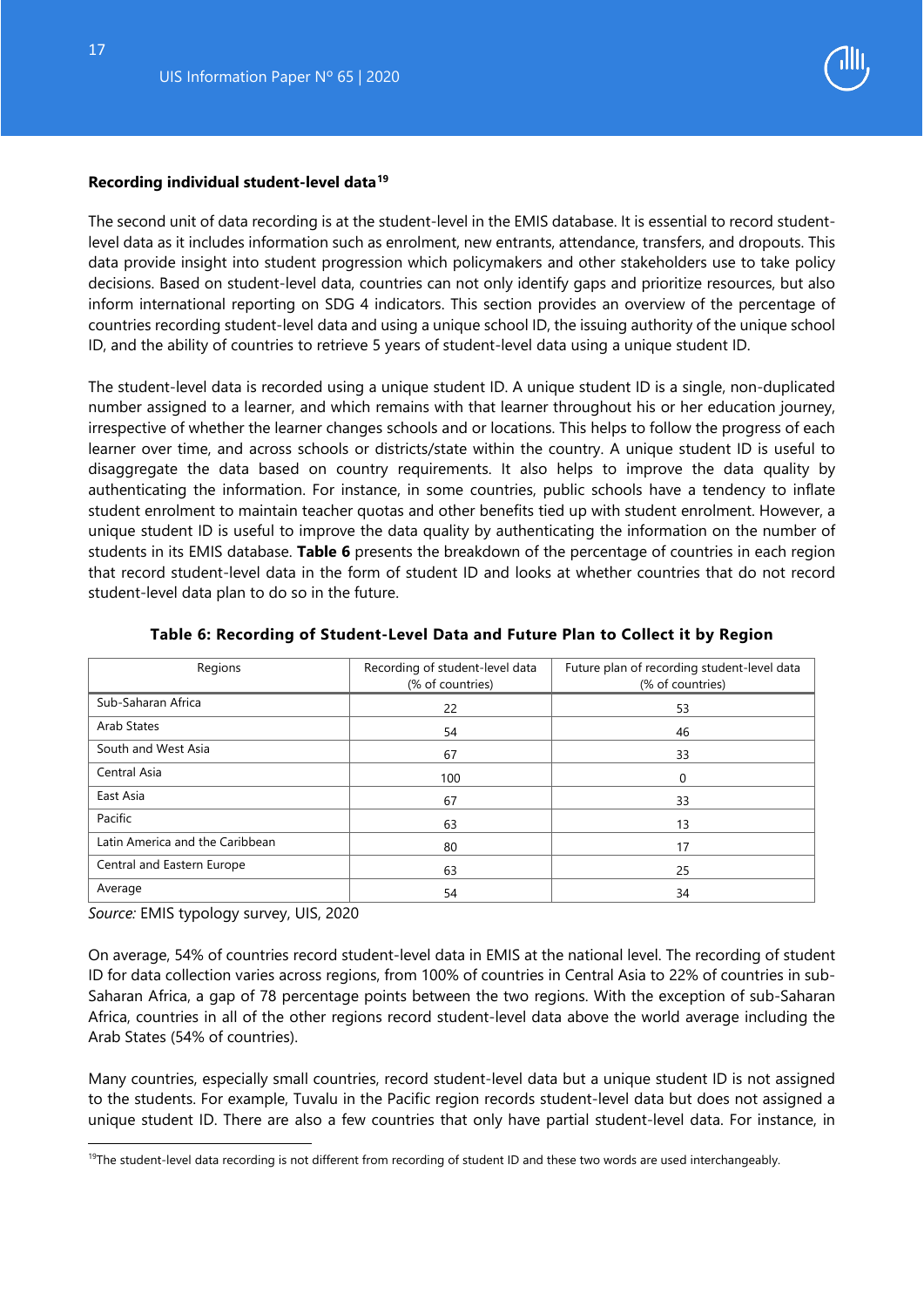

Pakistan, student-level data is only collected from a few provinces. Similarly, in Tanzania, there is a partial coverage of the student-level data collection. However, Tanzania intends to cover each individual student soon. Similarly, Sri Lanka uses student ID across all levels of education with the exception of the ECD level. Montserrat does not use a unique student ID at the ECD secondary (TVET) or secondary (general) levels in private schools. Many countries do not use school ID in the private schools. For example, Guyana does not use a unique school ID in private schools at the ECD and secondary (general) levels, nor does it use a unique school ID at secondary (TVET) in either public or private schools.

Out of the total responses, 34% of countries that do not currently collect individual student-level data plan to collect student-level data in the future including Afghanistan, Chad, and Burundi. Some countries have already started doing so. There are cases where a student ID is only issued in some levels of education. For instance, Aruba only records data for lower secondary vocational schools and it is planning to scale up to other levels of education.

The countries that do not record student-level data, or do not have a unique student ID, are compiling aggregate student-level data and submitting it to higher authorities. The student-level data compilation is cumbersome and time consuming for schools. Additionally, the possibility of making a mistake while compiling the student-level data is high. For example, the data of 1-12 enrolments from two states of India – Bihar and Uttar Pradesh – show that after recording student-level data by using Aadhar<sup>[20](#page-18-0)</sup> at the school-level, there was a reduction of 2.1 and 2.4 million students, respectively, between the 2016/17 and 2018/19 school years<sup>[21](#page-18-1)</sup>. This is a reduction of 8.5% and 5.2% of students in the same period, respectively. (UDISE<sup>[22](#page-18-2)</sup> and UDISE+, 2017-2019). Nepal has also experienced a similar situation before and after collecting individual student-level data. Nepal started collecting individual student-level data from schools in 2017 and between 2015 and 2019, the enrolment of students dropped by 19.3% (60,4753 enrolments) at the primary level and 0.6% (10,536 enrolments) at the lower secondary level (DOE<sup>[23](#page-18-3)</sup>, Flash I report of various years). The mistakes are not only on total enrolment; it also greatly helps to record the age of the students.

The quality of the data collected also depends on data coverage. Some countries collect student-level data by disaggregating grade, age and gender only, which is enough for international reporting. For example, Madagascar in the sub-Saharan African region and Cook Island in the Pacific region, collect student data only on the number of enrolments for all levels by age and sex. However, collecting data on individual student-level only by age and gender will not serve to monitor the national and regional commitments and targeted interventions. Some countries record student-level data in-depth and disaggregate it by special needs (disability), academic achievement etc. For instance, India records disaggregated data on students, other than grade, age and sex, by special needs<sup>24</sup>, language (medium of instruction), religion, social groups: general,

j

<span id="page-18-0"></span><sup>&</sup>lt;sup>20</sup> Aadhar is a 12 digit Unique Identification number (UID) issued by the Unique Identification Authority of India on behalf of the Government of India.

<span id="page-18-1"></span> $21$  There are many reasons for reduction in enrolments: mainly demography, population of early age students is falling due to a reduction in fertility rates, response rate of schools (not all public schools are responding to the EMIS questionnaire, many public schools are losing students and these students are moving to private schools) both recognized and unrecognized private schools. The response rate of private schools is low and unrecognized private schools response is even lower, use of Aadhaar, in 2015/16 government asked every state and school to keep each student record based on the Aadhaar number. As a result, most schools are now keeping a record on Aadhaar and so can no longer inflate enrolment randomly.

<span id="page-18-2"></span><sup>22</sup> <http://udiseplus.gov.in/>

<span id="page-18-3"></span><sup>23</sup> <https://www.doe.gov.np/>

<span id="page-18-4"></span><sup>&</sup>lt;sup>24</sup> Children with special needs is categorized by 21 types of disabilities including physical and mental disabilities.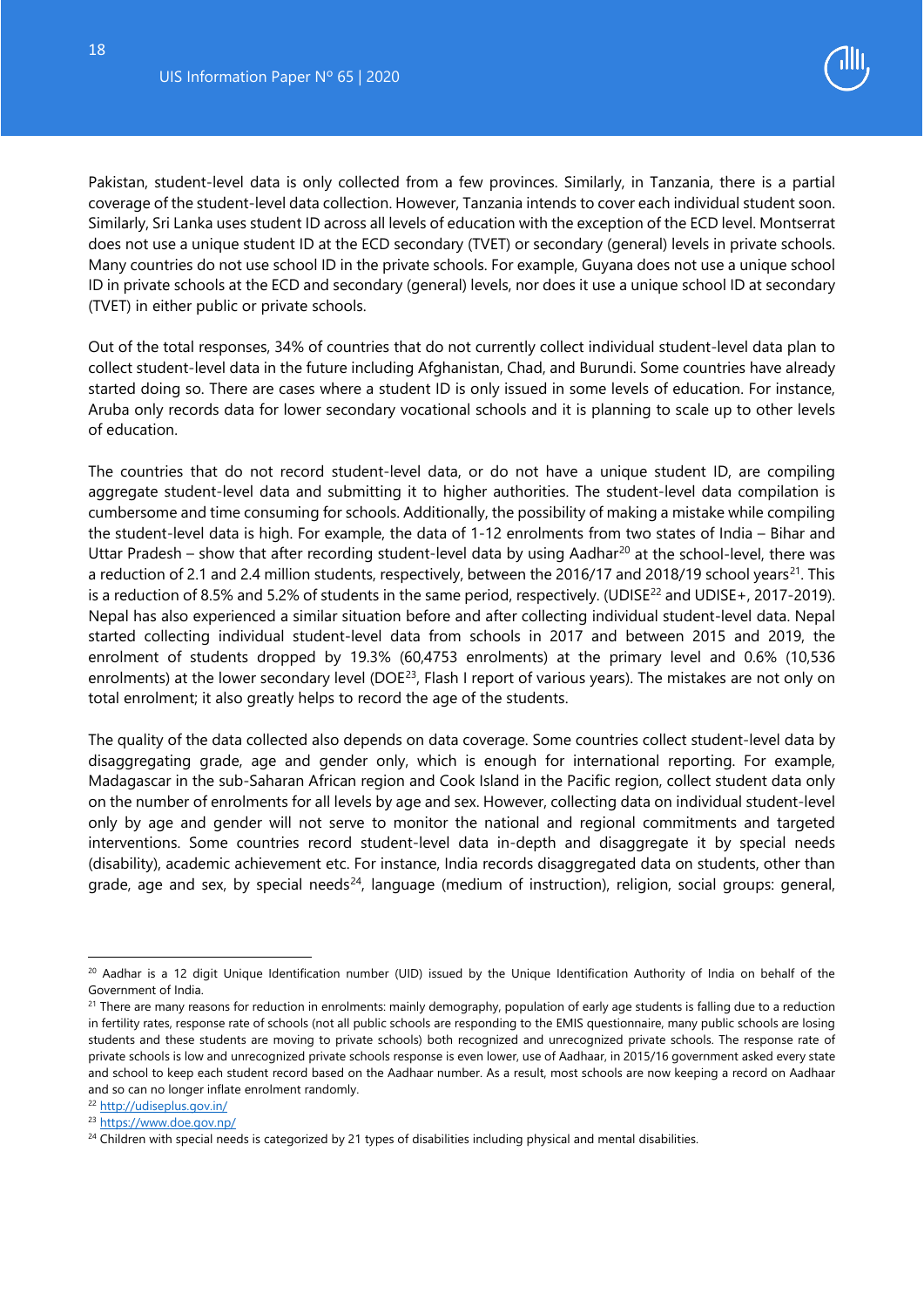

schedule caste (SC), scheduled tribes (ST), other backward class (OBC), economically weaker sections (EWS)<sup>[25](#page-19-0)</sup> and below poverty line (BPL) <sup>[26](#page-19-1)</sup>. The recording of student-level data with the minimum required information allows for disaggregation of indicators and monitoring of national, regional and international commitments and targeted interventions at the country level. Angola in the sub-Saharan African region is also collecting student-level data by the number of students, level of education, age, gender, special needs and academic achievement.

#### **Generating a unique student ID**

There are two types of student IDs used by different countries. First, a student ID generated by the EMIS system under the MOE and second, an ID generated outside the MOE, for example, a national ID. In most cases, ID generated under the MOE is used only within the MOE for data collection and other management purposes such as the transfer of scholarships, preparation of certificates of examination results etc.

Student ID generated outside the MOE, for example a national ID, is used outside the MOE as well as within the MOE database. Its compatibility is much higher than MOE generated ID since the national ID can be linked with many other databases outside of MOE, such as social benefits, direct cash transfer, family incomes etc. It helps provide an intersectoral analysis for the development of intersectoral policies.

**Figure 4** illustrates that of the 54% of countries that maintain student-level data and use student ID, only 52% are using a unique student ID generated within the MOE. The region with the highest percentage of countries using student ID generated within the MOE is the Pacific region<sup>[27](#page-19-2)</sup> (80% of countries) and the lowest is in Central and Eastern Europe (zero countries). All countries of South and West Asia, with the exception of Iran and Maldives, use student ID generated within the MOE. Barring South Africa<sup>[28](#page-19-3)</sup> and Botswana, all countries in the sub-Saharan African region also use student ID generated by the MOE. Uzbekistan, in Central Asia, also uses two types of student ID, one generated by the MOE and one outside MOE (state centre of personalisation). Trinidad and Tabago has not used any ID generated by the MOE or outside of the MOE.

Out of the 54% of countries that maintain student-level data and use student ID, 39% generate a unique student ID outside the MOE. This proportion varies across regions, from 71% of countries in the Arab States to zero countries in the Pacific region. Saudi Arabia and Qatar are examples of some countries in the Arab States where a student ID is generated outside the MOE. In Syria, a national ID is used as a student ID which is also linked to other databases. Botswana's basic education sector uses a national ID that is generated by the Department of Civil Registration (a department outside the MOE). In Honduras, the student ID is used by other ministries mainly to track cash transfers to families and other information that is handled through surveys.

The cases of Maldives and Columbia are different from other countries. Maldives uses a national ID as the student ID. However, if a child does not have a national ID due to some legal reasons, an auto-generated number by the Maldives Education Management Information System (MEMIS) is used, and for expatriate students, a passport number is used. Columbia, on the other hand, receives a considerable number of refugees

j

<span id="page-19-0"></span><sup>&</sup>lt;sup>25</sup> EWS are those who are in a general category and annual gross income of the family is less than INR 800,000 (USD 10,600), the family does not have own agriculture land more than 5 acres, a specific category of a residential flat.<br><sup>26</sup> Below poverty line or BPL an economic benchmark set by the government of India to identify economically weaker people an

<span id="page-19-1"></span>households in urgent need of government aid. The income limit for households for qualifying as a beneficiary under BPL has been pegged at INR 27,000 per annum (USD 360).

<span id="page-19-2"></span><sup>&</sup>lt;sup>27</sup> Some Pacific countries record student data but do not use ID and ID generated by the MOE or any other agency.

<span id="page-19-3"></span> $28$  South Africa is using both – ID generated within the MOE and ID generated outside the MOE.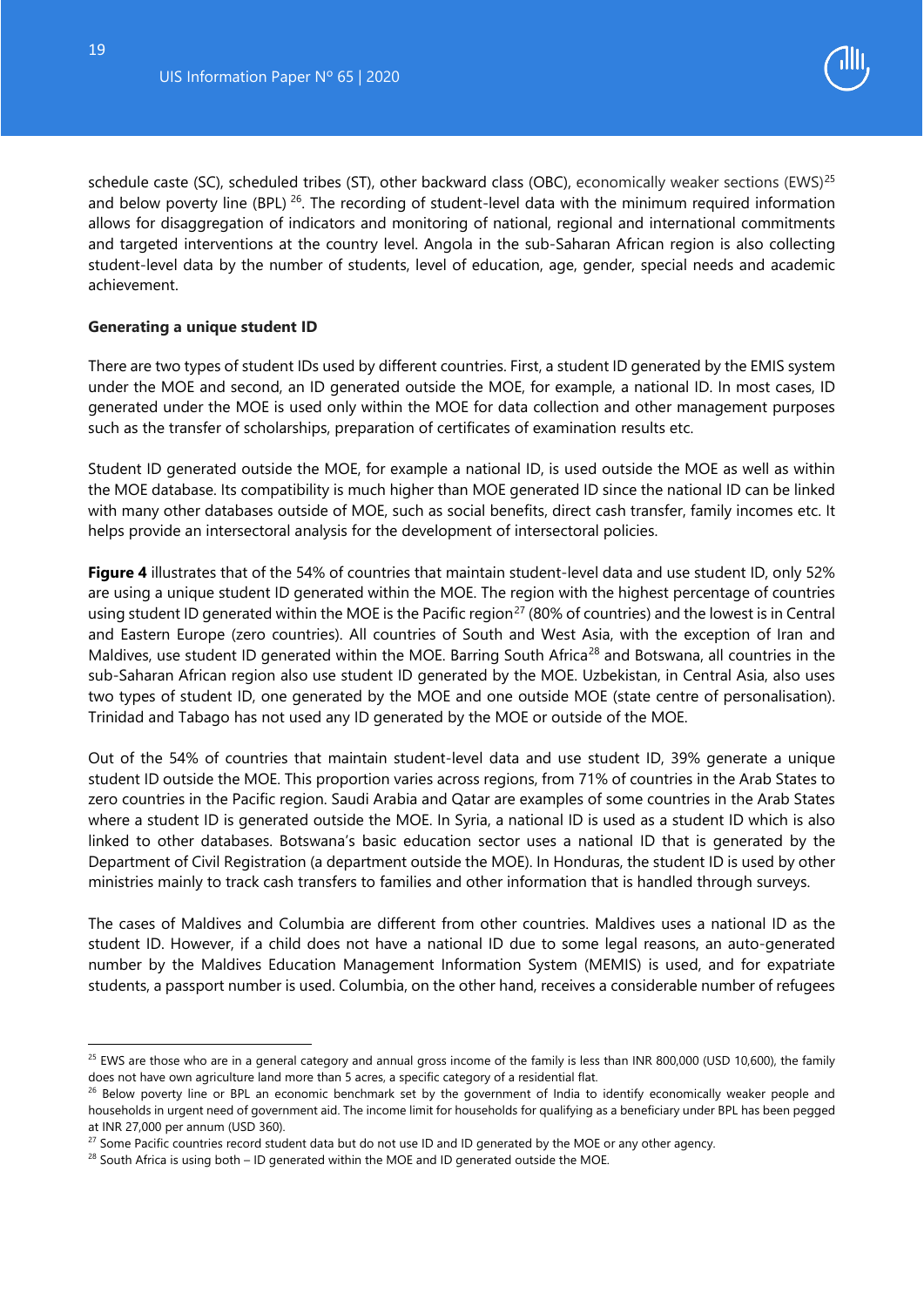

from Venezuela and for the refugee children it is generating a temporary unique student ID until their legal status is confirmed, to avoid hampering refugee students' education.

<span id="page-20-0"></span>



Even when a student ID is generated, some countries have not made its use mandatory. For instance, in Belize, it is requested by MOE to use the student ID, but it is not compulsory. However, Maldives and Singapore use a national ID as a student ID, and it is mandatory to use it for all departments, within and outside the MOE.

#### **Purpose of using a unique student ID**

j

There are two purposes for a student ID as classified in the survey questionnaire: (i) management and (ii) data collection. The management/administrative purpose goes beyond data collection. For example, using a student ID for data collection purposes only means that the IDs are not used for any other purpose e.g. examination results, scholarship distribution etc. and are used only for EMIS data collection. If a country uses a student ID for management purposes, it is for other managerial purposes, such as examination management, scholarship distribution, student performance, school fee management, etc. In many cases, countries use a student ID for both purposes.

**Figure 5** presents the breakdown of the purpose of student ID. On average, only 36% of countries use a student ID for management/administrative purposes. The use of student ID for management purpose varies across regions and is highest in South and West Asia (67% of countries) and lowest in sub-Saharan Africa (16% of countries). In South and West Asia and sub-Saharan Africa<sup>[29](#page-20-1)</sup> the proportion of countries using student ID for management and data collection purposes is the same.

In the case of data collection, on average, 41% of countries use student ID for collection purpose only. The use of student ID for data collection varies from 71% of countries in Latin America and Caribbean, to 16% of

*Source:* EMIS typology survey, UIS 2020

<span id="page-20-1"></span> $29$  The data collection and management was not asked separately and used the same figure for data collection as at the minimum these IDs are used for data collection purpose.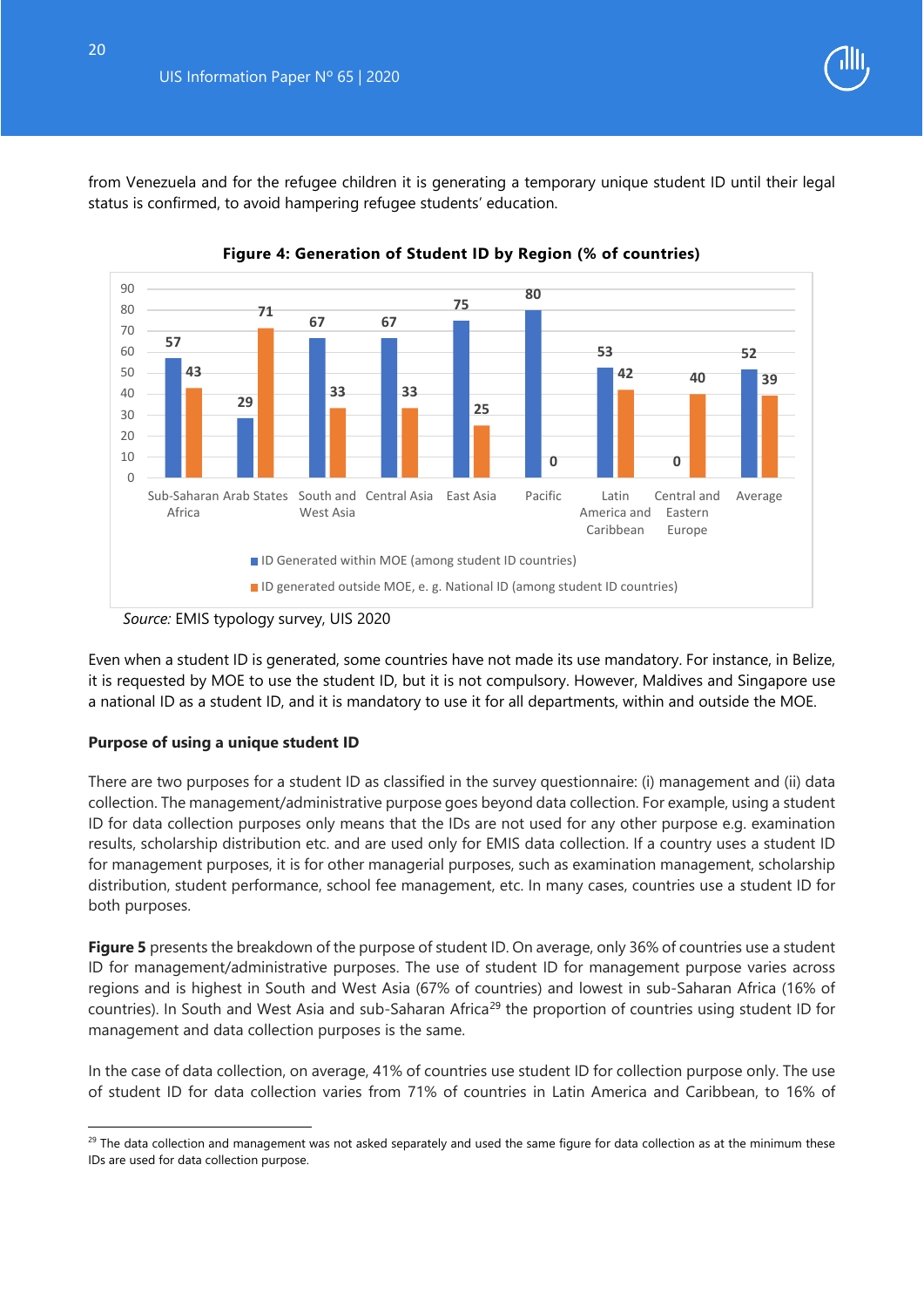

countries in the sub-Saharan African region. Besides sub-Saharan Africa, the Arab States is the only region whose use of student ID for data collection purpose is below the overall world average percentage.

<span id="page-21-0"></span>

**Figure 5: Purpose of Using Student ID by Region (% Of Countries)**

The survey findings also conclude that countries use student ID for many purposes other than data collection. For example, some countries, such as Jamaica, collect data only for examination purposes. Yemen and Aruba use a unique student ID for examination and security purpose and Honduras uses a student ID to track cash transfers to families.

#### **Retrieving 5-year student data**

Retrieval of 5 years' data is vital to track the progress of a student or a cohort of students. It helps to make informed policy decisions, prioritize resources and monitor progress. It also indicates the sustainability, integration and functionality of student-level data in the EMIS.

*Source:* EMIS typology survey, UIS, 2020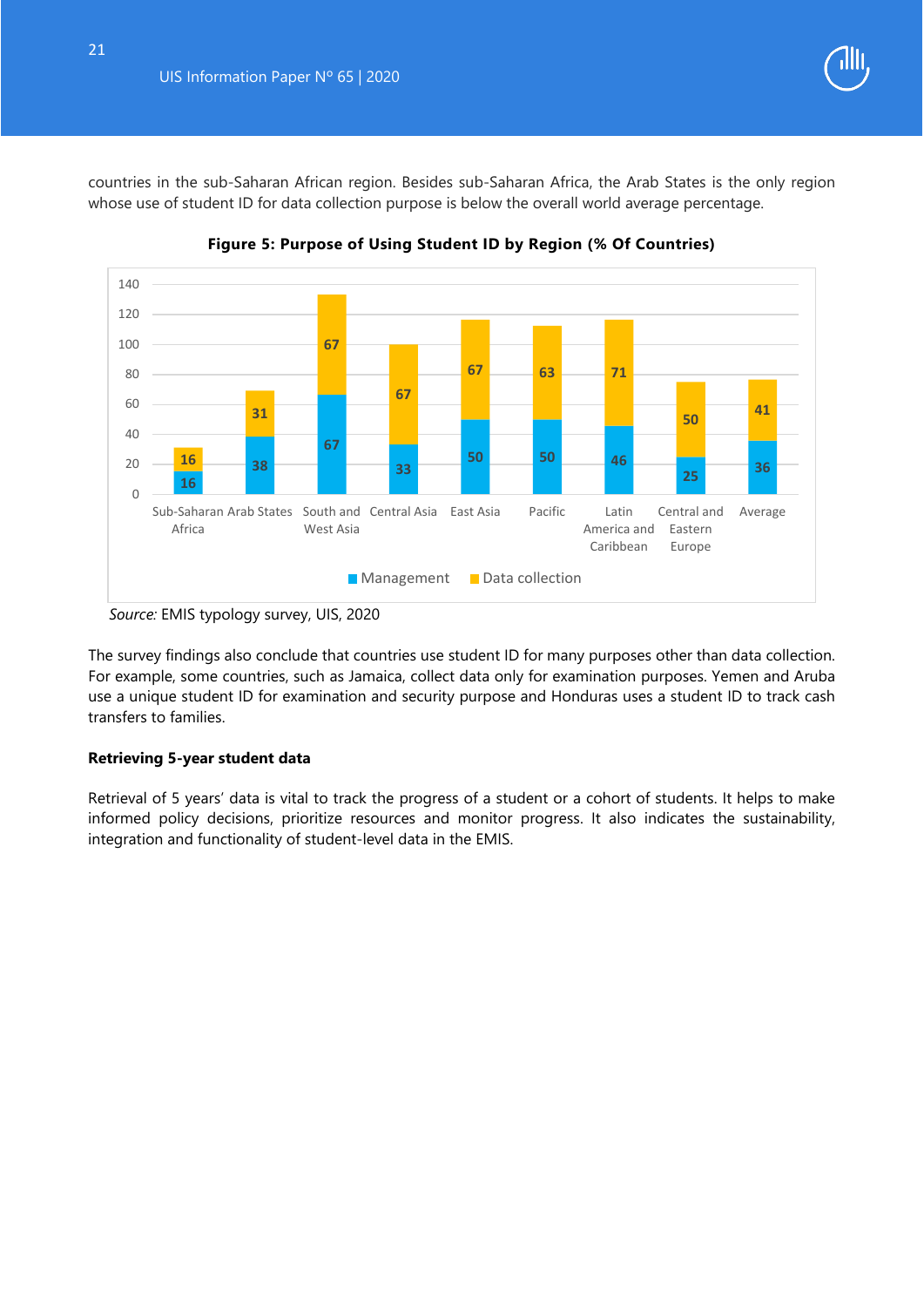**Table 7** shows that, on average, only 54% of countries can retrieve five years of student data based on student ID. Student data retrieval capacity is highest in East Asia where 67% of countries can retrieve five years of student data, and lowest is in Central Asia where only 33% of countries are able to retrieve student data.

There are two reasons for low data retrieval. First, most countries started collecting data at the student level in the last 5-6 years. For instance, South Africa can retrieve school-level data for 20 years, but at the student level, it can retrieve data for only the last 3 years. In Jamaica, as well, the EMIS system was developed 3 years ago by the student registration unit, and hence it can retrieve data for the last three years only. The OpenEMIS in Barbados has not been in use for some time. However, there are a few countries that can retrieve student-level data for the last 5 years. For example, Honduras and Peru's data management platform (SAIGE) has been in operation since 2014 and can retrieve five years of data for every single student.

<span id="page-22-0"></span>

| Regions                         | Retrieving five years of student data<br>(% of countries) |
|---------------------------------|-----------------------------------------------------------|
| Arab States                     | 54                                                        |
| South and West Asia             | 44                                                        |
| Central Asia                    | 33                                                        |
| East Asia                       | 67                                                        |
| Pacific                         | 50                                                        |
| Latin America and the Caribbean | 58                                                        |
| Central and Eastern Europe      | 50                                                        |
| Average                         | 54                                                        |

#### **Table 7: Retrieval of 5-Years of Student-Level Data by Region**

*Source:* EMIS typology survey, UIS, 2020

Second, countries use multiple types of software, and system incompatibility leads to difficulties in system migration and integration. For example, Curaçao uses different systems and that is why the data for all five years is fragmented in different systems, making it unable to retrieve 5 years of data. In the case of Ecuador, student and parent ID is occasionally entered incorrectly; the country is currently fixing the problem.

A few countries have started the process of data integration. For instance, in Cameroon, there are four different ministries in charge of education (basic education, secondary education, higher education and professional training). Each of these ministries uses its own version of the EMIS platform independently even though the same conceptual database model is used. Under its 2020/21 plan, the country is planning to integrate all the four sub-sectors EMIS. Laos PDR is not collecting individual student-level data and monitoring of student ID in the national education database is being developed under LEMIS (Laos Education Management Information System), the strategic plan for 2018-2022.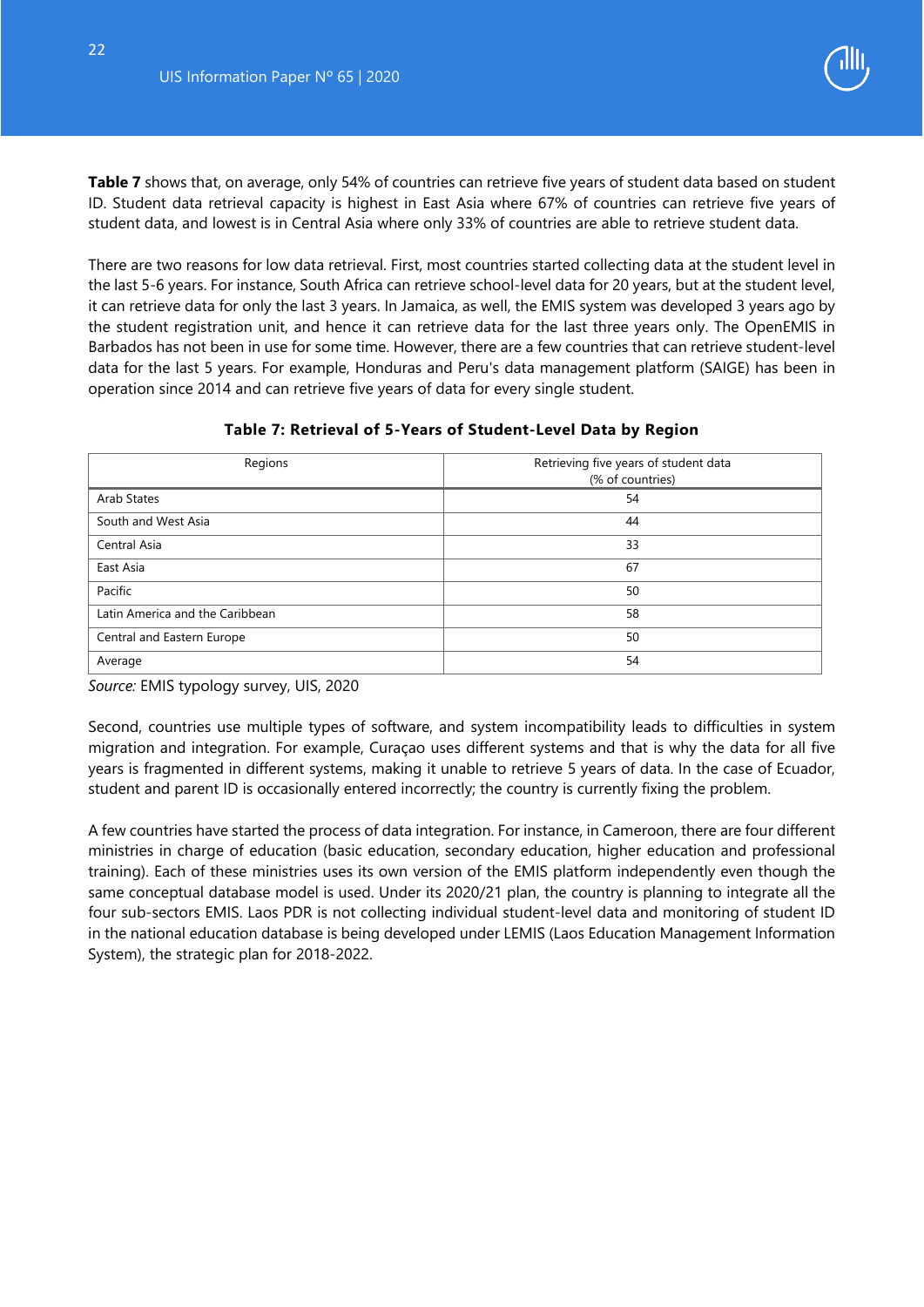23



#### <span id="page-23-1"></span>**Recording individual teacher data[30](#page-23-2)**

The third unit of data collection in the EMIS database is teacher-level data. It is essential to collect individual teacher-level data because education systems are only as good as the teachers who deliver the education. By 2030, the SDG 4.c target aims to increase the supply of qualified teachers through international cooperation for teacher training in developing countries and small island developing states. Hence, it is essential to not only strengthen the capacity of teachers in each country but also to monitor and track the progress of training, the pupil-teacher ratio and other parameters related to teachers. Individual teacher-level data helps to increase data quality and relevancy, and allows reliable disaggregated analysis for policy interventions. This section reviews the level of individual teacher data availability and the use of a unique teacher ID across regions by management of schools.

**Table 8** presents an overview of recording teacher-level data along with the future plan of countries to record teacher-level data. Out of the 59% of countries that responded to the survey, 72% of countries record individual teacher-level data. Comparing the availability of individual teacher data with school-level data, 26% fewer countries record teacher-level data than school-level data. The recording of teacher-level data ranges from 100% of countries in the Pacific and Central Asia region to only 53% of countries in the sub-Saharan African region. Some countries, specifically small countries, collect teacher-level data, but these countries have not yet generated teacher ID. Ethiopia is one example, and all the Pacific countries also come in this category.

<span id="page-23-0"></span>

| Regions                         | Recording of Teacher ID<br>(% of countries) | Future plan for Teacher ID (% of countries) |
|---------------------------------|---------------------------------------------|---------------------------------------------|
| Sub-Saharan Africa              | 53                                          | 34                                          |
| Arab States                     | 85                                          | 31                                          |
| South and West Asia             | 89                                          | 11                                          |
| Central Asia                    | 100                                         | 33                                          |
| East Asia                       | 67                                          | 33                                          |
| Pacific                         | 100                                         | $\mathbf 0$                                 |
| Latin America and the Caribbean | 71                                          | 13                                          |
| Central and Eastern Europe      | 75                                          | 13                                          |
| Average                         | 72                                          | 21                                          |

#### **Table 8: Recording and Planning of Teacher-Level Data Collection by Region**

*Source:* EMIS typology survey UIS, 2020

-

Out of the total responses, 21% of countries plan to record individual teacher-level data in the future including Cambodia, El Salvador and Tanzania and many others. In some cases, countries have already started collecting teacher-level data. For example, Philippines has covered half the teachers, and the process to cover the remaining teachers is being scaled up. In Uganda, plans are underway to assign each teacher a unique ID through the Teacher Management Information System (TMIS). Currently, it is has a teacher ID only for public school teachers which is generated by the Ministry of Public Service for managing the payroll. In Nigeria, the teacher ID is under development as it suffers from many setbacks due to frequent attrition of teachers in the system.

<span id="page-23-2"></span><sup>&</sup>lt;sup>30</sup> The teacher-level data recording is not different from recording of student ID and these two words are used interchangeably.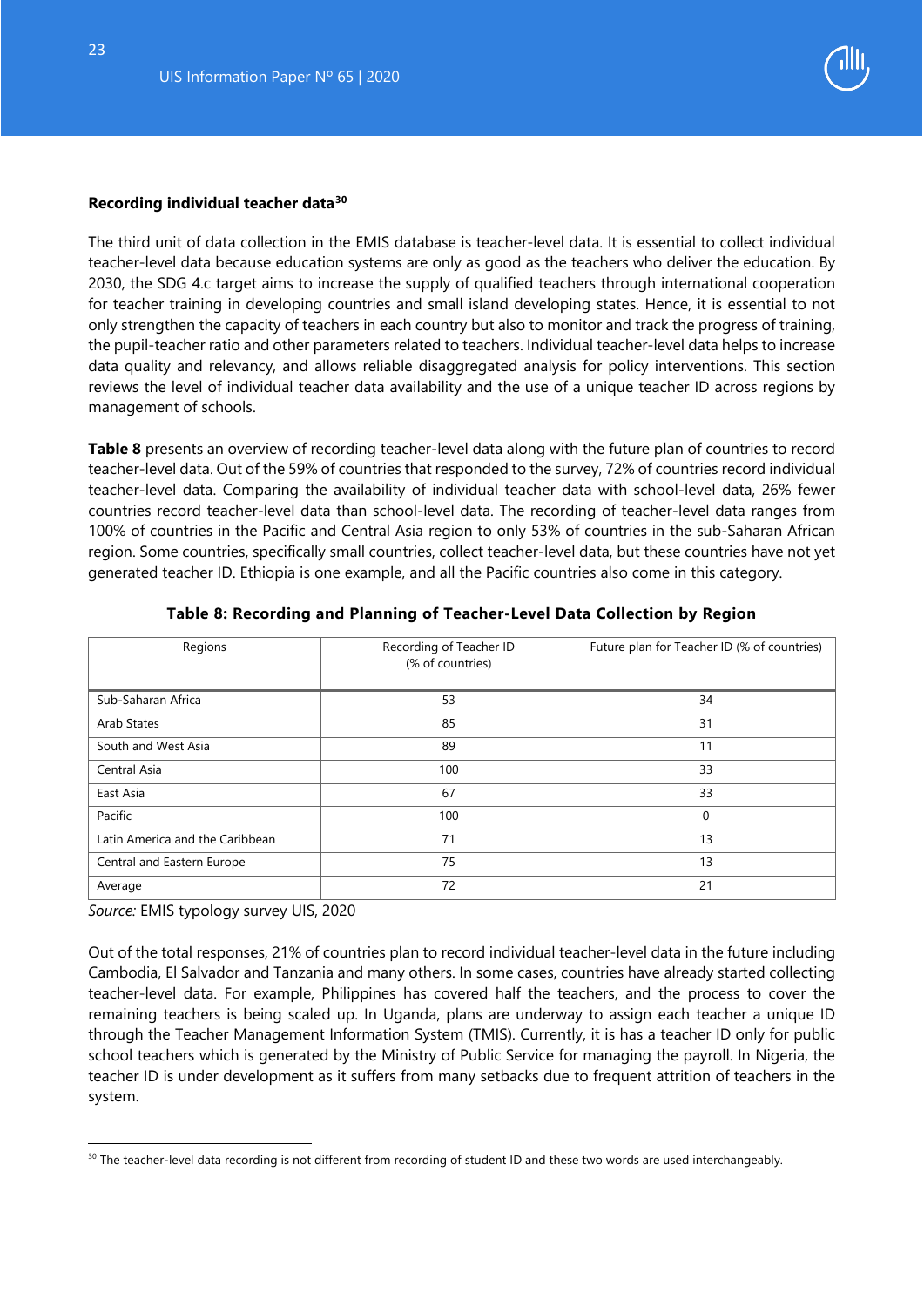

It is important to note that each country uses a different type of teacher ID. Firstly, some countries use a teacher ID generated within the MOE. For instance, in Rwanda, the EMIS generates a unique ID for every teacher. The MOE generated ID is useful for data collection, historical data retrieval and the possibility to interact with other MOE databases, for example, payroll.

Secondly, many countries use the national ID as a teacher ID which is generated by a government authority outside the MOE. For instance, in Botswana, the basic education department uses the national ID as a unique teacher ID, which is generated by the Department of Civil Registration. It is the same case in Pakistan, Maldives and Madagascar.

Thirdly, many countries also use an employee ID as a teacher ID. The employee ID is different from the national ID but it is also issued by a government authority outside the MOE. In Iran, for instance, teacher ID is an employee code which is different from the national ID. In Bhutan, as well, the teacher ID is the employee ID which is generated by the Royal Civil Service Commission (RCSC). It is the same in Yemen. Using a national ID is as a teacher ID allows EMIS (teacher-level data) to interact with other databases within the MOE and outside the MOE.

Lastly, there are many countries where a unique teacher ID is limited to public schools. For example, in Togo, a unique teacher ID is generated only for public school teachers, and it is issued by the Ministry of Civil Service. In Uganda, the Ministry of Public Service issues a unique teacher ID for public teachers for managing payroll. However, a unique teacher ID covering all teachers from public and private schools is underway.

The quality of the data collected depends on the depth or the number of indicators on which the teacher-level data is collected. Some countries only collect basic information like the number and sex of teachers, while other countries go in depth and record teacher-level data on weekly teaching hours, qualification of the teacher, etc. Recording teacher-level data with the minimum required information allows for the disaggregation of indicators to monitor national, regional and international commitments and targeted interventions. The Human Resource Development (HRD) ministry in Chad collects information only on the number of teachers in a school, while Niger records in-depth information like teachers' highest qualification, weekly teaching hours etc.

#### **Use of teacher ID**

The use of the teacher ID depends on various factors including compatibility with databases, standardization of ID, purpose, and generating authority of teacher ID. Many countries have different databases to record teacher-level data using teacher ID. Many countries use teacher ID for data collection, salary processing, pension, promotion and other administrative purposes. However, other countries use the Management Information System (MIS) for a different purpose, for example, Financial Management Information System (FMIS), Teacher Management Information System (TMIS) and other databases. The standard ID allows for interaction between different databases (MIS systems) within the MOE and outside the MOE. Table 8 provides a breakdown of the purpose and the use of teacher ID for data collection purpose, along with the use of teacher ID within and outside the MOE.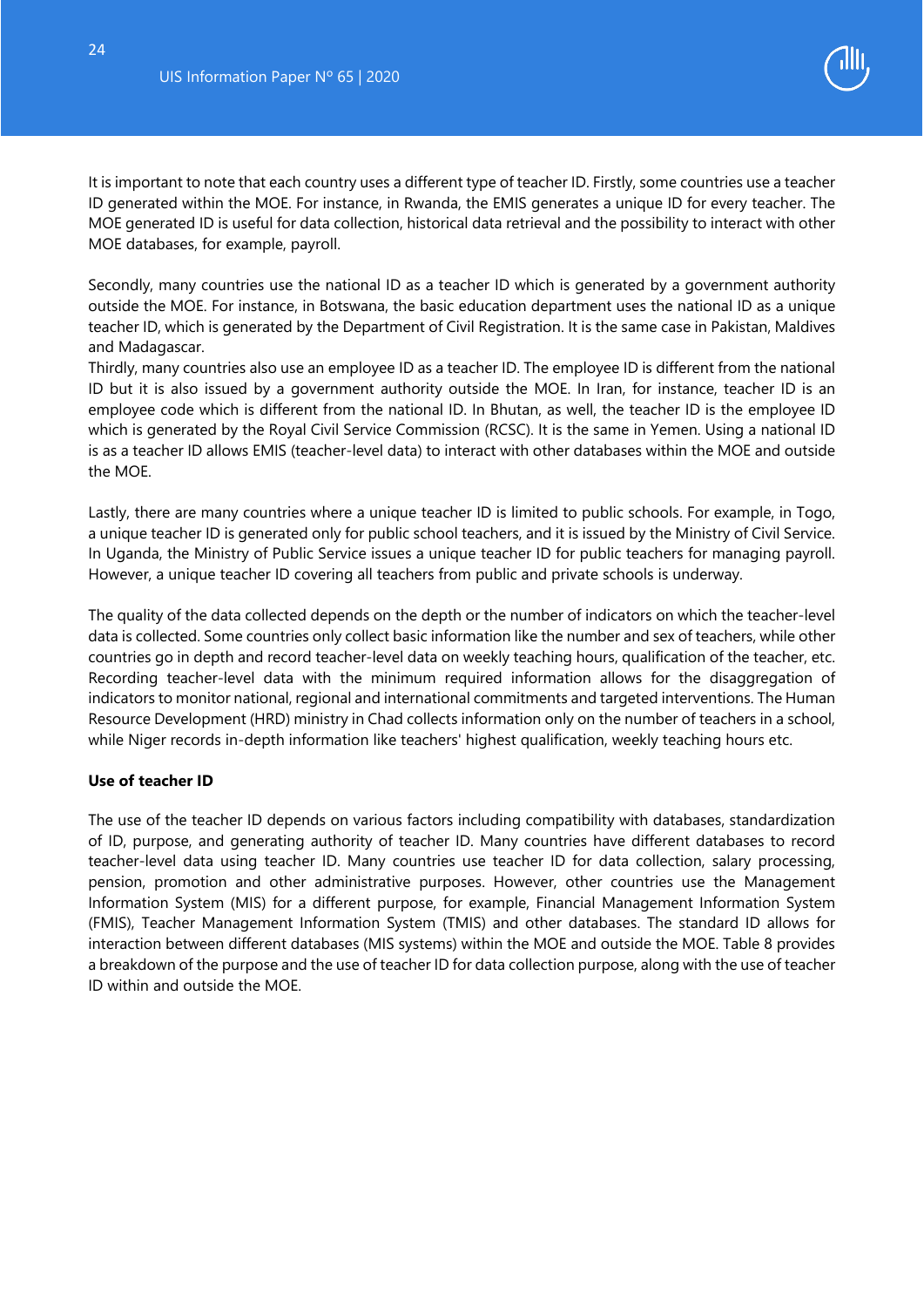25



#### **Use of teacher ID for data collection**

Individual teacher-level data is useful for planning recruitment, training and other professional development of teachers. The teacher attrition rate in developing counties is around 3-5% with some exceptions (UIS, 2020) and planning to recruit new teachers will help to impart a quality education. For instance, based on teacher data, the head teacher can gauge the competencies of teaching staff and subsequently enlist staff in training programmes to bridge competency gaps. Equally, teachers can track their training history through EMIS, allowing them to extract information to justify their need for professional development.

**Table 9** presents the purpose and use of individual teacher-level data in both public and private schools. On average, 36% of countries use teacher ID to collect data from both public and private schools. The use of teacher ID for data collection purposes is highest in the East Asia region where 83% of countries use teacher ID for data collection purposes and lowest in sub-Saharan Africa where only 22% of countries use teacher ID for data collection purposes from both public and private schools.

Table 9 shows that 52% of countries use teacher ID for data collection from public schools and 39% of countries do so from private schools. The percentage of countries using teacher ID for data collection purposes in public schools is higher than private schools by 13 percentage points on average. In both public and private schools, the use of teacher ID for data collection ranges from 83% of countries in East Asia to 28% of countries in sub-Saharan Africa.

<span id="page-25-0"></span>

|                                |        | Data collection from schools | Teacher ID is used within MOE |           |                  |             | Teacher ID is used outside MOE |                  |             |  |
|--------------------------------|--------|------------------------------|-------------------------------|-----------|------------------|-------------|--------------------------------|------------------|-------------|--|
|                                |        | ( % of countries)            |                               | databases |                  | databases   |                                |                  |             |  |
| Regions                        |        |                              |                               |           | (% of countries) |             |                                | (% of countries) |             |  |
|                                | Public | Private                      | Both                          | Public    | Private          | <b>Both</b> | Public                         | Private          | <b>Both</b> |  |
| Sub-Saharan Africa             | 28     | 28                           | 22                            | 44        | 28               | 28          | 25                             | 16               | 16          |  |
| Arab States                    | 46     | 31                           | 31                            | 62        | 31               | 31          | 46                             | 31               | 31          |  |
| South and West Asia            | 89     | 67                           | 67                            | 78        | 44               | 44          | 44                             | 33               | 33          |  |
| Central Asia                   | 33     | 33                           | 33                            | 100       | 67               | 67          | 33                             | $\mathbf 0$      | $\mathbf 0$ |  |
| East Asia                      | 83     | 83                           | 83                            | 83        | 67               | 67          | 33                             | 33               | 33          |  |
| Pacific                        | 75     | 63                           | 50                            | 75        | 50               | 50          | $\Omega$                       | $\Omega$         | $\Omega$    |  |
| Latin America and<br>Caribbean | 58     | 25                           | 25                            | 46        | 21               | 21          | 21                             | 8                | 8           |  |
| Central and Eastern<br>Europe  | 50     | 50                           | 50                            | 38        | 38               | 38          | 13                             | 13               | 13          |  |
| Average                        | 52     | 39                           | 36                            | 55        | 34               | 34          | 26                             | 17               | 17          |  |

#### **Table 9: Purpose and Use of Teacher ID by Management of School and Region**

*Source:* EMIS typology survey, UIS, 2020

#### **Use of teacher ID within MOE databases**

A unique teacher ID is used to track the induction, training and professional development of individual teachers. This allows the ministry to develop needs-based career development programs for teachers. It is a critical intervention in low- and middle-income countries where teachers often lack proper qualifications and skills to impart a quality education.

Table 9 shows that, on average, 34% of countries use teacher ID within the MOE only, generated for both public and private schools. The use of teacher ID issued for both public and private schools by the MOE is highest in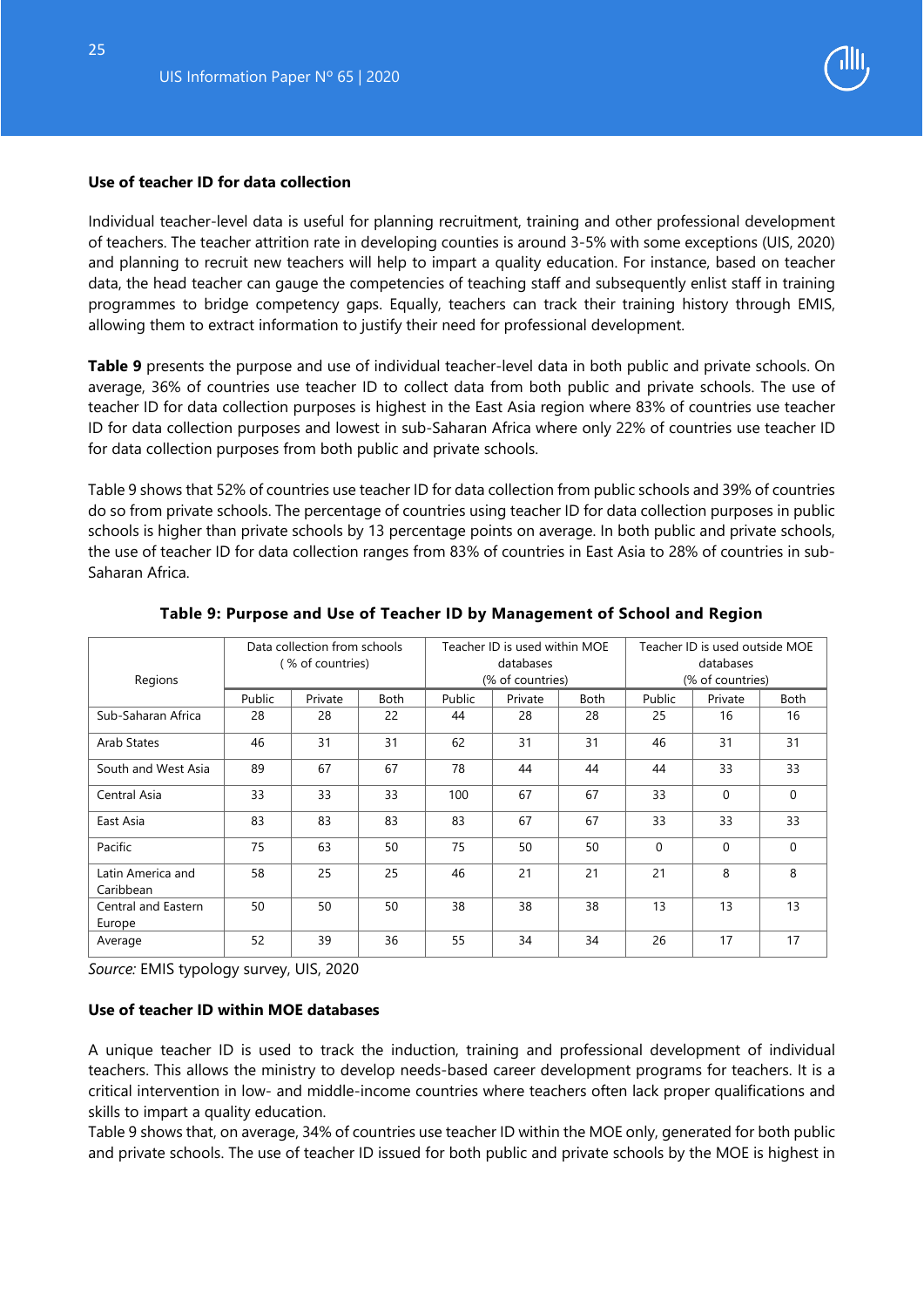

Central and East Asia where 67% of countries in both regions use teacher ID within the MOE. The use of teacher ID issues for both public and private schools is lowest in the Latin America and Caribbean region where only 21% of countries use teacher ID issued for both public and private schools within the MOE.

The use of teacher ID, generated for both public and private schools, within the MOE database is 55% and 34% of countries, respectively. The use of teacher ID, recorded for public schools within the MOE database, ranges from 100% of countries in Central Asia to 38% of countries in Central and Eastern Europe. The use of teacher ID recorded for private schools within the MOE database varies from 67% of countries in East Asia and Central Asia to 21% of countries in Latin America and Caribbean region. To conclude, in all regions, more countries use teacher ID within the MOE database generated for public schools than private schools.

#### **Use of teacher ID outside MOE databases**

The use of teacher ID outside the MOE database is useful for inter-sectoral analyses and broad human resources development planning of a country. If a teacher's salary is released by the Ministry of Finance (MOF) directly to the teacher's bank account, then compatibility with MOF's database is useful. The use of teacher ID outside the MOE depends on the school governance policy of the government. The MOE uses public school teacher ID if it is compatible and standardized. However, for private schools, teacher ID is not used by public institutes other than for data collection purposes unless the government is providing financial and other resources to private schools. For example, Maldives provides financial resources to private schools using teacher ID from government databases, as it is standardized and compatible with other databases within MOE and other government databases. In Nepal, private schools do not receive financial and other resources from the government, and private school teacher IDs are not used other than for data collection purpose within the MOE. The government has a separate Teacher Management Information System (TMIS) under Teacher Record Office (TRO) to manage public school teacher data for salary, pension and promotion purposes.

Table 9 presents the use of teacher ID outside the MOE database across regions. Only 17% of countries use teacher ID outside the MOE recorded for both public and private schools. The use of teacher ID, recorded for both private and public schools, varies from 33% of countries in both East Asia and South and West Asia to 13% of countries in the Latin America and Caribbean region.

On average, 26% of countries use teacher ID outside the MOE recorded for public schools, while for private schools only 17% of countries use teacher ID outside the MOE database. Of the teacher ID recorded for public schools, 46% of countries in the Arab States and only 13% of countries in Central and Eastern Europe use it outside the MOE. On the other hand, for the ID recorded for private schools, 33% of countries in both South and West Asia and East Asia use it outside the MOE. Only 8% of countries in Latin America and Caribbean are using teacher ID outside the MOE database.

#### <span id="page-26-0"></span>**Involvement of development partners (DPs) in producing education data**[31](#page-26-1)

The amount of data needed to monitor SDG 4 indicators is vast and complex. As has been seen from the previous sections, low- and middle-income countries are already facing challenges in collecting the data necessary to monitor SDG 4 goals effectively, especially at the individual student and teacher levels. Thus,

-

<span id="page-26-1"></span><sup>&</sup>lt;sup>31</sup>If UNICEF and the World Bank are involved in a country, both DPs are counted. Bilateral support, which is confined to just a few countries, is not mentioned in the figure e.g. Government France/French Development Agency (Burkina Faso, Madagascar, Mauritania, Gabon), Government of India (Bhutan), Luxemburg (Burkina Faso), EU (Angola), UKAID (Nigeria), ADEA (Zimbabwe, Angola), DFID (Zimbabwe), the Pooled fund (Nepal) etc. Some countries have also mentioned national partners, e.g. Sri Lanka, but are not counted in the figure.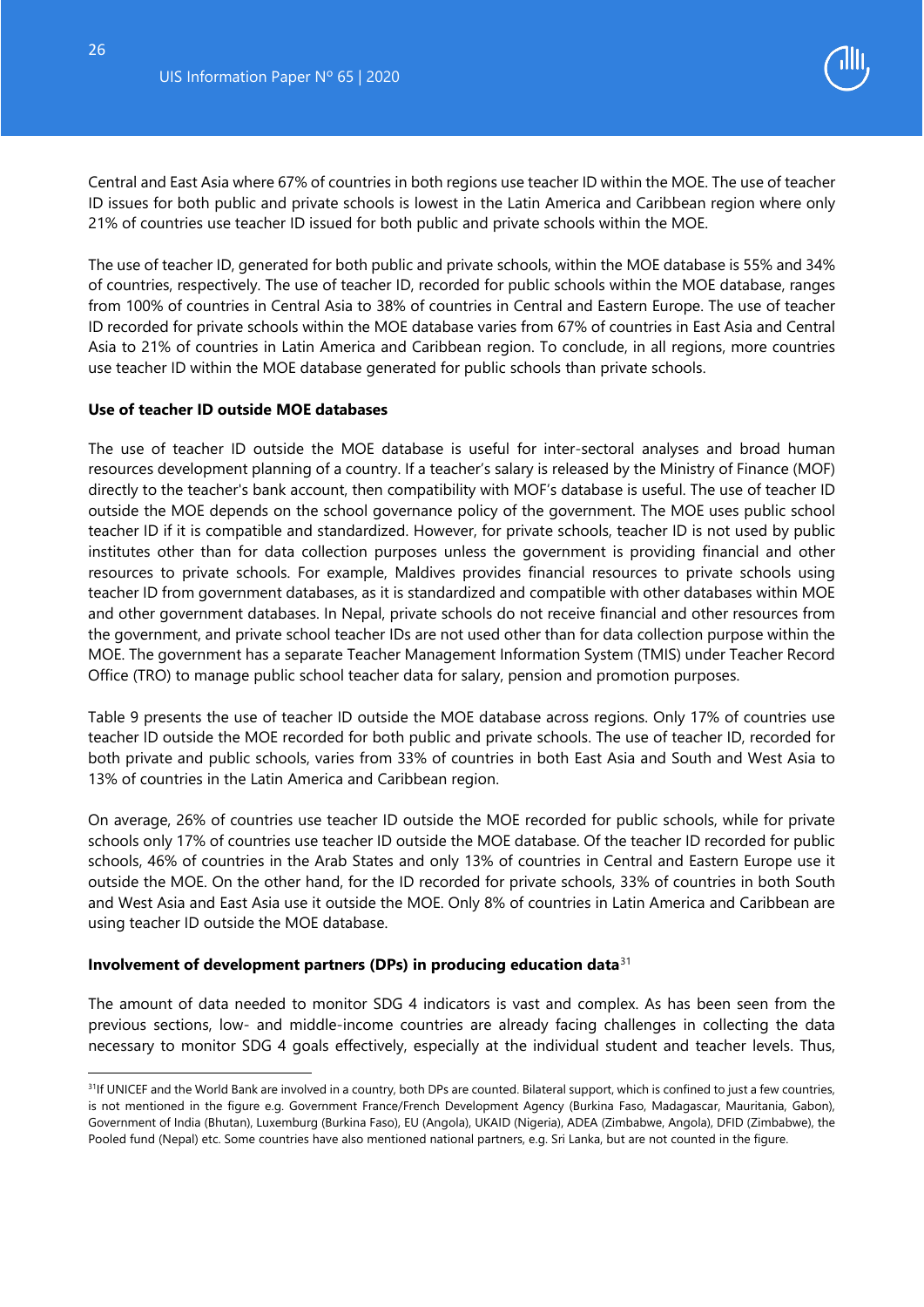partnerships with development partners<sup>[32](#page-27-1)</sup> is essential to develop and sustain EMIS systems in these countries. The support received from the development partners helps countries produce reliable, high-quality and crosscountry comparable data from a variety of data sources. International development organizations like UNICEF, UNESCO, the World Bank, USAID, Global Partnership for Education (GPE), and many more, have been involved in low- and middle-income countries to ensure support in developing and sustaining EMIS databases. This section provides an overview of the involvement of development partners, the type of support provided, and EMIS-quality assessment conducted in all regions.

<span id="page-27-0"></span>

**Figure 6: Involvement of Development Partners by Development and Region [33](#page-27-2)**

**Figure 6** gives a regional overview of the involvement of development partners in establishing and sustaining an EMIS to produce education data. UNICEF's share of support is the highest. It provides support in 50% of countries in the sub-Saharan African region, 33% of countries in South Asia and again 33% of countries in East Asia, to develop, update and make the EMIS functional. After UNICEF, the involvement of the World Bank is notable in sub-Saharan Africa, South Asia and Central and Eastern European regions. The Department of Foreign Affairs and Trade (DFAT<sup>[34](#page-27-3)</sup>) is providing support to 25% and 17% of countries in the Pacific and East Asia regions, respectively. The involvement of the Asian Development Bank (ADB) is limited to 33% of countries in East Asia and 13% of countries in the Pacific region. The only country outside of East Asia for which the ADB provides support is Marshall Islands in the Pacific region where the ADB is providing technical support for the assessment of data management practices. Other development partners like USAID, UNESCO and the WFP are also involved in many regions providing both technical and financial support. Sub-Saharan Africa has the

-

*Source:* EMIS typology survey, UIS, 2020

<span id="page-27-1"></span><sup>&</sup>lt;sup>32</sup> In the health sector, sustained, coordinated, and long-term investment in data and data systems, across a variety of donors, and in partnership with governments, has resulted in fast progress. Evidenced-based planning has reduced costs by allocating resources effectively (UIS, 2018).

<span id="page-27-2"></span><sup>33</sup> It is a multiple counting, for example, if UNICEF and the World Bank are involved in a country, both DPs are counted. Bilateral support which is confined with few countries are not mentioned in figure e. g. Government France /French Development Agency (Burkina Faso, Madagascar, Mauritania, Gabon), Government of India (Bhutan), Luxemburg (Burkina Faso), EU (Angola), UKAID (Nigeria), ADEA (Zimbabwe, Angola), DFID (Zimbabwe), the Pooled fund (Nepal), JEMFAC (USA) (Marshall Islands) etc. Some countries have also mentioned national partners, e.g. Sri Lanka, are not counted in the figure.

<span id="page-27-3"></span><sup>&</sup>lt;sup>34</sup> The [department](https://en.wikipedia.org/wiki/Government_department) of the [Government of Australia](https://en.wikipedia.org/wiki/Government_of_Australia) responsible for [foreign policy,](https://en.wikipedia.org/wiki/Foreign_Policy_of_Australia) [foreign relations,](https://en.wikipedia.org/wiki/Foreign_relations_of_Australia) [foreign aid,](https://en.wikipedia.org/wiki/Aid) [consular services,](https://en.wikipedia.org/wiki/Consular_assistance) and trade [and investment.](https://en.wikipedia.org/wiki/Australian_Trade_Commission)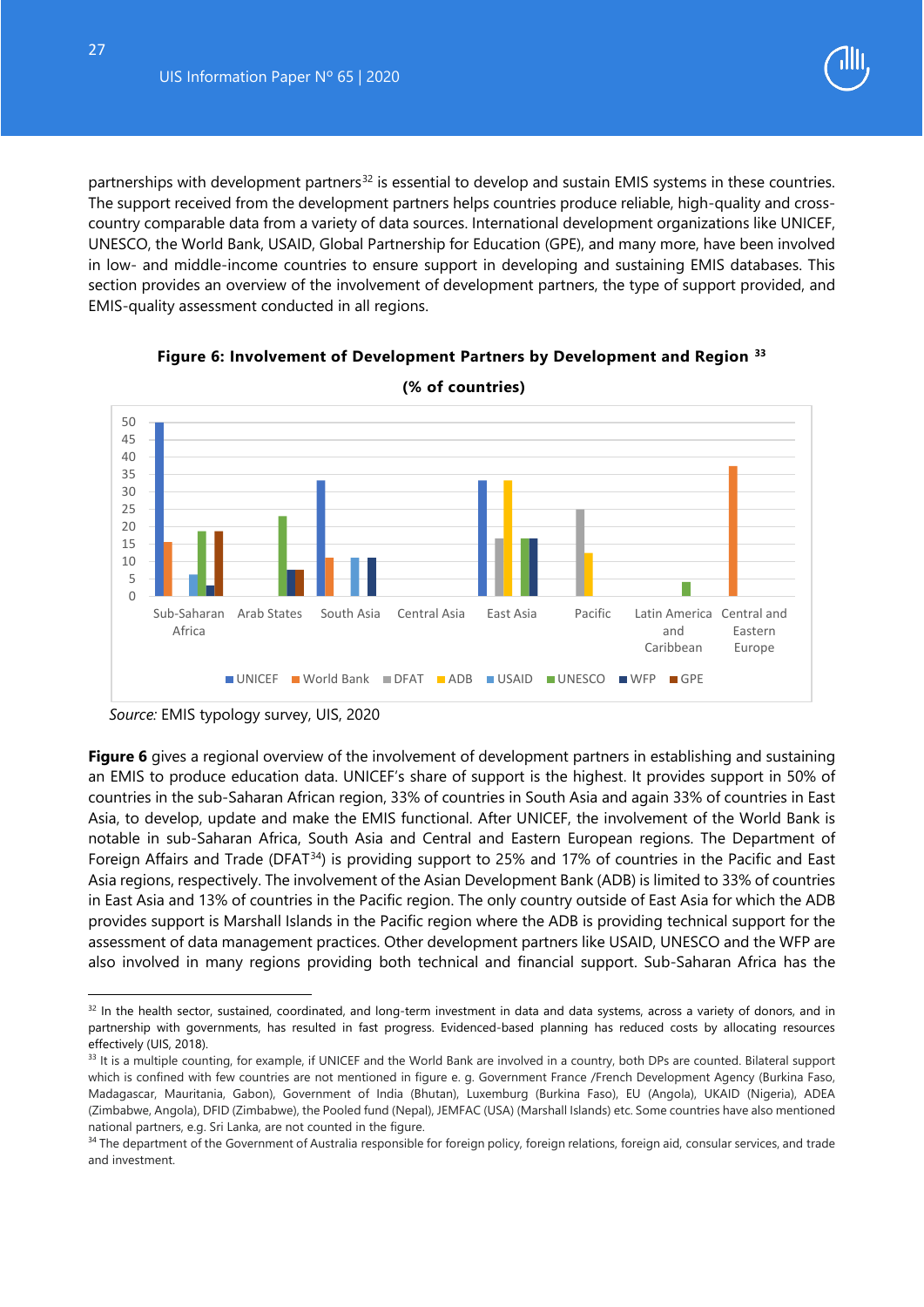

highest number of development partners while Central Asia and Latin America and Caribbean regions have the lowest involvement of development partners in producing education data.

#### **Type of support received from development partners**

The development agencies provide support – financial, technical or both – in countries with the greatest data needs, to strengthen the capacity of MOEs to make the EMIS functional and produce quality education data in a sustained manner. Technical support comes in the form of training, capacity-building of the statistical officials in the MOE, and technical advisory support.

**Table 10** provides a breakdown of the type of support received by low- and middle-income countries from development partners to produce education data. The support received from the development partners is between 2013-2020, with some exceptions. Sub-Saharan Africa is the largest receiver of technical and financial support or both. It shows that 78% of countries in sub-Saharan Africa have received support from various development partners to produce education data with a EMIS. On the other hand, only one country in the Latin America and Caribbean region has received support from UNESCO for producing education data and no country in Central Asia is receiving any support from any development partners.

| Region                      | Technical (T) | Financial (F) | Both (T and F) |
|-----------------------------|---------------|---------------|----------------|
| Sub-Saharan Africa          | 22            | 47            | 78             |
| Arab States                 | 31            | 23            | 8              |
| South Asia                  |               |               | 56             |
| Central Asia                |               |               |                |
| East Asia                   |               | 50            | 67             |
| Pacific                     | 25            |               | 25             |
| Latin America and Caribbean | 4             |               | 0              |
| Central and Eastern Europe  |               | 13            | 25             |

<span id="page-28-0"></span>**Table 10: Type of Support Provided by Development Partners by Region (% of countries)**

*Source*: EMIS typology survey, UIS, 2020

In Cote d'Ivoire, UNICEF has provided technical support in three main areas. Firstly, it has provided training to regional statistics coordinators in filling out questionnaires and using an online data entry application. Secondly, it conducted a workshop to consolidate data collection. Thirdly, it conducted a data collection workshop for all regions and districts of Cote d'Ivoire. It is the same case in Mali where UNICEF has funded training for statistical officers in analysis of indicators for the education sector. Burkina Faso has established an exclusive treasury allocation account (CAST) for the production of education statistics, which is being supplemented by several multilateral and bilateral development partners like UNICEF, Switzerland, Luxembourg and Canada, with their technical and financial support. Mali is currently receiving funding from UNICEF for an activity on the analysis of indicators.

The survey findings show that despite receiving financial support from development partners, some countries continue to face constraints in integrating and making the EMIS functional. For instance, Nigeria has four development partners that support the production of education data. Nigeria faces financial constraints and it is also struggling to integrate and sustain the EMIS.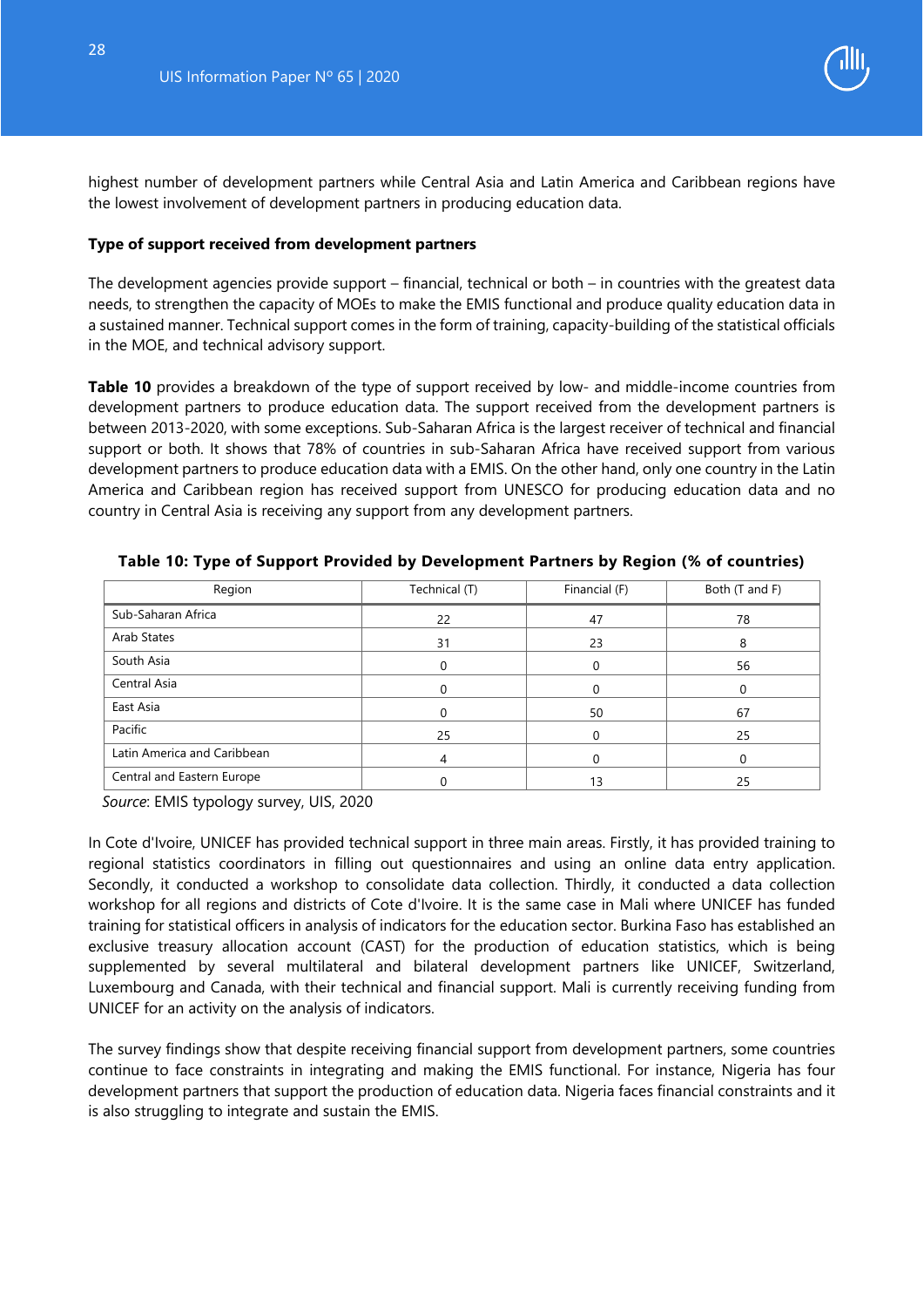

Secondly, few countries have reported technical issues in making the EMIS functional. For example, Palestine has received financial support from a development partner to develop school information in the EMIS. After developing the EMIS it was tested on a sample of schools but due to the poor infrastructure and frequent errors in the software it was unsuccessful.

There are also countries that have successfully developed the EMIS without the support of a development partner. Kazakhstan in Central Asia has developed a fully functioning EMIS database through its own budgetary funds across all education organizations, regardless of ownership and departmental affiliation. It aggregates all data on the education system at all levels and provides access to information at the district, regional and national levels. Externally, an annual audit is carried out for information security by authorized bodies.

#### **EMIS-quality assessment**

The EMIS-quality assessment aims to help countries improve the quality of administrative data collection, data and system management, and data use in decision making, thereby improving these elements of the education system. There are three types of EMIS-quality assessments: Data Quality Assessment Framework (UIS-DQAF<sup>[35](#page-29-0)</sup>) conducted by the UIS, Systems Approach for Better Education Results (SABER<sup>36</sup>) by the World Bank and the Association for the Development in Africa (ADEA<sup>[37](#page-29-2)</sup>) which is only conducted by sub-Saharan African countries. The UIS-DQAF is guided by eight principles and ensures the production of high-quality education data. The UIS has piloted and revised UIS-DQAF in 11 countries covering Asia, sub-Saharan Africa and Latin America in the 2018/19 period. Most aspects of these three types of EMIS-quality assessment tools are standard. **Table 11** presents the type of EMIS-quality assessments conducted by the countries in a specific region.

-

<span id="page-29-0"></span><sup>35</sup> <http://uis.unesco.org/en/capacity-development-tools>

<span id="page-29-2"></span><span id="page-29-1"></span><sup>36</sup> <http://saber.worldbank.org/index.cfm> <sup>37</sup> <http://www.adeanet.org/en>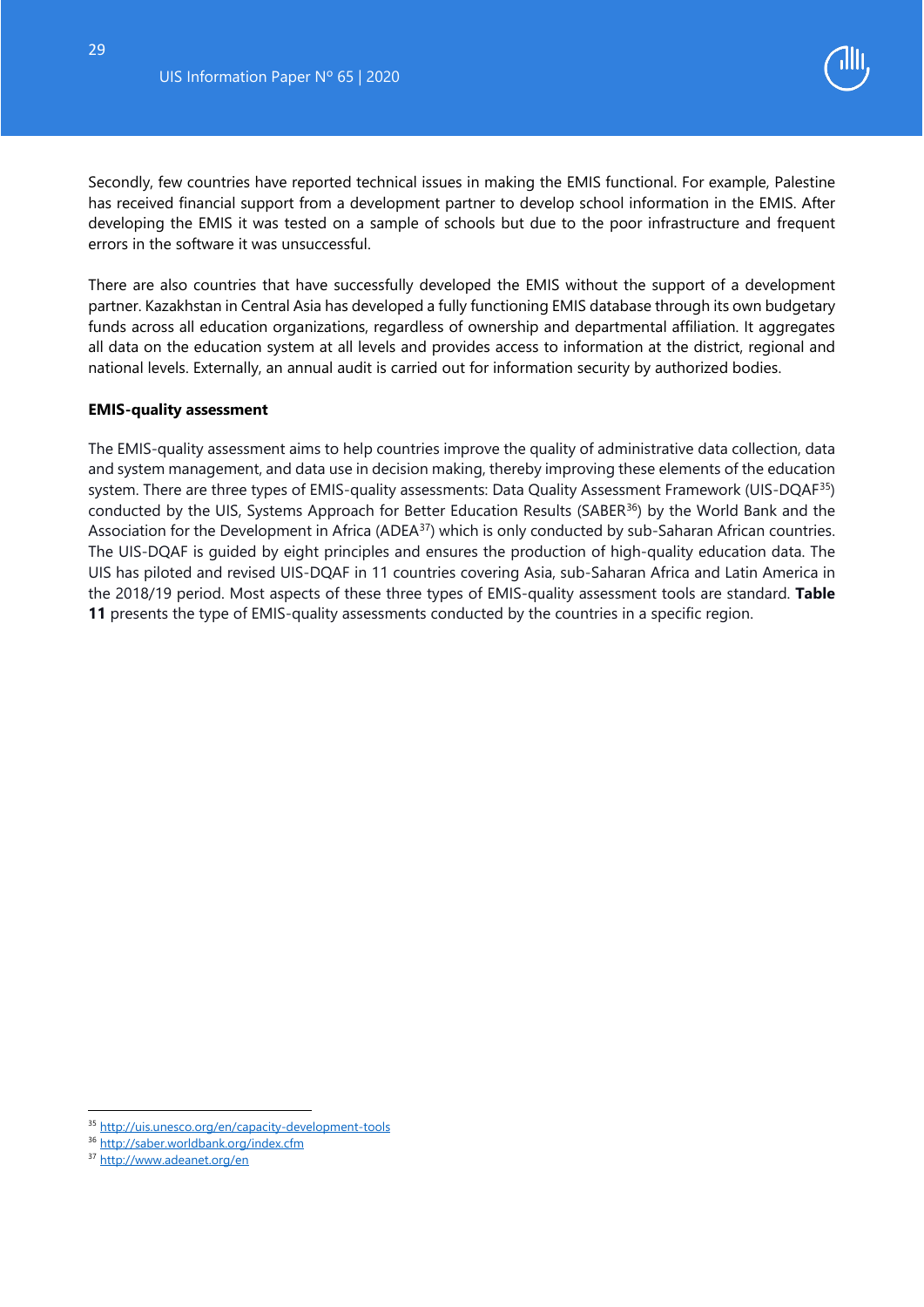

<span id="page-30-0"></span>

| Region                      | UIS-DQAF    | <b>ADEA-Peer Review</b> | SABER    |
|-----------------------------|-------------|-------------------------|----------|
|                             |             |                         |          |
|                             |             |                         |          |
| Arab States                 | 8           | 0                       | 8        |
| South and West Asia         | 33          | 0                       | 11       |
| Central Asia                | 0           | 0                       | $\Omega$ |
| East Asia                   | 33          | 0                       | 0        |
| Pacific                     | $\mathbf 0$ | 0                       | 13       |
| Latin America and Caribbean | 4           | 0                       | $\Omega$ |
| Central and Eastern Europe  | 0           | 0                       | 12       |
| Average                     | 28          | 0                       | 4        |

#### **Table 11: Type of EMIS Quality Assessment by Region (% of countries)**

*Source:* EMIS typology survey, UIS, 2020

The most commonly used EMIS-quality assessment is the UIS-DAQF. It has been used by 28.2% of countries. In the second place, 3.9% of countries have conducted the World Bank-SABER, and this assessment is confined to countries in the Arab States, South and West Asia and Pacific regions.

Some countries, such as Afghanistan and Jordan, have conducted multiple EMIS-quality assessments. Both of these countries have conducted both the UIS-DQAF and SABER EMIS-quality assessment. There are also many countries that have not conducted any EMIS-quality assessment including Costa Rica, Bolivia, India, Bhutan and others.

#### <span id="page-30-1"></span>**Summary of the findings**

There are four primary data sources used in calculating SDG 4 indicators. These include household-based survey and assessment data, census data, school-based survey and assessment data, and EMIS or administrative data. School and individual-based administrative data can produce around 50% of the 43 thematic indicators for SDG 4. The main objective of the data collection is to understand the characteristics of existing EMIS systems in the countries. This is helpful for understanding a country's capacity to produce administrative data and a development partner's involvement to produce education data. The report has described the main findings of the 2020 UIS EMIS typology survey data and examines the key characteristics of EMIS of each region. This report has used both quantitative and qualitative method to analyse the existing features of EMIS around the world.

#### **Every country has a data management platform, and paper is the primary mode of data collection**

Data collected from the three major components of the education system – school, student and teacher – are stored, managed and analysed on a data management platform where it is easily accessible by policymakers and administrators. The survey findings suggest that every country has at least one electronic data management platform. However, it depends on specific country contexts like availability of resources, location of decision making (province/state level), and the ministry covering the level of education. It also concludes that all regions prefer their Own developed software instead of a built-in EMIS software. Some countries, primarily in sub-Saharan Africa, use built-in software like StatEduc and Global Ed\*ASSIST while other regions use own-developed or OpenEMIS .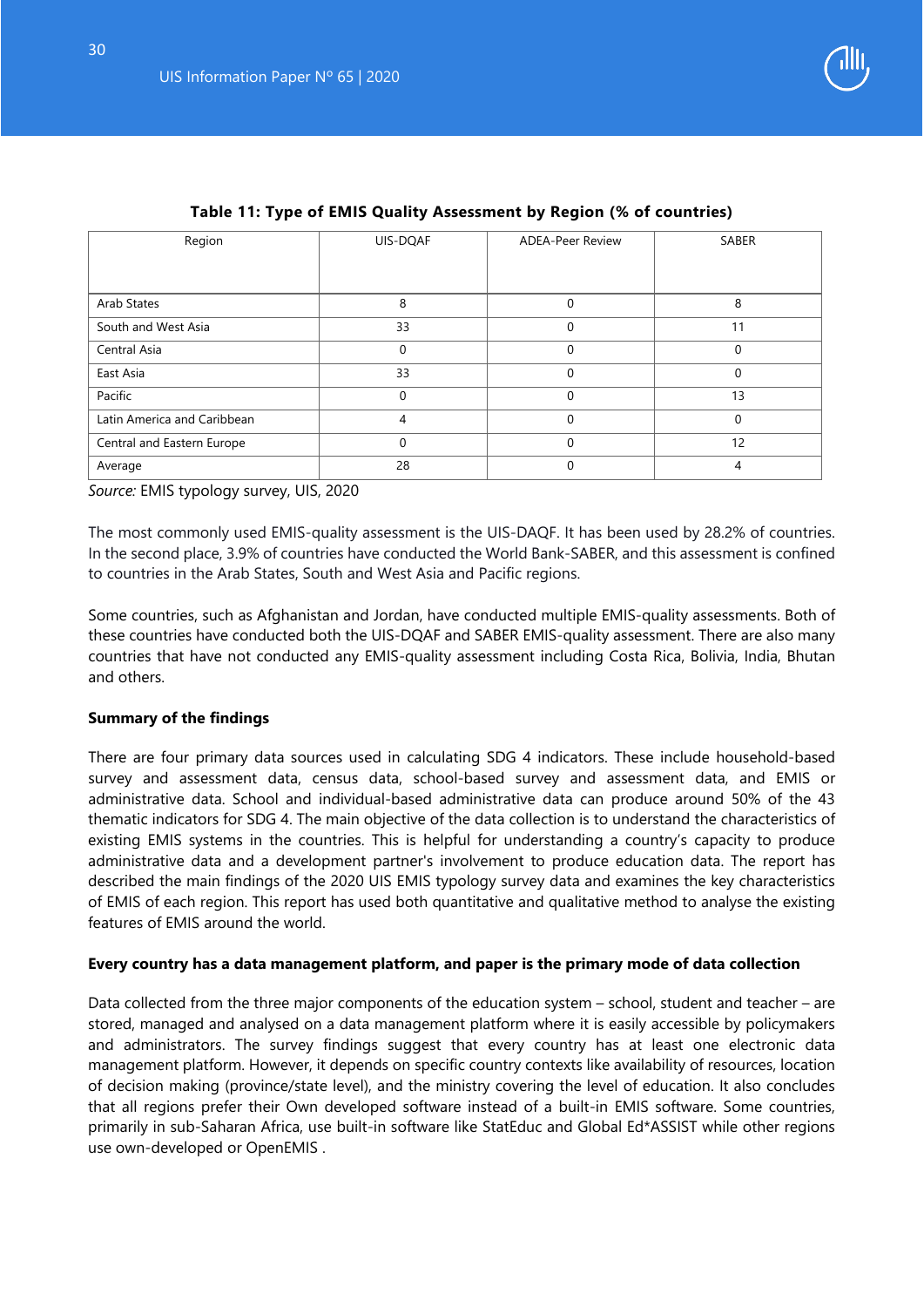

Countries rely on different modes of data collection, including electronic (online/offline) and paper. Paper remains the most popular mode of data collection from schools even though every country uses an electronic mode of data collection for storing and processing data at the national level by using different software. The use of paper versus an electronic mode of data collection is determined by the availability and access to the internet and other required facilities like human resources. Paper is used as the primary mode of data collection from schools where there is limited or no access to the internet and other required resources. Countries use an electronic mode of data collection from schools where there is internet, and when other required facilities are available. Data collected from paper is entered at the district headquarters, national capital or block-level, or where there is internet and other facilities available. Central and Eastern Europe is the only region that does not rely on paper for data collection from schools and uses only an electronic mode of data collection.

#### **Status of data recording for three major components of the education system differs from each other**

Most countries have been recording school-level data for many years. However, a lot of countries have either only recently started collecting data at the individual student and teacher levels or are still in the process of setting up mechanisms to collect data at the individual student and teacher levels. This can be seen as 100% of countries record school-level data, while only 54% and 72% of countries record individual student-level and teacher-level data. Compared with school-level data, there is a 46 percentage-point gap between school-level data and individual student-level data, and 28 percentage-point gap between school and individual teacherlevel data.

The reason behind the higher percentage of countries recording school-level data compared with individual student or teacher-level data, is that student-level and teacher-level data originate from schools and countries that have been collecting data at the school level for a long time. The recording of student-level and teacherlevel data in the national database is a recent phenomenon. South Africa, for example, has been recording school-level data for 20 years, but it has only been collecting student-level and teacher-level data for the past 3-4 years. Almost all countries in the world collect and record school-level data in the national database. However, recording school-level data at the national level started only with the expansion of the internet facility in 1995-2000 in most developing countries.

#### **Compatibility of ID regulates the scope of data use within and outside of MOEs**

Data is collected from the three units by assigning them unique codes – meaning assigning unique identification numbers to schools, students and teachers. Many countries do not assign a unique student ID as they may not have data systems capable of assigning and tracking unique student ID for students, or they may lack the necessary staffing or funding, or some small countries such as Tuvalu, Marshal Islands etc, may collect the data but do not assign a unique ID. There are many advantages of using a unique ID. For example, a unique student ID is essential for the effective management of student-level data in longitudinal data systems, to collect reliable data and disaggregate it by sex, age, grade etc. Because data related to an individual student may be stored in multiple data systems across multiple districts, schools, and state agencies, unique student identifiers are seen as the most accurate way to link individual student records across all the different data systems tracking students over multiple years. A unique student ID can improve data quality by ensuring that individual students are consistently identified in a wide variety of databases, files, or reports. For example, districts and schools may inadvertently record a student's name differently, e.g., John Smith may have previously been enrolled in his previous school as John E. Smith or there may be multiple John Smiths enrolled in the same school and same grade level at the same time. The use of a unique student ID can also, for example,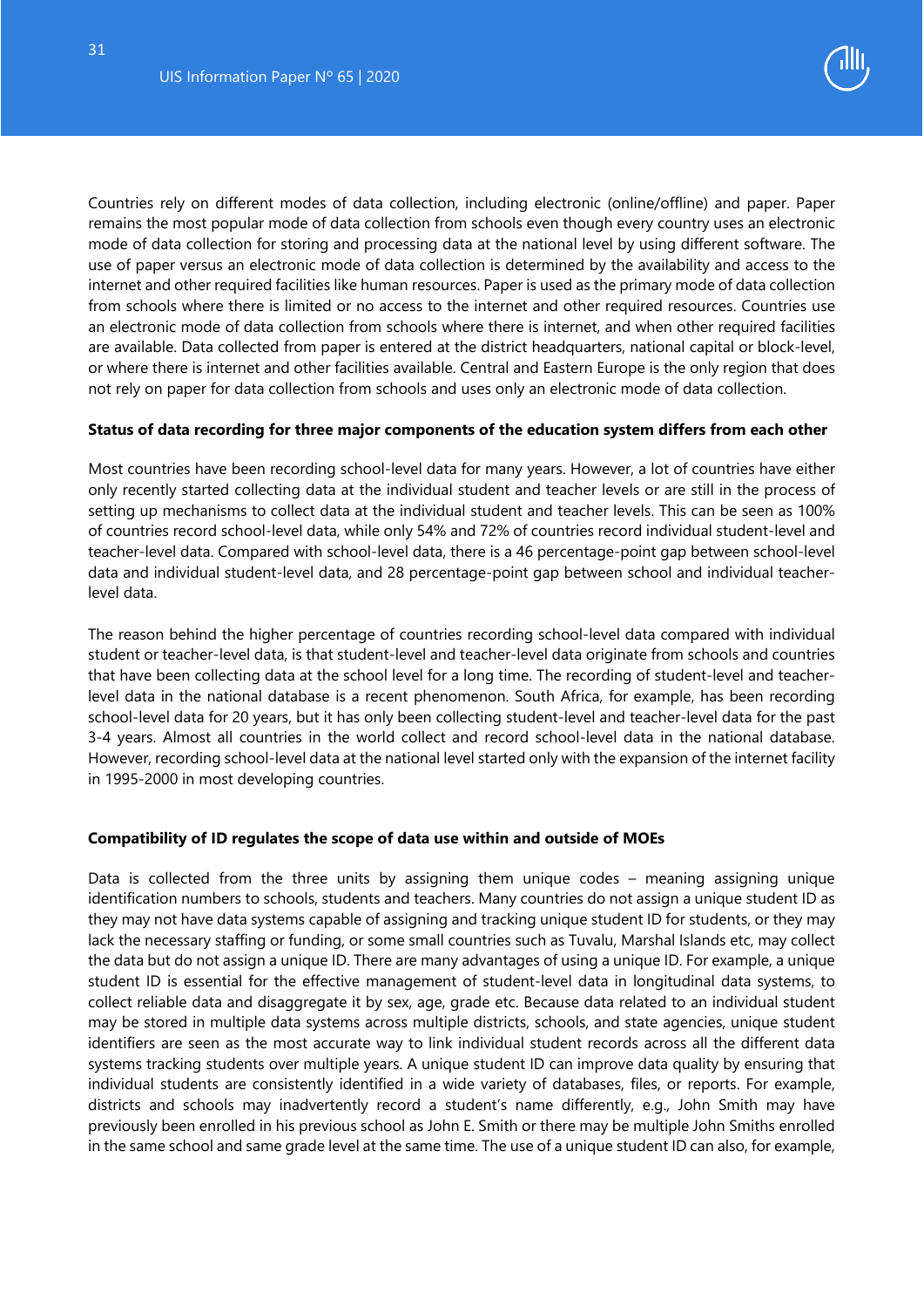

improve the speed with which transcripts and other records are transferred among schools, in addition to other benefits. A unique teacher ID helps to increase data quality, relevancy and allows reliable disaggregated analysis for policy interventions. Individual teacher-level data is helpful for planning, recruiting, training and professional development of teachers. Some countries also use national ID as unique student ID or teacher ID. The use of a national ID as a unique school ID or teacher ID is more viable since it links the student data with all other databases and helps in an intersectoral analysis (US Department of Education, 2006).

The use of ID varies across regions, levels of education covered, and the management of a school (public/private). The use of student and teacher IDs are different across the level of education and public/private schools. In general, the use of IDs for data collection is high at the primary and secondary (general) levels and low at the ECD and secondary (TVET) levels. In the case of management of a school, data availability and the use of ID is used more often in public schools than in private schools.

An integration of school ID with student and teacher ID enables policymakers and educators to know which teacher preparation programs produce graduates whose students have the strongest academic growth; how school working conditions can affect the impact that teacher education has on student achievement; how the experience levels of teachers in a district's high-poverty schools compare with those of teachers in schools serving affluent students, and how these experience levels are related to the academic growth of students in their classrooms; and the relationship between the performance of a district's low-income students on statewide assessments and teacher preparation in the tested subject(s).

However, the survey data find that the EMIS of many countries is facing an issue of compatibility between software, data migration, integration and sustainability of the EMIS system for various reasons. These issues affect the production of high-quality data at the national, regional and international level and hinder the use of data for policy and monitoring purposes.

#### **Many development partners are involved in EMIS development**

Many multilateral and bilateral agencies are involved with countries to develop and make the EMIS functional. Development partners provide both technical and financial support to countries. UNICEF, the World Bank, UNESCO, Asian Development Bank and other multilateral and bilateral agencies' involvement with countries to produce education data (EMIS) is highest in the sub-Saharan African region. Sub-Saharan Africa has the largest number of development partners and it is receiving both financial and technical support. The involvement of development partners is lowest in the Pacific and Latin and Caribbean regions. The survey data also suggest that despite receiving assistance, countries face constraints in terms of funding, weak institutional frameworks and inadequate technical capacity.

Some countries have conducted an EMIS assessment. The UIS-DQAF EMIS assessment is the most popular, followed by the World Bank's SABER. There is also uneven coverage in conducting an EMIS-quality assessment. Some countries have conducted two assessments while some countries have not conducted any EMIS-quality assessment.

#### <span id="page-32-0"></span>**Lessons learned**

The analysis of survey data, additional information from countries and some secondary sources shows that countries and development partners are working together to improve the production of quality and timely education data to monitor SDG 4 at the national, regional and global levels. However, some undesirable lessons, presented below, are hindering the timely production of quality data.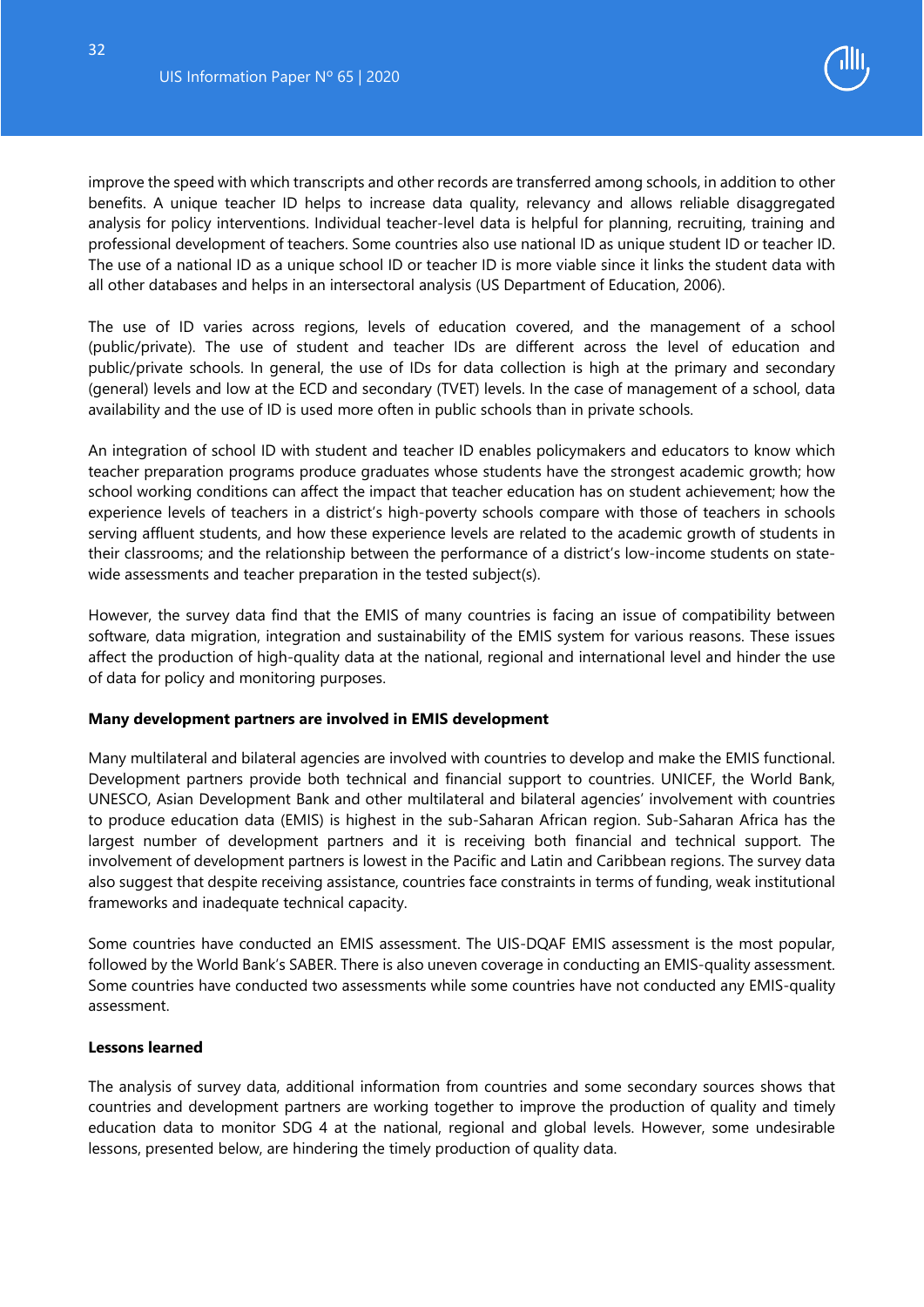- Lack of effective coordination among different departments/ministries leading to fragmented and duplicated work, is unsustainable and is breaking the linkage with different levels of EMIS;
- Establishing new EMIS without considering previous interventions. Technically developing a new EMIS is easier than making an existing one functional. Most of the nonfunctional EMIS are caused by unavailability of trained EMIS officials in the MOE and lack of an operational budget. In many cases, the nonfunctioning EMIS is led by computer professionals only and lacks education planners/statisticians/analysts to achieve the fullest utilization of EMIS.
- Scope of EMIS and availability of human and other resources at the national, sub-national and school levels are not mapped properly while developing the EMIS.
- The EMIS questionnaires are often lengthy, considering human and other resources available at schools, from where the data originates. At the same time, many SDG 4 indictors are not included in the EMIS questionnaire and some information is collected but not used or it pertains to indicators not being calculated. Collecting individual (student and teacher) data will reduce the size of EMIS questionnaire substantially and increase the quality of collected data.
- In most cases, the data keeping format at the school level are not standardized, or did not consider the data keeping format/mechanism while developing the EMIS. This is leading to poor quality data while transferring data from school to national EMIS systems.
- EMIS systems are often developed using various platforms/architects. Often, software licenses are not renewed, source codes are not documented, data dictionaries are not developed, and even if developed, they are not documented properly. This all hampers the integration of data from multiple EMIS into a central EMIS. These are some of the reasons behind developing a completely new EMIS system instead of enhancing or updating an existing EMIS system without archiving historical data and making the new system incompatible with old systems.
- Central statistics offices (CSO) and MOEs have not developed a standardized guideline to generate and use school, student and teacher IDs. In some cases, MOEs generate IDs that are not compatible with each other. The use of national IDs makes EMIS data more compatible with other databases.

#### <span id="page-33-0"></span>**Recommendations and action points**

In many ways, the condition of the EMIS in low- and middle-income countries is like a scenario illustrated by Montoya (2018), where the air traffic controller sees a storm as he/she is approaching an airport only to realize that all of a sudden 80% of navigation controls have malfunctioned. In other words, the MOEs of low- and middle-income countries, though committed to improving the quality of education and timely reporting on SDG 4 indicators, find their efforts limited simply because they do not have enough data to avoid or even mitigate a learning crisis. Therefore, increasing the availability and use of data and evidence is the critical arena for the effective management of the education sector. Low- and middle-income countries face challenges in improving their education systems' ability to meet the ambitious goals of SDG 4 related to access, quality, and equity in education.

However, there are some very promising examples of good practice in data collection and maintenance, as well as good examples of data dissemination and use, but overall, EMIS efforts have yet to be pulled up, especially in sub-Saharan Africa and Latin America and Caribbean regions, to produce quality, disaggregated and timely data for informed policy decisions. For this, coordinated efforts from development partners, as well as the UIS, is critical to help establish a functional EMIS in every country.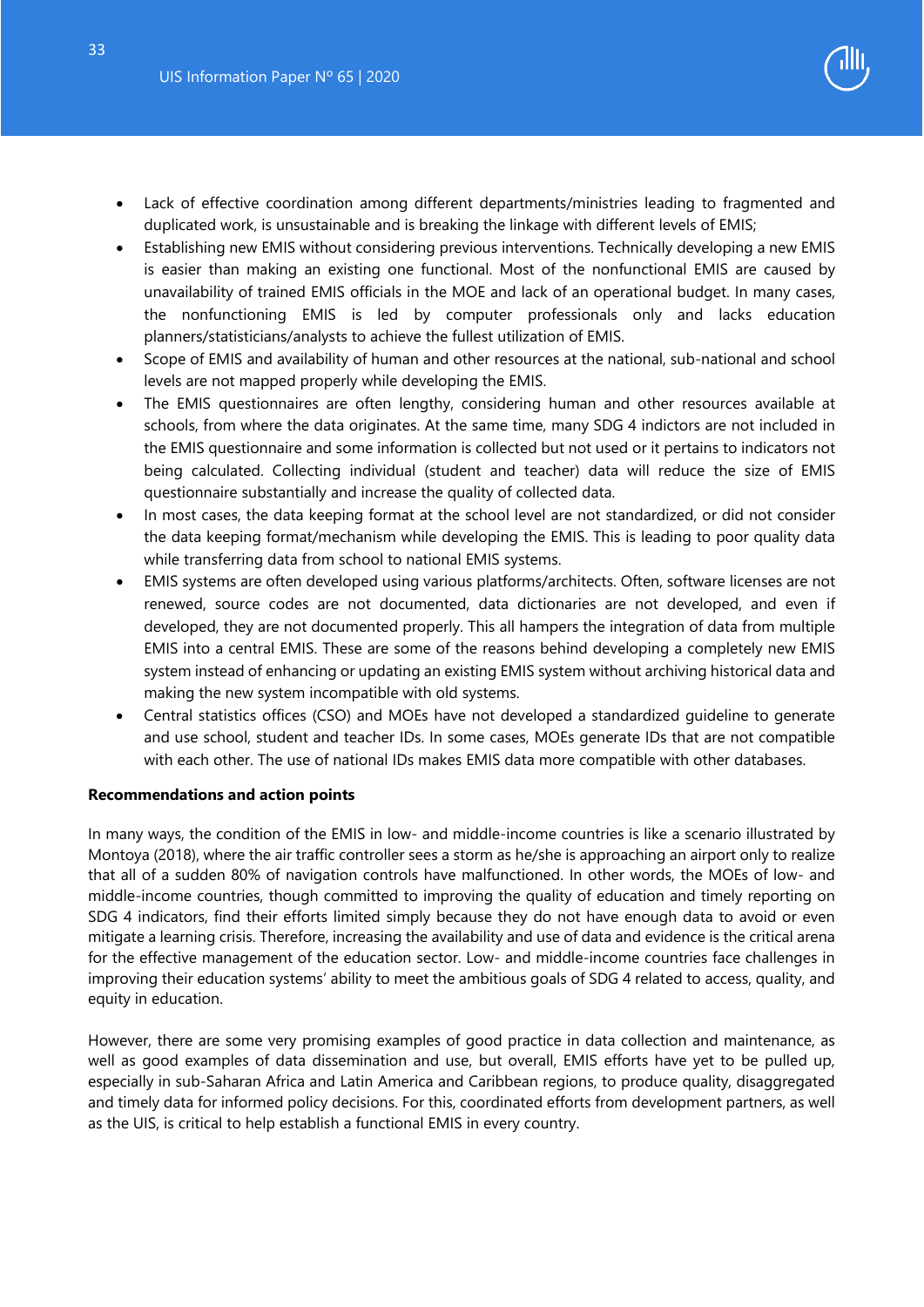

The EMIS typology survey reiterates the above conclusions and suggests the following recommendations and action points for the MOEs of countries, the UIS and development partners.

#### **Action points for MOEs/countries**

- Coordinate with all departments/ministers to make use of the same ID mandatory (for example, a national ID) or one common field in each EMIS to enhance interchangeability between different EMIS, if there is more than one MOE/department responsible for data collection from schools;
- Coordinate with the teacher commission, public service commission, MOF or the agency who keeps records of teacher recruitment (both permanent and non-permanent), salary, pension and other benefits;
- Develop integrated and interactive EMIS on a modular basis including student, teacher, population, examination, finance, learning assessment and household survey data;
- Develop EMIS on an open architecture platform (OS-independent and open source) and document source code, data dictionary properly;
- Form a national technical team bringing in relevant ministries and CSOs;
- Introduce a provision to enter data directly from admission and attendance registers after standardizing the data keeping format (admission and attendance register, school physical facilities register) at school;
- Introduce an output of EMIS to generate tables for the UIS questionnaire and develop a tool to automate the export of data into the Excel-based UIS QA questionnaire;
- Introduce internal data verification on data entry and processing mechanism in EMIS. For example, class 2 enrolment cannot be more than class 1 enrolment of previous year, other than special cases;
- Introduce methodology to identify and estimate missing data. For example, use last year's data with some estimation;
- Invest in adequate financial and human resources with proper knowledge and training to make EMIS functional. A human resource succession plan must be in place to make the EMIS functional after older staff members leave;
- Enhance the capacity of the human resources involved in data collection, production and use at national, sub-national and school levels;
- Produce a dashboard on national and international interest with the possibility to disaggregate it into national, regional / urban-rural etc.
- Reduce EMIS questionnaire length, excluding data not used for several years and promote collection of data at the individual level to enhance the quality, coverage and timelines of data production;
- Standardize data keeping format at schools;
- Use national ID for both students and teachers. In countries where a national ID is not mandatory, they should use system-generated unique EMIS-ID for schools, students and teachers.
- Develop an EMIS policy specifying the roles and responsibilities of each stakeholder, including the private sector and other uses of EMIS data, based on the recommendations of a data quality assessment.

#### **Action points for the UIS**

• Develop a knowledge hub for EMIS including EMIS questionnaires, minimum required features of EMIS software and hardware for developing EMIS, using standardized variables for EMIS software;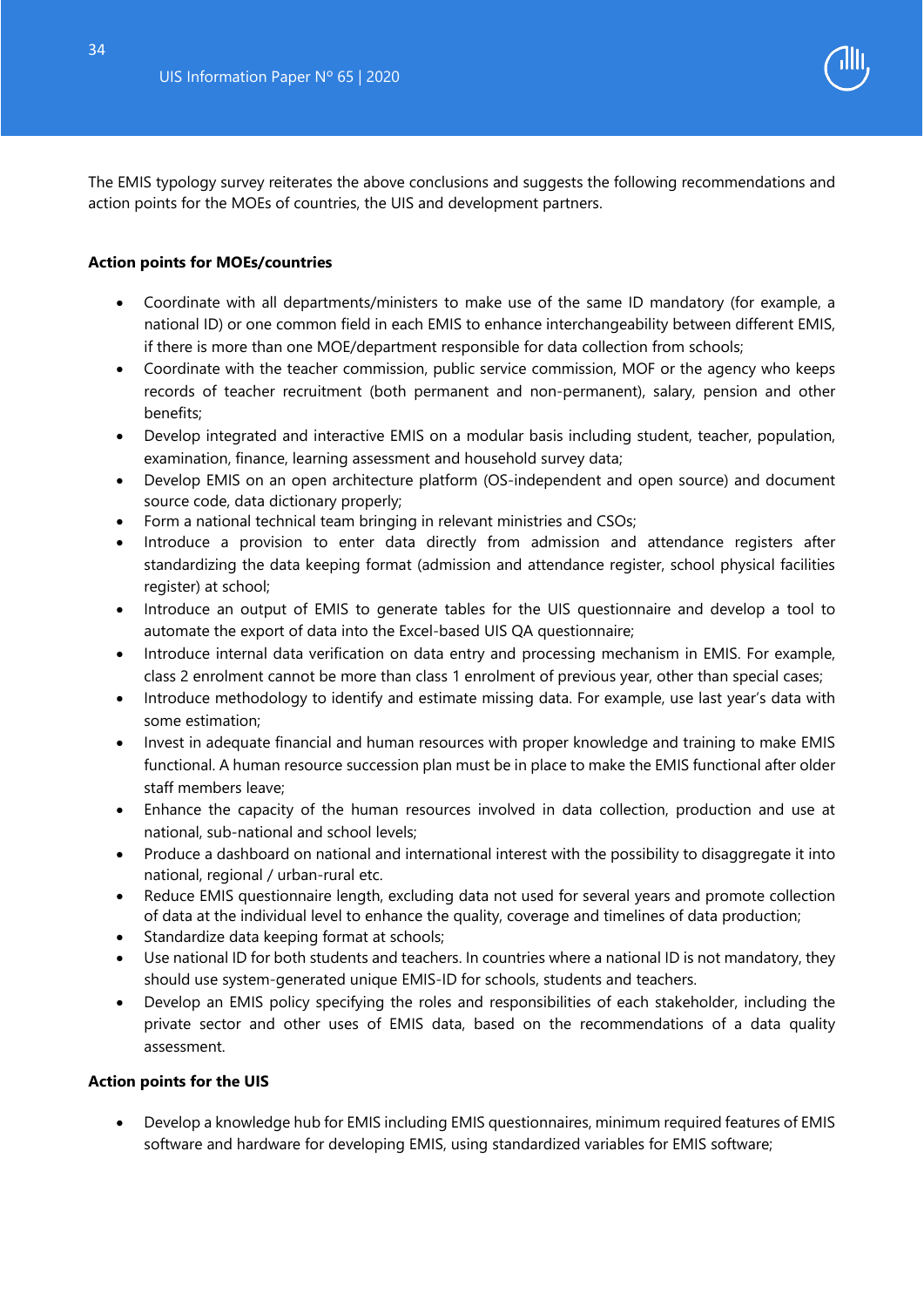- Develop guidelines for data management and EMIS;
- Inviting countries to UIS organized workshops and webinars to enhance the capacity of officials and professionals involved in EMIS on challenges and opportunities of administrative data, disaggregation, use of school, student and teacher IDs, and the integration of EMIS;
- Work as clearing and brokerage agency to work with development partners and countries for setting a minimum standard of EMIS, coverage of EMIS questionnaire and indicators, and data keeping format for schools;
- Conduct a UIS-DQAF where EMIS are at "satisfactory" and "good" levels.

## **Action points for development partners**

- Coordination among development partners is essential for developing/updating EMIS to avoid fragmented and uncoordinated interventions in a country;
- Coordinate with the UIS for a standardized EMIS questionnaire and the minimum features of EMIS software;
- Get government commitments to make EMIS functional by allocating adequate financial and human resources before developing/updating EMIS;
- Increase investment in enhancing human resource capacity on EMIS questionnaire design, data production, indicator calculation, disaggregation of data, dealing with missing data, data presentation, analysis and use etc. by using resources available within the UIS as much as possible;
- Invest resources to integrate EMIS systems, migrating old data to new EMIS systems;
- Map EMIS activities supported by development partners and country.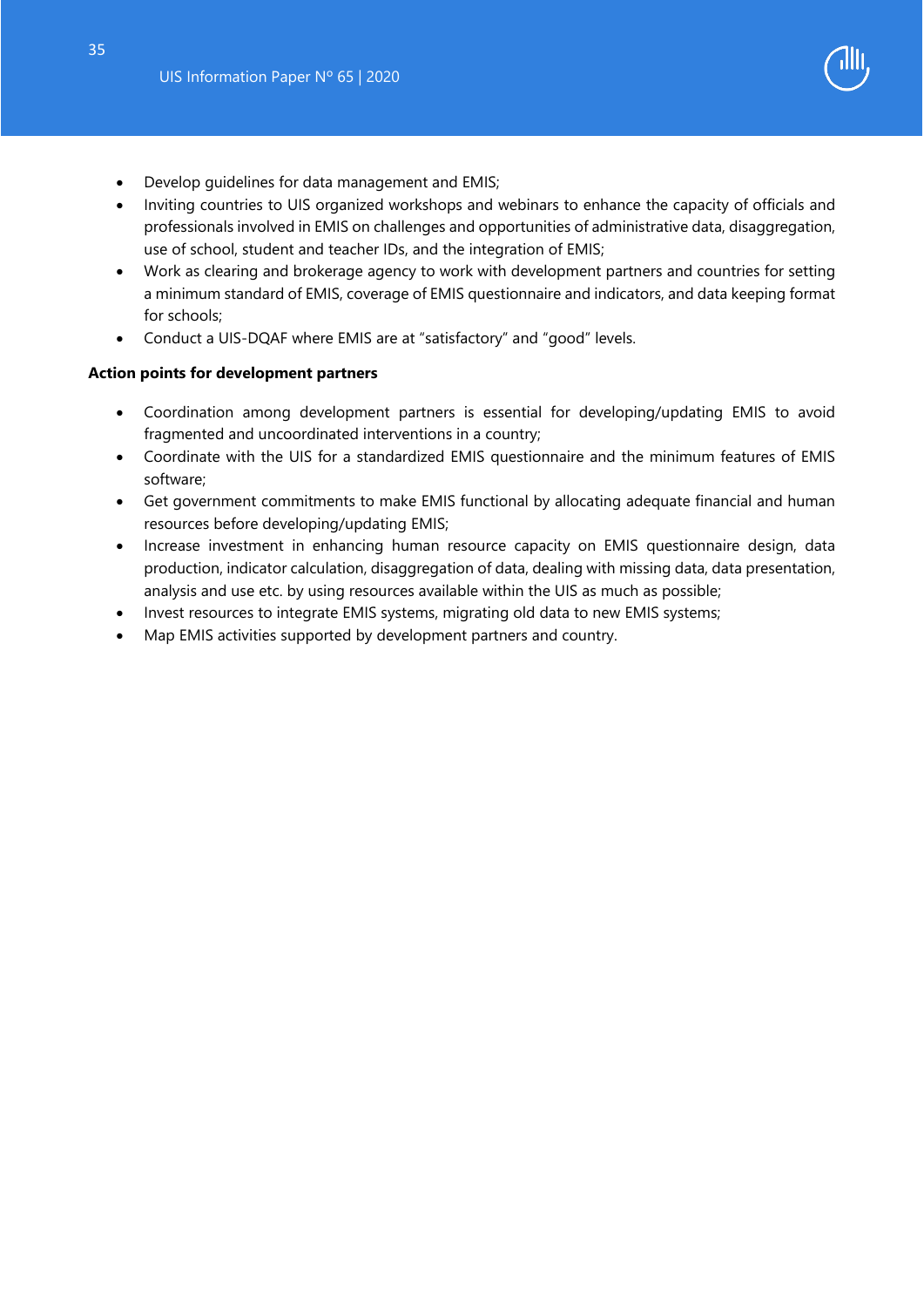

# <span id="page-36-0"></span>**Annex I: Survey and summary of data collected**

# **EMIS Metadata Survey**

|                         | UNESCO<br>INSTITUTE<br>FOR<br>STATISTICS<br><b>EMIS</b><br><b>SUSTAINABLE</b><br><b>DEVELO</b><br><b>Metadata</b>                                                                                                                                                                                                       |                                                                                                                                                            |
|-------------------------|-------------------------------------------------------------------------------------------------------------------------------------------------------------------------------------------------------------------------------------------------------------------------------------------------------------------------|------------------------------------------------------------------------------------------------------------------------------------------------------------|
|                         | Deadline for returning the completed questionnaire: 05 June 2020                                                                                                                                                                                                                                                        |                                                                                                                                                            |
|                         | Early childhood educational development (ECED) to secondary education. Data required is usually readily available from officers in charge of the<br>EMIS unit, within the Ministry of Education. Its completion should take no more than 15 minutes.<br>Completed questionnaires should be sent by email attachment to: | This questionnaire aims at collecting basic metadata on the education management information systems (EMIS) available to member States, from<br><b>AND</b> |
| Name:<br>Email:<br>Web: | For any queries concerning the questionnaire, please contact:<br>http://www.uis.unesco.org                                                                                                                                                                                                                              |                                                                                                                                                            |
|                         | <b>Respondent information</b>                                                                                                                                                                                                                                                                                           |                                                                                                                                                            |
| Country:                | $\overline{\mathbf{v}}$                                                                                                                                                                                                                                                                                                 |                                                                                                                                                            |
|                         | 1. Please provide information on the person(s) responsible for completing this questionnaire.<br>Contact 1: Person in charge of completing the questionnaire:                                                                                                                                                           |                                                                                                                                                            |
| Full name:              |                                                                                                                                                                                                                                                                                                                         |                                                                                                                                                            |
| Organization:           |                                                                                                                                                                                                                                                                                                                         |                                                                                                                                                            |
| Organization unit:      |                                                                                                                                                                                                                                                                                                                         |                                                                                                                                                            |
| <b>Function:</b>        |                                                                                                                                                                                                                                                                                                                         |                                                                                                                                                            |
| Email address:          |                                                                                                                                                                                                                                                                                                                         |                                                                                                                                                            |
| Phone number:           |                                                                                                                                                                                                                                                                                                                         |                                                                                                                                                            |
| Fax number:             |                                                                                                                                                                                                                                                                                                                         |                                                                                                                                                            |
|                         | Contact 2: Head of the organization (if different from Contact 1):                                                                                                                                                                                                                                                      |                                                                                                                                                            |
| Full name:              |                                                                                                                                                                                                                                                                                                                         |                                                                                                                                                            |
| Organization:           |                                                                                                                                                                                                                                                                                                                         |                                                                                                                                                            |
| Organization unit:      |                                                                                                                                                                                                                                                                                                                         |                                                                                                                                                            |
| Function:               |                                                                                                                                                                                                                                                                                                                         |                                                                                                                                                            |
| <b>Email address:</b>   |                                                                                                                                                                                                                                                                                                                         |                                                                                                                                                            |
| Phone number:           |                                                                                                                                                                                                                                                                                                                         |                                                                                                                                                            |
| Fax number:             |                                                                                                                                                                                                                                                                                                                         |                                                                                                                                                            |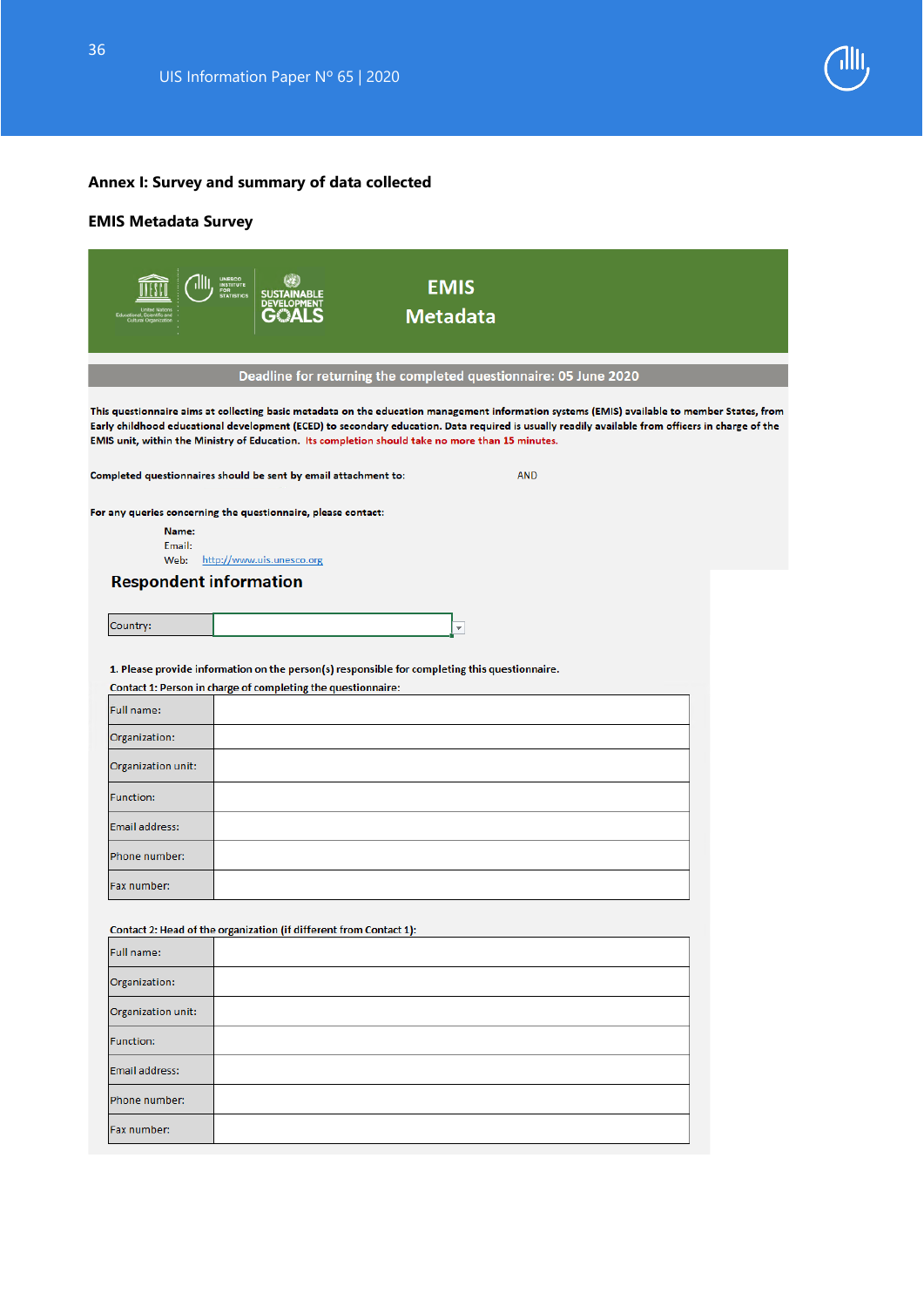

#### I. Data management platform

I.1. At what unit level do you record data in your EMIS database system? Please, select Yes or No in the appropriate cells

| <b>Educational institution (School)</b> | <b>Teacher</b> | <b>Student</b> |
|-----------------------------------------|----------------|----------------|
|                                         |                |                |

I.2. What data management platform do you use for data collection from schools ?

| Own developed software?<br>Provide name in the cell below | <b>StatEduc</b> | <b>OpenEMIS</b> | Other, inherited from<br>a partnership/project |
|-----------------------------------------------------------|-----------------|-----------------|------------------------------------------------|
|                                                           |                 |                 |                                                |

#### 1.3. How is data collected from schools?

| Paper | <b>Spreadsheet</b> | <b>Online interface</b> | <b>Offline</b> (using<br>software) |
|-------|--------------------|-------------------------|------------------------------------|
|       |                    |                         |                                    |

#### II. School data

II.1. Do you record the geographical coordinates for each school in your database?

II.2. School unique ID is generated to collect data from schools ? Please fill the table below with a Y/N answer

| <b>School ownership</b> | <b>ECD Center</b> | Primary | Secondary general<br>education | Secondary Technical and<br>vocational education |
|-------------------------|-------------------|---------|--------------------------------|-------------------------------------------------|
| Public                  |                   |         |                                |                                                 |
| Private                 |                   |         |                                |                                                 |

II.3. Is it the responsibility of the department in charge of EMIS to generate and revise the school ID?

II.4. All departments of the Ministry of Education is using unique school ID for their operation (work)?

II.5. Is it possible to retrieve data by using school ID over the last five years

| <b>School ownership</b> | <b>ECD Center</b> | Primary | <b>Secondary general</b><br>education | Secondary Technical and<br>vocational education |
|-------------------------|-------------------|---------|---------------------------------------|-------------------------------------------------|
| <b>Public</b>           |                   |         |                                       |                                                 |
| <b>Private</b>          |                   |         |                                       |                                                 |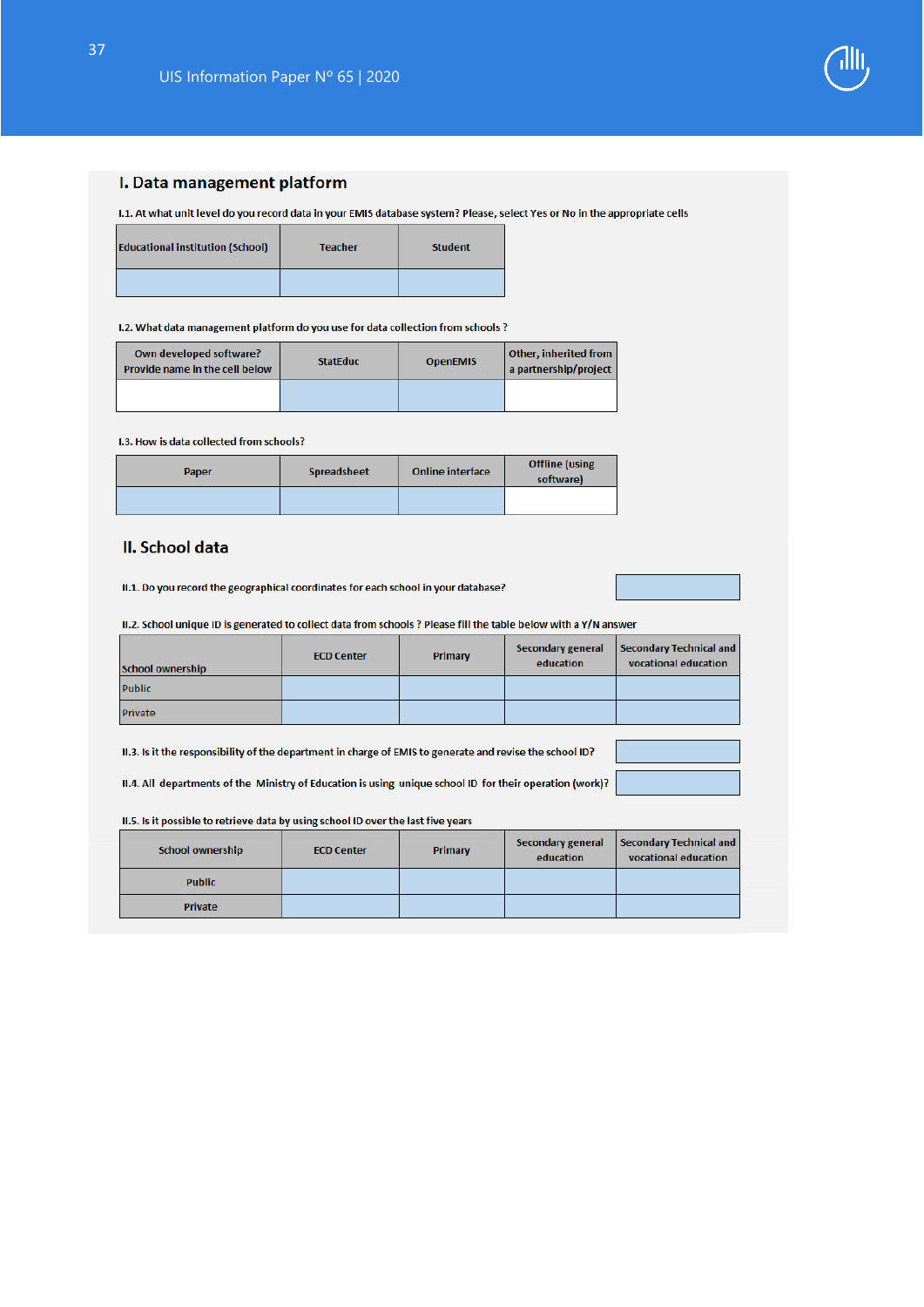#### III. Student's metadata

III.1. Do you record data at the student level in your system? Y/N

III.1.1. If No, does the government have a plan to collect student level data in the future?

| III.1.2. If Yes, please respond by Y/N to the following questions:                                                                                             | <b>Please select from</b><br>the list, it can be<br>more than one<br>option | <b>Comments</b> |
|----------------------------------------------------------------------------------------------------------------------------------------------------------------|-----------------------------------------------------------------------------|-----------------|
| The student ID is generated for its management purposes (other than data collection) only                                                                      |                                                                             |                 |
| The student ID is generated to collect data from schools only                                                                                                  |                                                                             |                 |
| The student ID is generated by the Ministry and it is mandatory to all the departments/units to use the<br>same in their operations                            |                                                                             |                 |
| The student ID is generated by a Government body outside the education sector (Civil registry,                                                                 |                                                                             |                 |
| National identification Center, Social insurance number, etc.), which can be linked with other databases<br>e. q. health, direct cash transfer, nutrition etc. |                                                                             |                 |
| Is it possible to retrieve data by using student ID over the last five years                                                                                   |                                                                             |                 |
| The current student ID allows the monitoring individual students in the national education system?                                                             |                                                                             |                 |

#### **IV. Teacher's metadata**

| IV.1. Do you record data on individual teacher ? Y/N                                                                                                                                                                                                                                                                                                             |  |
|------------------------------------------------------------------------------------------------------------------------------------------------------------------------------------------------------------------------------------------------------------------------------------------------------------------------------------------------------------------|--|
| IV.2. If No, does the government have a plan to do it in the near future?                                                                                                                                                                                                                                                                                        |  |
| $\mathbf{u} \cdot \mathbf{w}$ , and $\mathbf{u} \cdot \mathbf{w}$ , and $\mathbf{u} \cdot \mathbf{w}$ , and $\mathbf{v} \cdot \mathbf{w}$ , and $\mathbf{v} \cdot \mathbf{w}$ , and $\mathbf{v} \cdot \mathbf{w}$ , and $\mathbf{v} \cdot \mathbf{w}$ , and $\mathbf{v} \cdot \mathbf{w}$ , and $\mathbf{v} \cdot \mathbf{w}$ , and $\mathbf{v} \cdot \mathbf{w$ |  |

| TV.3. If yes, please respond by Y/N to the following questions       | <b>Public schools</b> | <b>Private schools</b> |
|----------------------------------------------------------------------|-----------------------|------------------------|
| The teacher ID is generated to collect data from schools only        |                       |                        |
| The teacher ID recorded in the system are used within MOE databases  |                       |                        |
| The teacher ID recorded in the system are used outside MOE databases |                       |                        |

#### V. Partnership and EMIS quality assessment

If your Ministry is currently receiving / received an external partner' support to produce education data and conducting EMIS assessment, please complete the table below.

| Name of the partner (if there are more<br>than one partner list them all) |                                   | <b>Which EMIS quality</b><br>assessment?, if done | <b>Nature of support</b> |                                   | Project completed year |                                   | Levels of<br>education<br>covered |
|---------------------------------------------------------------------------|-----------------------------------|---------------------------------------------------|--------------------------|-----------------------------------|------------------------|-----------------------------------|-----------------------------------|
| <b>EMIS</b> (database)                                                    | <b>EMIS quality</b><br>assessment |                                                   | <b>EMIS (database)</b>   | <b>EMIS quality</b><br>assessment | <b>EMIS</b> (database) | <b>EMIS quality</b><br>assessment |                                   |
|                                                                           |                                   |                                                   |                          |                                   |                        |                                   |                                   |
|                                                                           |                                   |                                                   |                          | Select from the list              |                        |                                   |                                   |
|                                                                           |                                   |                                                   |                          |                                   |                        |                                   |                                   |
|                                                                           |                                   |                                                   |                          |                                   |                        |                                   |                                   |
|                                                                           |                                   |                                                   |                          |                                   |                        |                                   |                                   |



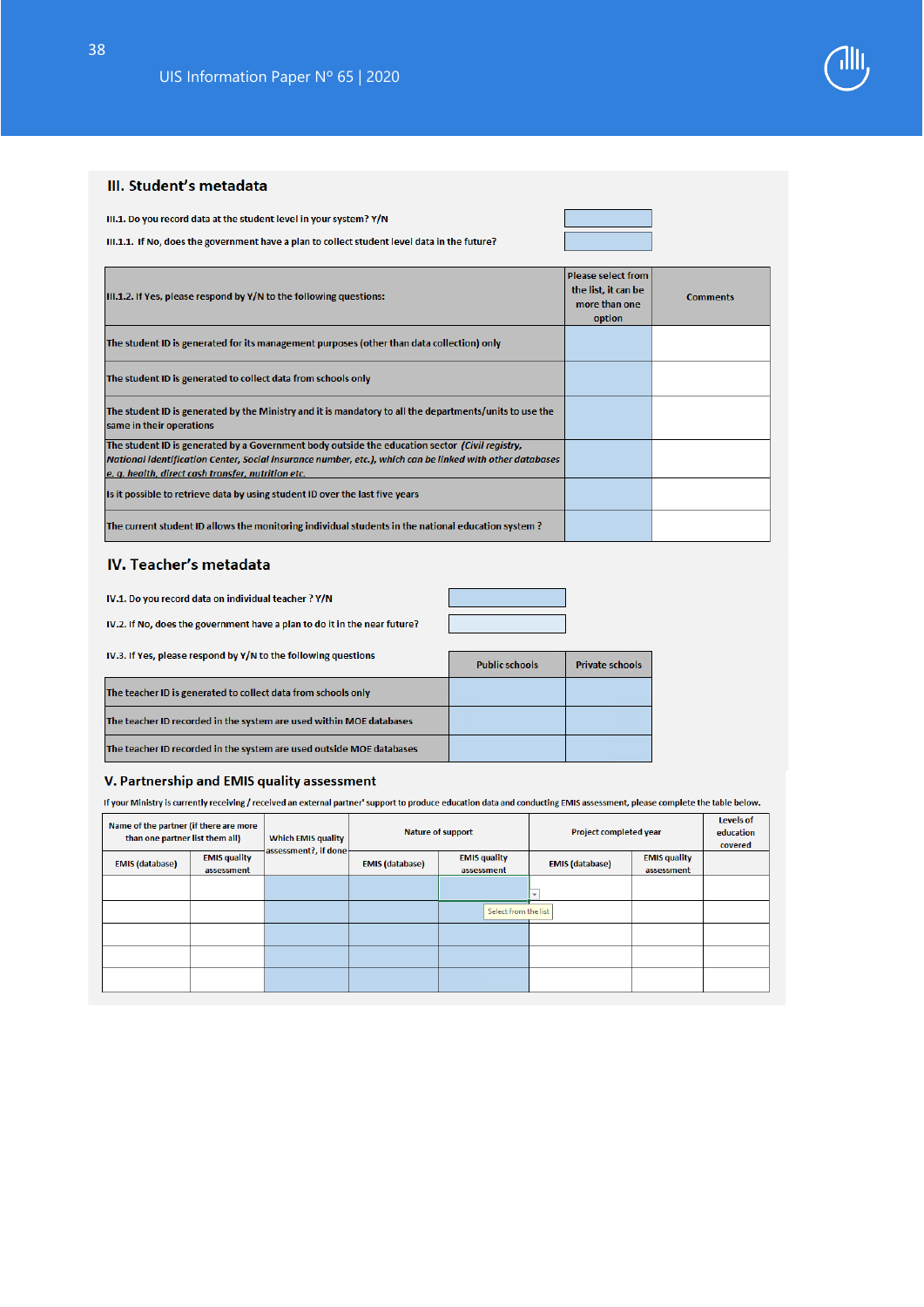

# **Summary of data collected**

# **Table 1: Response Rate of EMIS Typology Questionnaire by region**

| Regions                     | Number of countries<br>in the region | Response of<br>questionnaire by<br>countries | % of countries<br>(Response to questionnaire) |
|-----------------------------|--------------------------------------|----------------------------------------------|-----------------------------------------------|
| Sub-Saharan Africa          | 47                                   | 32                                           | 68.1                                          |
| Arab States                 | 20                                   | 13                                           | 65.0                                          |
| South and West Asia         | 9                                    | 9                                            | 100.0                                         |
| Central Asia                | 9                                    | 3                                            | 33.3                                          |
| East Asia                   | 17                                   | 6                                            | 35.3                                          |
| Pacific                     | 15                                   | 8                                            | 53.3                                          |
| Latin America and Caribbean | 37                                   | 24                                           | 64.9                                          |
| Central and Eastern Europe  | 21                                   | 8                                            | 38.1                                          |
| Total                       | 175                                  | 103                                          | 58.9                                          |

*Source:* EMIS typology survey, UIS, 2020

# **Table 2: Data Management Platform by Region (% of countries)**

| Regions                     | Own developed | <b>StatEduc</b> | <b>Ed Assist</b> | OpenEMIS | Others<br>(e.g. Excel) |
|-----------------------------|---------------|-----------------|------------------|----------|------------------------|
| Sub-Saharan Africa          | 62.5          | 46.9            | 6.3              | 6.3      | 0.0                    |
| Arab States                 | 84.6          | 7.7             | 0.0              | 15.4     | 7.7                    |
| South and West Asia         | 77.8          | 0.0             | 0.0              | 22.2     | 0.0                    |
| Central Asia                | 100.0         | 0.0             | 0.0              | 33.3     | 0.0                    |
| East Asia                   | 100.0         | 0.0             | 0.0              | 0.0      | 0.0                    |
| Pacific                     | 87.5          | 0.0             | 0.0              | 12.5     | 25.0                   |
| Latin America and Caribbean | 83.3          | 8.3             | 0.0              | 20.8     | 8.3                    |
| Central and Eastern Europe  | 100.0         | 12.5            | 0.0              | 0.0      | 0.0                    |
| Average                     | 79.6          | 18.4            | 1.9              | 12.6     | 4.9                    |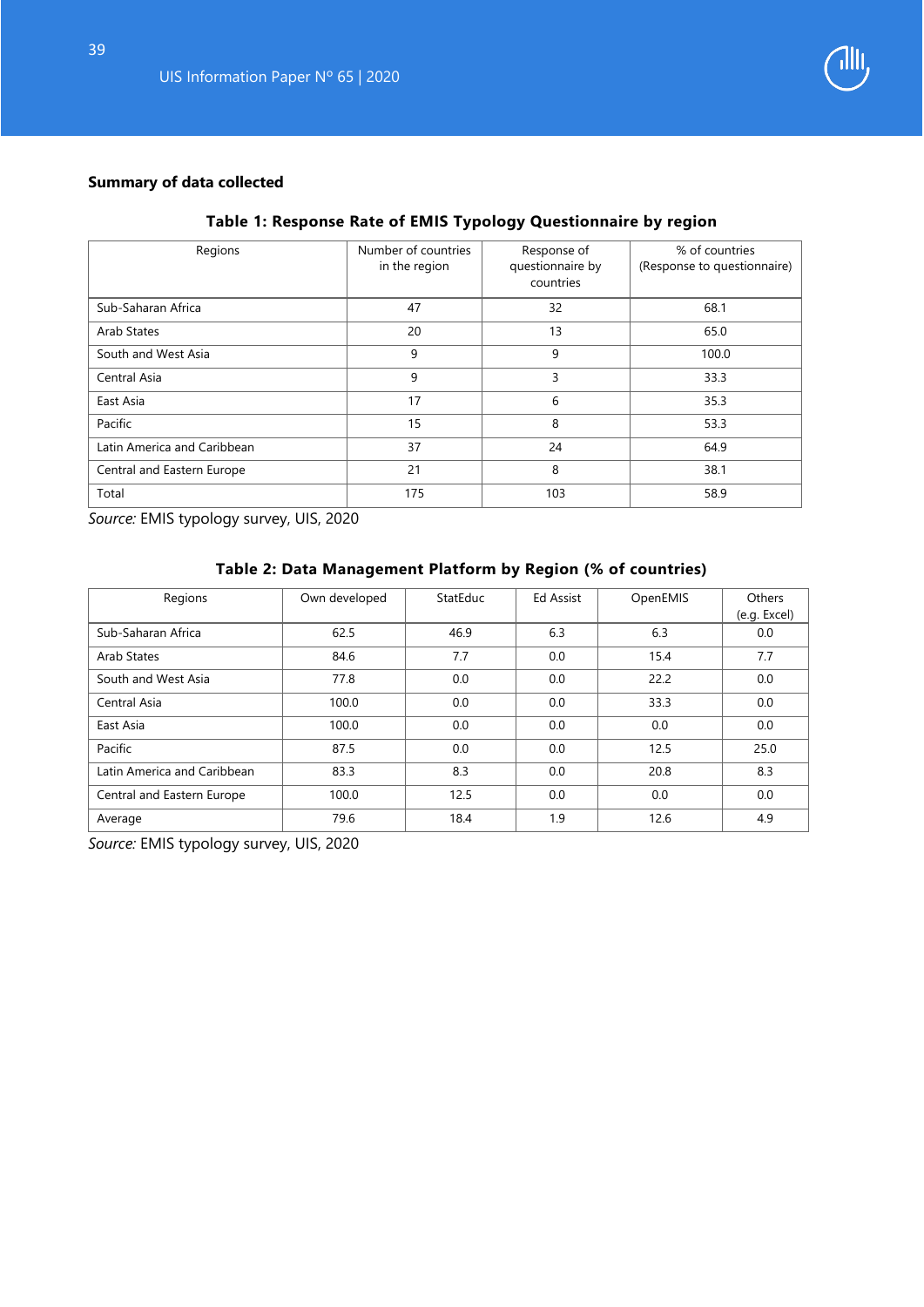

# **Table 3: Mode of Data Collection**

| Regions                     | Paper | Standalone electronic mode | Online interface |
|-----------------------------|-------|----------------------------|------------------|
| Sub-Saharan Africa          | 81.3  | 31.3                       | 18.8             |
| Arab States                 | 38.5  | 30.8                       | 46.2             |
| South and West Asia         | 33.3  | 22.2                       | 77.8             |
| Central Asia                | 33.3  | 33.3                       | 66.7             |
| East Asia                   | 66.7  | 66.7                       | 66.7             |
| Pacific                     | 75.0  | 75.0                       | 25.0             |
| Latin America and Caribbean | 41.7  | 37.5                       | 70.8             |
| Central and Eastern Europe  | 0.0   | 12.5                       | 100.0            |
| Average                     | 53.4  | 35.9                       | 50.5             |

*Source:* EMIS typology survey, UIS, 2020

# **Table 4: School-Level Data Recording by Region Regions Letter Collection at the school level (% of the country)** Sub-Saharan Africa 100.0 Arab States 100.0 South and West Asia 100.0 Central Asia 100.0 East Asia 100.0 Pacific 100.0 Latin America and Caribbean 100.0 **Central and Eastern Europe 100.0** 100.0 Average 100.0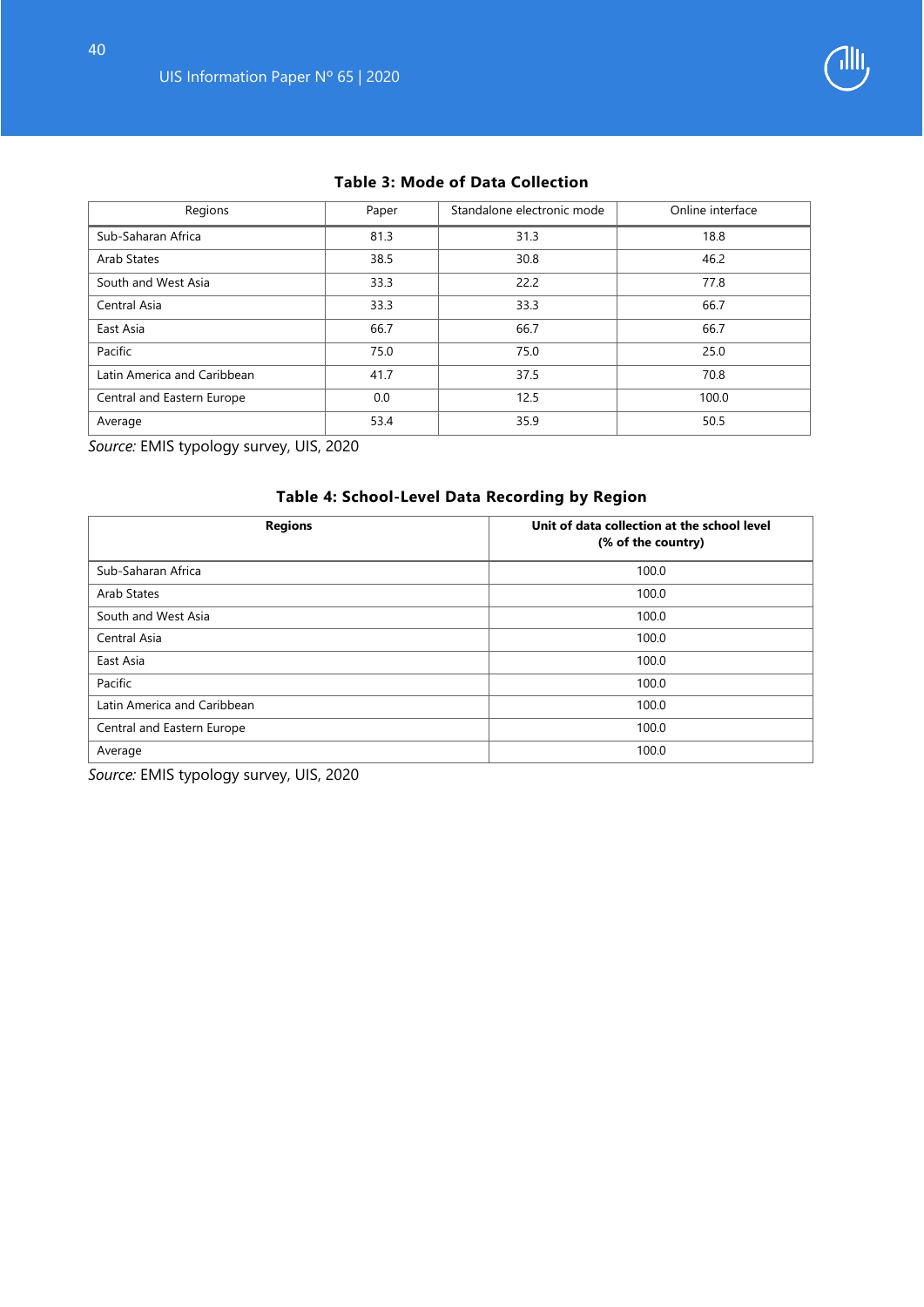

| Regions                        |        | ECD     | Primary<br>Secondary (General)<br>Secondary (TVET) |         |        |         |        |         |
|--------------------------------|--------|---------|----------------------------------------------------|---------|--------|---------|--------|---------|
|                                | Public | Private | Public                                             | Private | Public | Private | Public | Private |
| Sub-Saharan Africa             | 68.8   | 71.9    | 87.5                                               | 87.5    | 93.8   | 93.8    | 71.9   | 71.9    |
| Arab States                    | 84.6   | 84.6    | 100.0                                              | 100.0   | 100.0  | 100.0   | 84.6   | 76.9    |
| South and West Asia            | 66.7   | 66.7    | 100.0                                              | 100.0   | 100.0  | 100.0   | 77.8   | 66.7    |
| Central Asia                   | 66.7   | 66.7    | 100.0                                              | 66.7    | 100.0  | 66.7    | 66.7   | 66.7    |
| East Asia                      | 100.0  | 100.0   | 100.0                                              | 100.0   | 100.0  | 100.0   | 66.7   | 66.7    |
| Pacific                        | 75.0   | 50.0    | 75.0                                               | 62.5    | 75.0   | 62.5    | 62.5   | 25.0    |
| Latin America and<br>Caribbean | 62.5   | 54.2    | 87.5                                               | 75.0    | 91.7   | 75.0    | 62.5   | 58.3    |
| Central and Eastern<br>Europe  | 75.0   | 75.0    | 87.5                                               | 87.5    | 87.5   | 87.5    | 87.5   | 87.5    |
| Average                        | 71.8   | 68.9    | 90.3                                               | 85.4    | 93.2   | 87.4    | 71.8   | 66.0    |

#### **Table 5: Recording of School-Level Data Using Unique School ID by Level of Education and Management of School (% of countries)**

*Source:* EMIS typology survey, UIS, 2020

# **Table 6: Recording of Student-Level Data and Future Plan to Collect it by Region (% of countries)**

| Regions                     | Recording of student data | Future plan of recording<br>student ID |
|-----------------------------|---------------------------|----------------------------------------|
| Sub-Saharan Africa          | 21.9                      | 53.1                                   |
| Arab States                 | 53.8                      | 46.2                                   |
| South and West Asia         | 66.7                      | 33.3                                   |
| Central Asia                | 100.0                     | 0.0                                    |
| East Asia                   | 66.7                      | 33.3                                   |
| Pacific                     | 62.5                      | 12.5                                   |
| Latin America and Caribbean | 79.2                      | 16.7                                   |
| Central and Eastern Europe  | 62.5                      | 25.0                                   |
| Average                     | 54.4                      | 34.0                                   |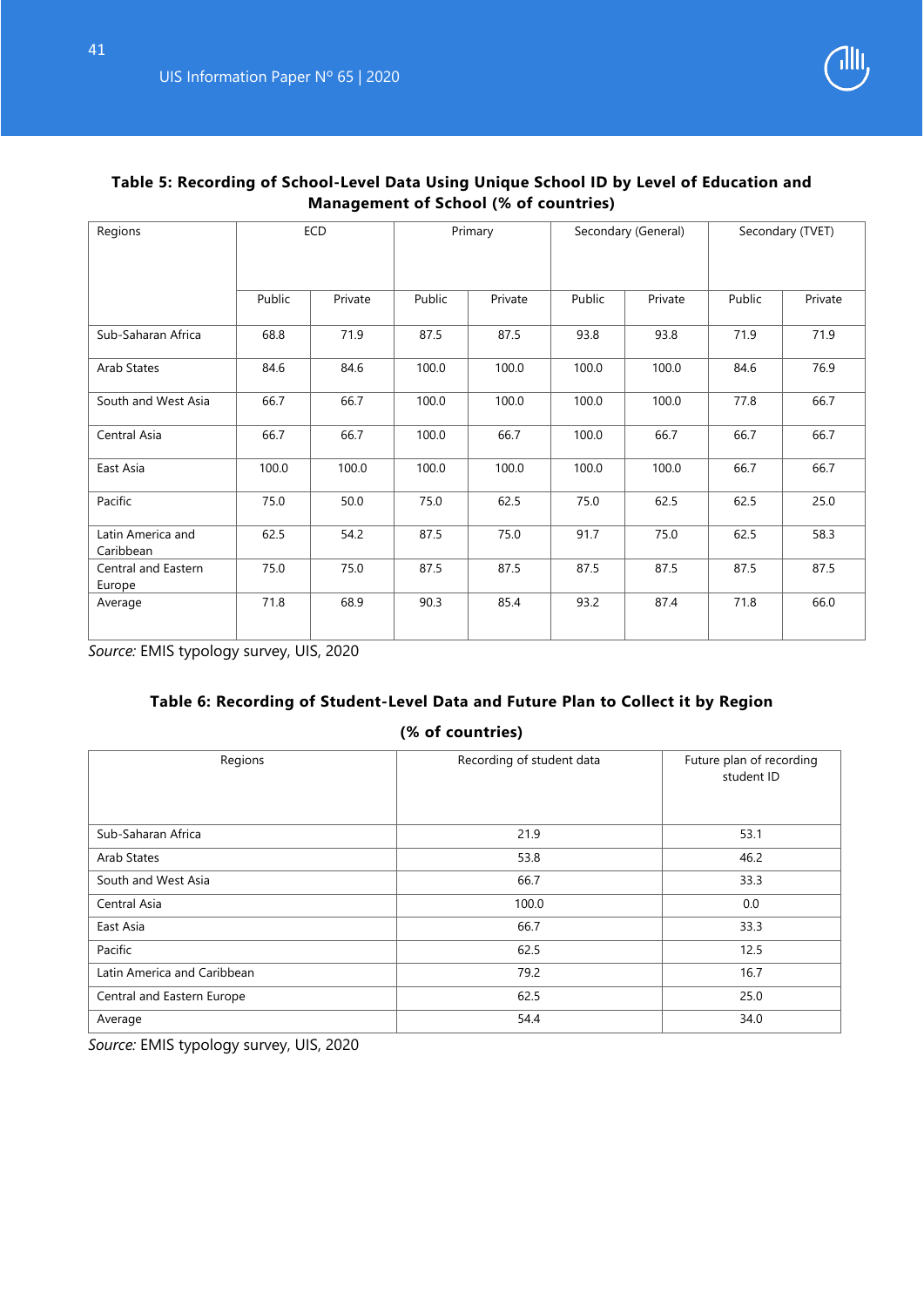

# **Table 7: Retrieval of 5-Years of Student-Level Data by Region (% of countries)**

| Regions                     | Retrieving 5 years of data based on IDs |
|-----------------------------|-----------------------------------------|
|                             |                                         |
|                             |                                         |
| Sub-Saharan Africa          |                                         |
| Arab States                 | 53.8                                    |
| South and West Asia         | 44.4                                    |
| Central Asia                | 33.3                                    |
| East Asia                   | 66.7                                    |
| Pacific                     | 50.0                                    |
| Latin America and Caribbean | 58.3                                    |
| Central and Eastern Europe  | 50.0                                    |
| Average                     | 53.5                                    |

*Source:* EMIS typology survey, UIS, 2020

#### **Table 8: Recording and Planning of Teacher-Level Data by Region (% of countries)**

| Regions                     | Recording of teacher ID | Future plan to collect teacher ID |
|-----------------------------|-------------------------|-----------------------------------|
|                             |                         |                                   |
|                             |                         |                                   |
| Sub-Saharan Africa          | 53.1                    | 34.4                              |
| Arab States                 | 84.6                    | 30.8                              |
| South and West Asia         | 88.9                    | 11.1                              |
| Central Asia                | 100.0                   | 0.0                               |
| East Asia                   | 66.7                    | 33.3                              |
| Pacific                     | 100.0                   | 0.0                               |
| Latin America and Caribbean | 70.8                    | 12.5                              |
| Central and Eastern Europe  | 75.0                    | 12.5                              |
| Average                     | 71.8                    | 21.4                              |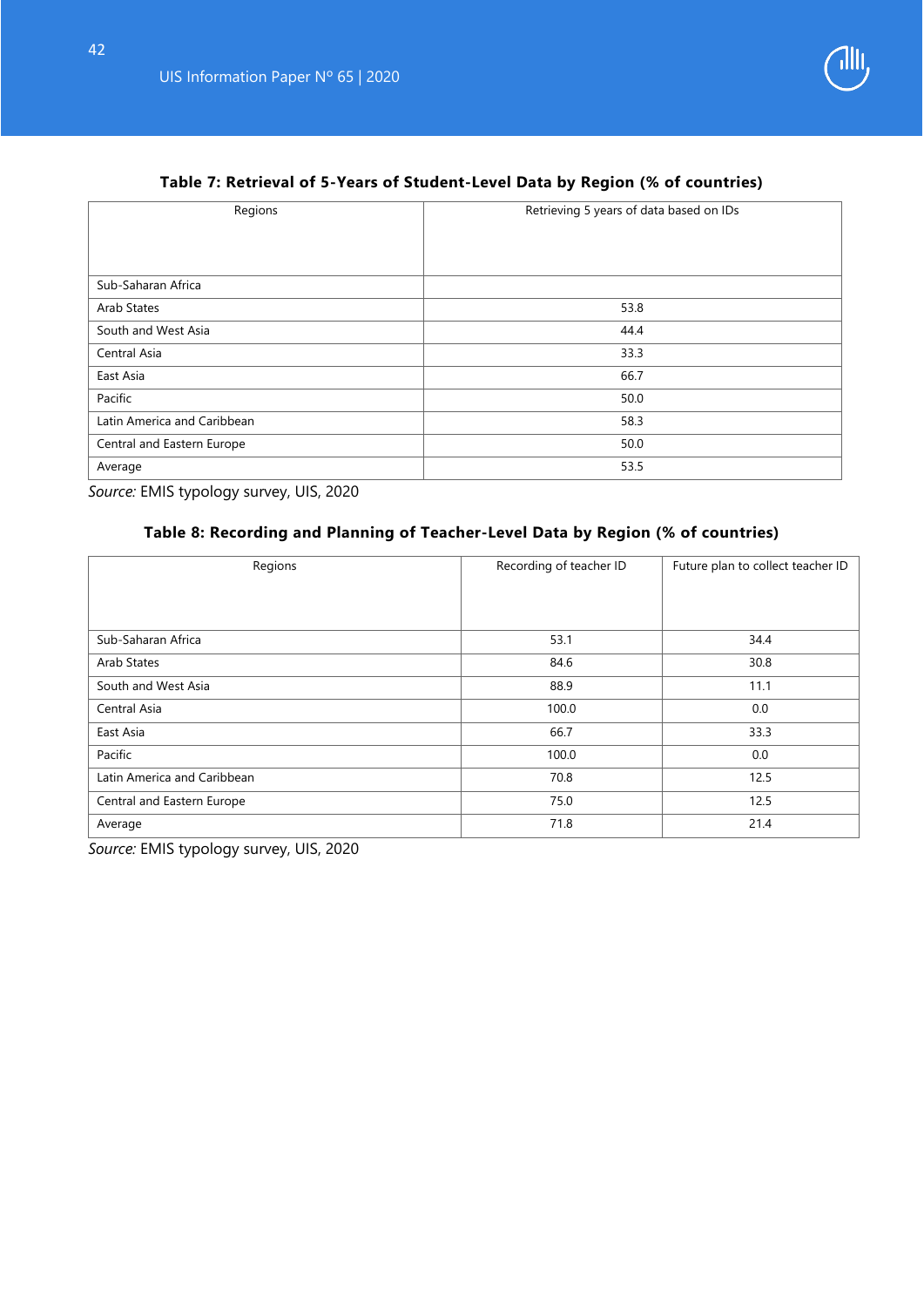

# **Table 9: Purpose and Use of Teacher ID by Management of School and Region**

|  | (% of countries) |
|--|------------------|
|--|------------------|

| Regions                        |        | Data collection from schools<br>Teacher ID are used within MOE<br>Teacher ID are used outside MOE<br>databases<br>databases |      |        |         |             |        |         |      |
|--------------------------------|--------|-----------------------------------------------------------------------------------------------------------------------------|------|--------|---------|-------------|--------|---------|------|
|                                | Public | Private                                                                                                                     | Both | Public | Private | <b>Both</b> | Public | Private | Both |
| Sub-Saharan Africa             | 28.1   | 28.1                                                                                                                        | 21.9 | 43.8   | 28.1    | 28.1        | 25.0   | 15.6    | 15.6 |
| Arab States                    | 46.2   | 30.8                                                                                                                        | 30.8 | 61.5   | 30.8    | 30.8        | 46.2   | 30.8    | 30.8 |
| South and West Asia            | 88.9   | 66.7                                                                                                                        | 66.7 | 77.8   | 44.4    | 44.4        | 44.4   | 33.3    | 33.3 |
| Central Asia                   | 33.3   | 33.3                                                                                                                        | 33.3 | 100.0  | 66.7    | 66.7        | 33.3   | 0.0     | 0.0  |
| East Asia                      | 83.3   | 83.3                                                                                                                        | 83.3 | 83.3   | 66.7    | 66.7        | 33.3   | 33.3    | 33.3 |
| Pacific                        | 75.0   | 62.5                                                                                                                        | 50.0 | 75.0   | 50.0    | 50.0        | 0.0    | 0.0     | 0.0  |
| Latin America and<br>Caribbean | 58.3   | 25.0                                                                                                                        | 25.0 | 45.8   | 20.8    | 20.8        | 20.8   | 8.3     | 8.3  |
| Central and Eastern<br>Europe  | 50.0   | 50.0                                                                                                                        | 50.0 | 37.5   | 37.5    | 37.5        | 12.5   | 12.5    | 12.5 |
| Average                        | 51.5   | 38.8                                                                                                                        | 35.9 | 55.3   | 34.0    | 34.0        | 26.2   | 16.5    | 16.5 |

*Source:* EMIS typology survey, UIS, 2020

# **Table 10: Type of Support Provided by Development Partners by Region (% of countries)**

| Regions                     | Types of support |           |      |  |  |
|-----------------------------|------------------|-----------|------|--|--|
|                             | Technical        | Financial | Both |  |  |
| Sub-Saharan Africa          | 21.9             | 46.9      | 78.1 |  |  |
| Arab States                 | 30.8             | 23.1      | 7.7  |  |  |
| South Asia                  | 0.0              | 0.0       | 55.6 |  |  |
| Central Asia                | 0.0              | 0.0       | 0.0  |  |  |
| East Asia                   | 0.0              | 50.0      | 66.7 |  |  |
| Pacific                     | 25.0             | 0.0       | 25.0 |  |  |
| Latin America and Caribbean | 4.2              | 0.0       | 0.0  |  |  |
| Central and Eastern Europe  | 0.0              | 12.5      | 25.0 |  |  |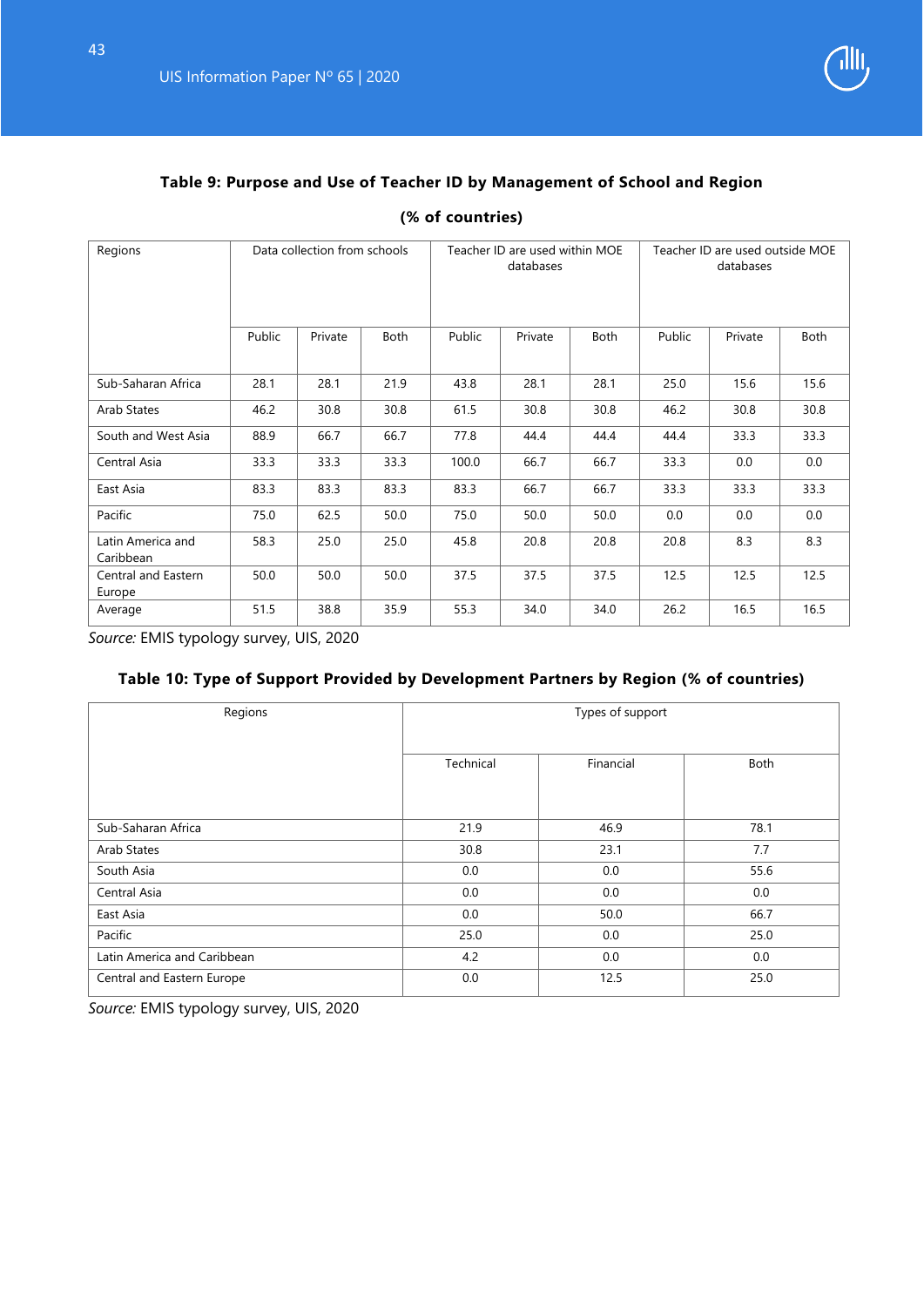

| Regions                     | Type of EMIS assessment |                         |                   |  |  |
|-----------------------------|-------------------------|-------------------------|-------------------|--|--|
|                             | UIS-DQAF                | <b>ADEA-Peer Review</b> | World Bank- SABER |  |  |
| Arab States                 | 7.7                     | 0.0                     | 7.7               |  |  |
| South and West Asia         | 33.3                    | 0.0                     | 11.1              |  |  |
| Central Asia                | 0.0                     | 0.0                     | 0.0               |  |  |
| East Asia                   | 33.3                    | 0.0                     | 0.0               |  |  |
| Pacific                     | 0.0                     | 0.0                     | 12.5              |  |  |
| Latin America and Caribbean | 4.2                     | 0.0                     | 0.0               |  |  |
| Central and Eastern Europe  | 0.0                     | 0.0                     | 12.5              |  |  |
| Average                     | 28.2                    | 9.7                     | 3.9               |  |  |

# **Table 11: Type of EMIS Quality Assessment by Region (% of countries)**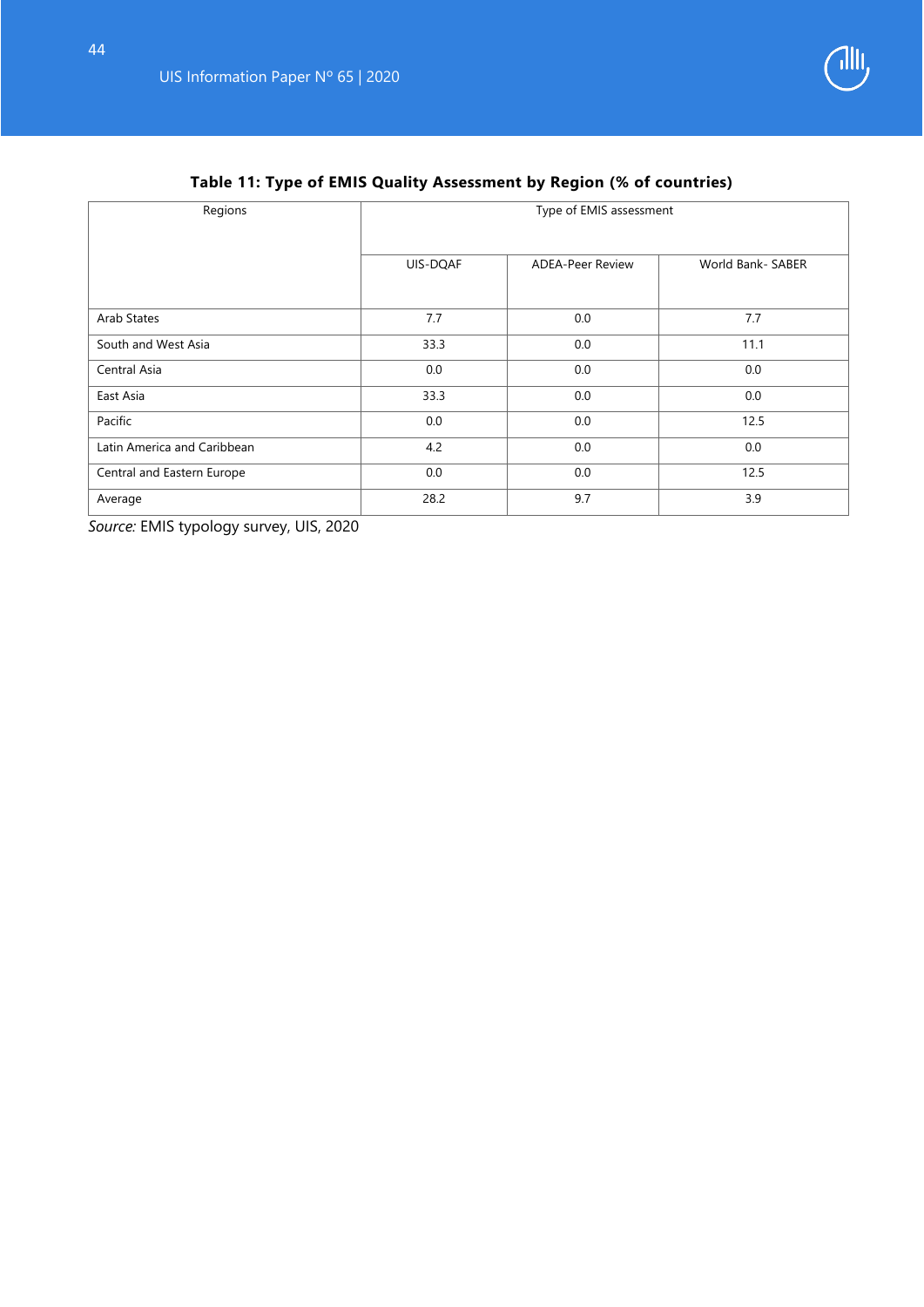# **Table 12: Retrieval of Five Years of School Data by Using School ID by Region, Level and Management of School**

**(% of countries)**

| Regions                        | ECD    |         | Primary |         | Secondary (General) |         | Secondary (TVET) |         | All    |         |
|--------------------------------|--------|---------|---------|---------|---------------------|---------|------------------|---------|--------|---------|
|                                | Public | Private | Public  | Private | Public              | Private | Public           | Private | Public | Private |
| Sub-Saharan<br>Africa          | 62.5   | 68.8    | 90.6    | 90.6    | 90.6                | 90.6    | 65.6             | 65.6    | 50.0   | 53.1    |
| Arab States                    | 76.9   | 69.2    | 100.0   | 92.3    | 100.0               | 92.3    | 84.6             | 84.6    | 76.9   | 69.2    |
| South and<br>West Asia         | 55.6   | 44.4    | 100.0   | 77.8    | 100.0               | 88.9    | 77.8             | 66.7    | 33.3   | 22.2    |
| Central Asia                   | 33.3   | 33.3    | 33.3    | 33.3    | 33.3                | 33.3    | 33.3             | 33.3    | 33.3   | 33.3    |
| East Asia                      | 83.3   | 83.3    | 100.0   | 83.3    | 100.0               | 83.3    | 66.7             | 50.0    | 50.0   | 50.0    |
| Pacific                        | 62.5   | 37.5    | 75.0    | 62.5    | 75.0                | 62.5    | 62.5             | 37.5    | 50.0   | 25.0    |
| Latin America<br>and Caribbean | 50.0   | 45.8    | 66.7    | 62.5    | 70.8                | 62.5    | 62.5             | 58.3    | 45.8   | 41.7    |
| Central and<br>Eastern Europe  | 75.0   | 75.0    | 87.5    | 87.5    | 87.5                | 87.5    | 75.0             | 75.0    | 75.0   | 75.0    |
| Average                        | 62.1   | 59.2    | 84.5    | 78.6    | 85.4                | 79.6    | 68.0             | 63.1    | 52.4   | 48.5    |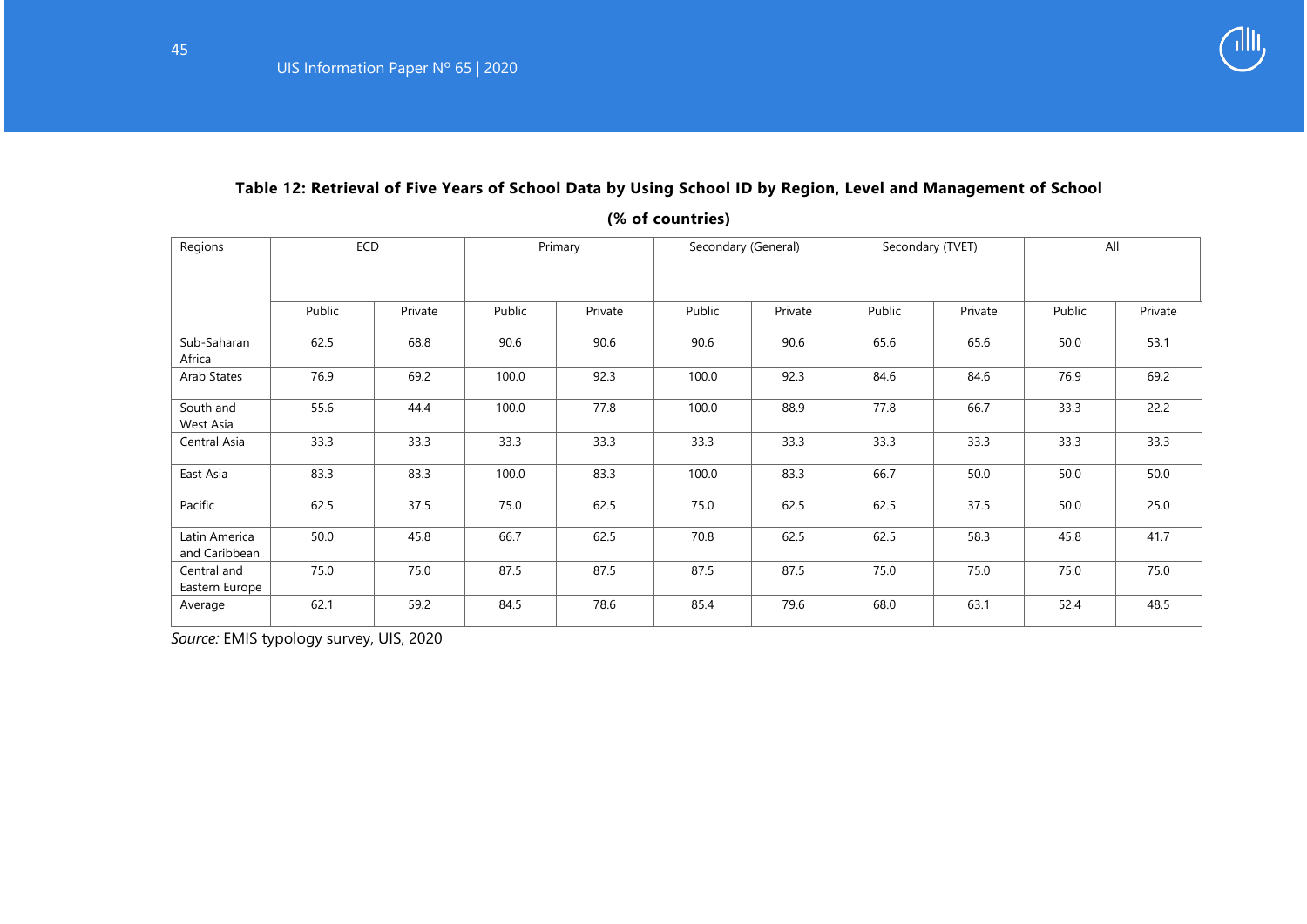

# **Table 13: Generating School ID and Use of ID within MOE by Region (% of countries)**

| Regions                     | MOE is responsible to generate ID | Use of school ID by all dept. of MOE |  |  |  |
|-----------------------------|-----------------------------------|--------------------------------------|--|--|--|
|                             |                                   |                                      |  |  |  |
|                             |                                   |                                      |  |  |  |
| Sub-Saharan Africa          | 90.6                              | 65.6                                 |  |  |  |
| Arab States                 | 84.6                              | 84.6                                 |  |  |  |
| South and West Asia         | 88.9                              | 88.9                                 |  |  |  |
| Central Asia                | 33.3                              | 33.3                                 |  |  |  |
| East Asia                   | 100.0                             | 100.0                                |  |  |  |
| Pacific                     | 62.5                              | 50.0                                 |  |  |  |
| Latin America and Caribbean | 70.8                              | 54.2                                 |  |  |  |
| Central and Eastern Europe  | 50.0                              | 62.5                                 |  |  |  |
| Average                     | 78.6                              | 67.0                                 |  |  |  |

*Source:* EMIS typology survey, UIS, 2020

# **Table 14: Collection of Geographical Coordinates by Region (% of countries)**

| Regions                     | Geographical coordinates |
|-----------------------------|--------------------------|
| Sub-Saharan Africa          | 65.6                     |
| Arab States                 | 76.9                     |
| South and West Asia         | 88.9                     |
| Central Asia                | 66.7                     |
| East Asia                   | 83.3                     |
| Pacific                     | 50.0                     |
| Latin America and Caribbean | 66.7                     |
| Central and Eastern Europe  | 87.5                     |
| Average                     | 70.9                     |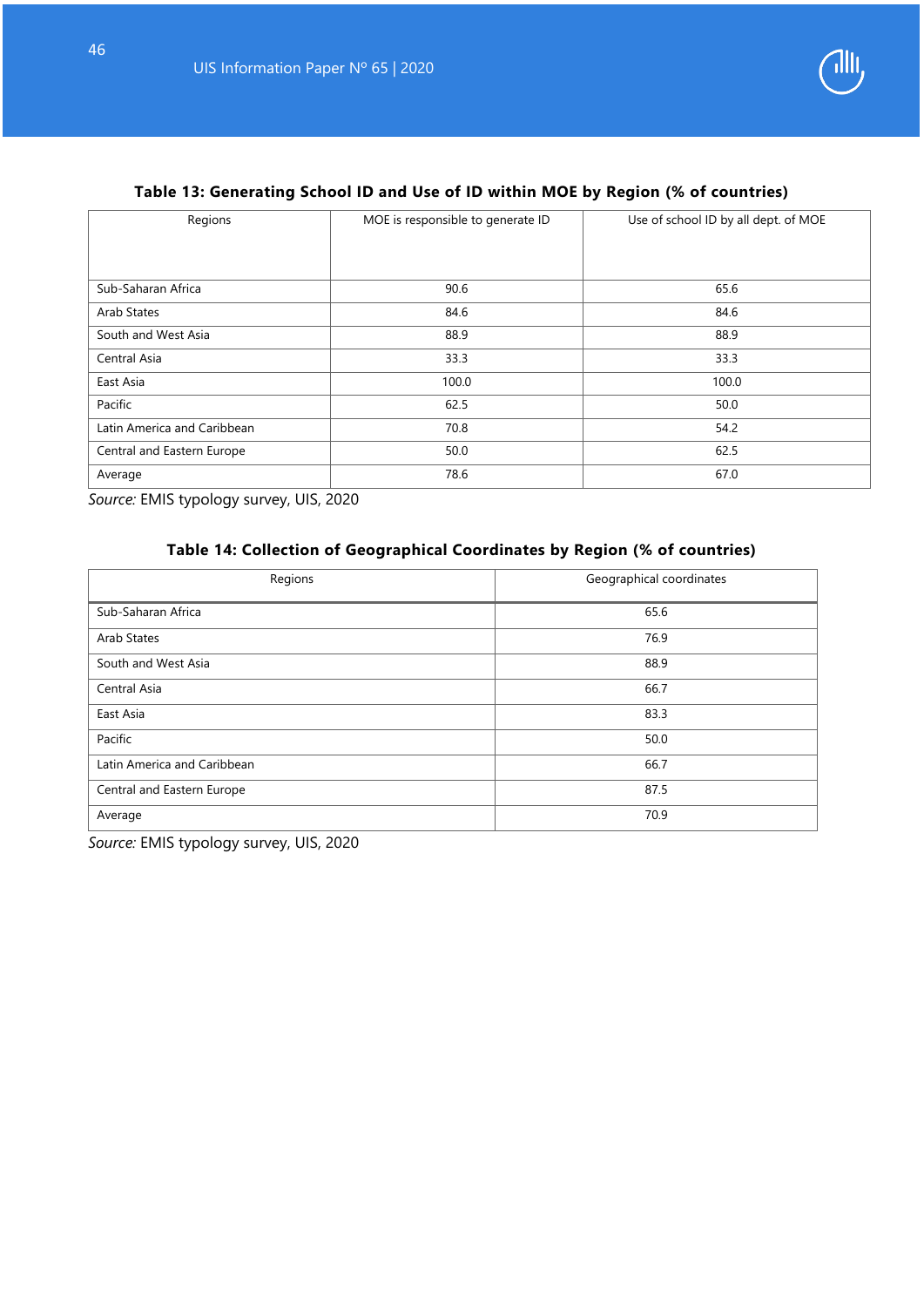

# **Table 15: Generation of Student ID by Region (% of countries)**

| Regions                     | ID generated outside MOE, e.g. National ID<br>(among student ID countries) | ID generated outside MOE, e.g.<br>National ID (among student ID<br>countries) |  |
|-----------------------------|----------------------------------------------------------------------------|-------------------------------------------------------------------------------|--|
| Sub-Saharan Africa          | 57.1                                                                       | 42.9                                                                          |  |
| Arab States                 | 28.6                                                                       | 71.4                                                                          |  |
| South and West Asia         | 66.7                                                                       | 33.3                                                                          |  |
| Central Asia                | 66.7                                                                       | 33.3                                                                          |  |
| East Asia                   | 75.0                                                                       | 25.0                                                                          |  |
| Pacific                     | 80.0                                                                       | 0.0                                                                           |  |
| Latin America and Caribbean | 52.6                                                                       | 42.1                                                                          |  |
| Central and Eastern Europe  | 0.0                                                                        | 40.0                                                                          |  |
| Average                     | 51.8                                                                       | 39.3                                                                          |  |

*Source:* EMIS typology survey, UIS, 2020

# **Table 16: Purpose of Using Student ID by Region (% of Countries)**

| Regions                     | Management | Data collection |  |  |
|-----------------------------|------------|-----------------|--|--|
|                             |            |                 |  |  |
|                             |            |                 |  |  |
| Sub-Saharan Africa          | 15.6       | 15.6            |  |  |
| Arab States                 | 38.5       | 30.8            |  |  |
| South and West Asia         | 66.7       | 66.7            |  |  |
| Central Asia                | 33.3       | 66.7            |  |  |
| East Asia                   | 50.0       | 66.7            |  |  |
| Pacific                     | 50.0       | 62.5            |  |  |
| Latin America and Caribbean | 45.8       | 70.8            |  |  |
| Central and Eastern Europe  | 25.0       | 50.0            |  |  |
| Average                     | 35.9       | 40.8            |  |  |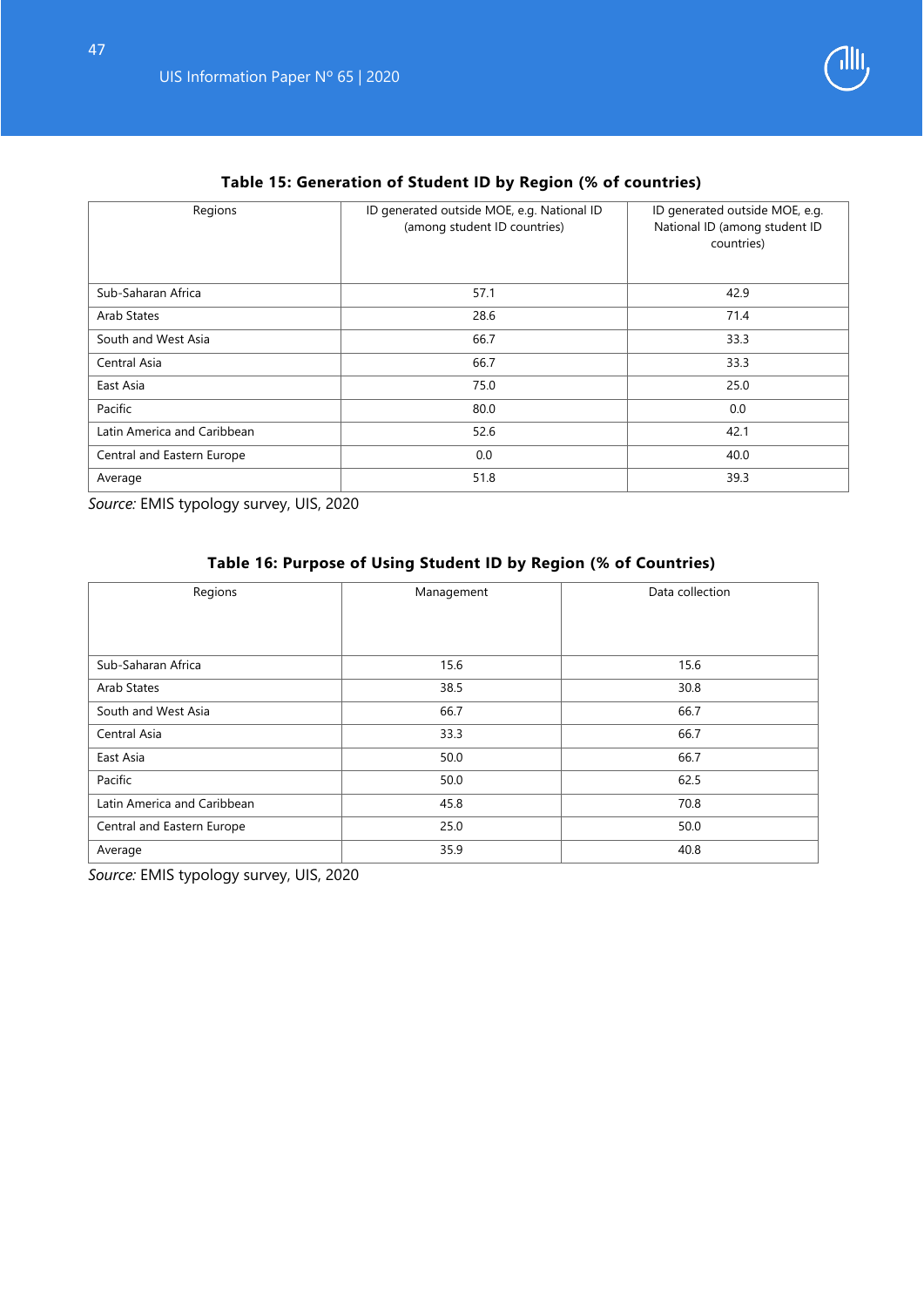

# **Table 17: Involvement of Development Partners by Development and Region**

# **(% of countries)**

| Regions           | Sub-<br>Saharan<br>Africa | Arab<br><b>States</b> | South Asia | Central Asia | East Asia | Pacific | Latin America<br>and Caribbean | Central and<br>Eastern<br>Europe |
|-------------------|---------------------------|-----------------------|------------|--------------|-----------|---------|--------------------------------|----------------------------------|
| <b>UNICEF</b>     | 50.0                      | 0.0                   | 33.3       | 0.0          | 33.3      | 0.0     | 0.0                            | 0.0                              |
| <b>World Bank</b> | 15.6                      | 0.0                   | 11.1       | 0.0          | 0.0       | 0.0     | 0.0                            | 37.5                             |
| <b>DFAT</b>       | 0.0                       | 0.0                   | 0.0        | 0.0          | 16.7      | 25.0    | 0.0                            | 0.0                              |
| ADB               | 0.0                       | 0.0                   | 0.0        | 0.0          | 33.3      | 12.5    | 0.0                            | 0.0                              |
| <b>USAID</b>      | 6.3                       | 0.0                   | 11.1       | 0.0          | 0.0       | 0.0     | 0.0                            | 0.0                              |
| <b>UNESCO</b>     | 18.8                      | 23.1                  | 0.0        | 0.0          | 16.7      | 0.0     | 4.2                            | 0.0                              |
| <b>WFP</b>        | 3.1                       | 7.7                   | 11.1       | 0.0          | 16.7      | 0.0     | 0.0                            | 0.0                              |
| <b>GPE</b>        | 18.8                      | 7.7                   | 0.0        | 0.0          | 0.0       | 0.0     | 0.0                            | 0.0                              |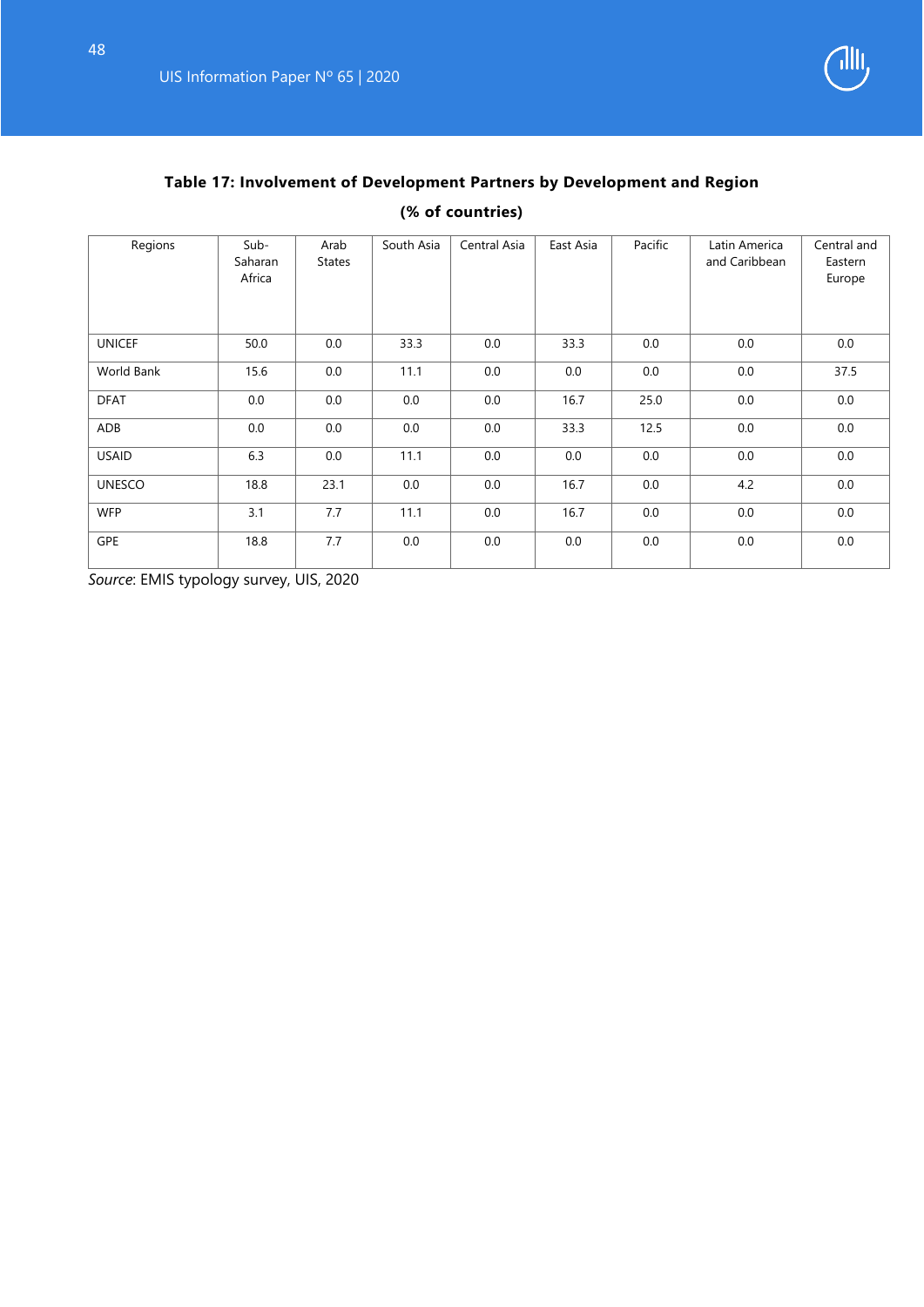

#### <span id="page-49-0"></span>**References**

- ADEA. (n.d.). *The Association for the Development of Education in Africa*. Retrieved 15 July 2020, fro[m](http://www.adeanet.org/en) <http://www.adeanet.org/en>
- ArcGIS. (n.d.). *Geographic Coordinate System* [Geodatabase]. Retrieved 15 July 2020, from http://help.arcgis.com/en/geodatabase/10.0/sdk/arcsde/concepts/geometry/coordref/coordsys/geographic/ geographic.htm
- Central Square Foundation. (2020). *State of the Sector Report on Private Schools in India*. Central Square Foundation. [https://www.centralsquarefoundation.org/state-of-the-sector-report-on-private-schools-in](https://www.centralsquarefoundation.org/state-of-the-sector-report-on-private-schools-in-india/)[india/](https://www.centralsquarefoundation.org/state-of-the-sector-report-on-private-schools-in-india/)
- Eliriqsousi, M. (n.d.). *Saber Systems Approach for Better Education Results* (p. 1). The World Bank. Retrieved 15 July 2020, fro[m http://saber.worldbank.org/index.cfm](http://saber.worldbank.org/index.cfm)
- Govt. of Nepal. (n.d.). *Center for Education and Human Resource Development*. <https://www.doe.gov.np/>
- ITU. (2019). *Measuring digital development: Facts and figures*. [https://www.itu.int/en/ITU-](https://www.itu.int/en/ITU-D/Statistics/Pages/facts/default.aspx#:%7E:text=ITU%27s%20Measuring%20digital%20development%3A%20Facts,gender%20gap%20is%20also%20growing.&text=Source%3A%20ITU)[D/Statistics/Pages/facts/default.aspx#:~:text=ITU%27s%20Measuring%20digital%20development%3A%20Fa](https://www.itu.int/en/ITU-D/Statistics/Pages/facts/default.aspx#:%7E:text=ITU%27s%20Measuring%20digital%20development%3A%20Facts,gender%20gap%20is%20also%20growing.&text=Source%3A%20ITU) [cts,gender%20gap%20is%20also%20growing.&text=Source%3A%20ITU](https://www.itu.int/en/ITU-D/Statistics/Pages/facts/default.aspx#:%7E:text=ITU%27s%20Measuring%20digital%20development%3A%20Facts,gender%20gap%20is%20also%20growing.&text=Source%3A%20ITU)
- Montoya, S. (2018). *The Investment Case for SDG 4 Data*. UNESCO Institute for Statistic[s.](http://uis.unesco.org/sites/default/files/documents/investment-case-sdg4-data.pdf) <http://uis.unesco.org/sites/default/files/documents/investment-case-sdg4-data.pdf>
- Nepal Economic Forum. (2020). *The World of Private School Cartels: Untangling the Complexities of Collusion and Control*.<https://nepaleconomicforum.org/portfolio/the-world-of-private-school-cartels/>
- UDISE. (2017, 2019). *Department of School Education & Literacy—Ministry of Human Resource Development Government of India* [Unified District Information System for Education]. <http://udiseplus.gov.in/>
- UIS. (2017). *EMIS Data Assessment Quality Framework*. <http://uis.unesco.org/en/capacity-development-tools>
- UIS. (2018). *Quick Guide to Education Indicators for SDG 4* (UIS/2018/ED/TD/4). UNESCO Institute for Statistic[s.](http://uis.unesco.org/sites/default/files/documents/quick-guide-education-indicators-sdg4-2018-en.pdf) <http://uis.unesco.org/sites/default/files/documents/quick-guide-education-indicators-sdg4-2018-en.pdf>
- UIS. (2020a). *Marshall Islands: Socio-economic Indicators (Total Population)*. <http://uis.unesco.org/en/country/mh>
- UIS. (2020b). *Proportion of Primary Schools with Access to Computers*. <http://data.uis.unesco.org/>
- UIS. (2019c). *Teacher Attrition Rate*.<http://data.uis.unesco.org/>
- UIS. (2020). *Tuvalu: Socio-economic Indicators (Total Population)*[.](http://uis.unesco.org/en/country/tv?theme=science-technology-and-innovation) <http://uis.unesco.org/en/country/tv?theme=science-technology-and-innovation>
- US Department of Education. (2006). *Improving Data Quality for Title I Standards, Assessments, and Accountability Reporting Guidelines For States, LEAs, and Schools* [Non-Regulatory Guidance]. Office of Elementary and